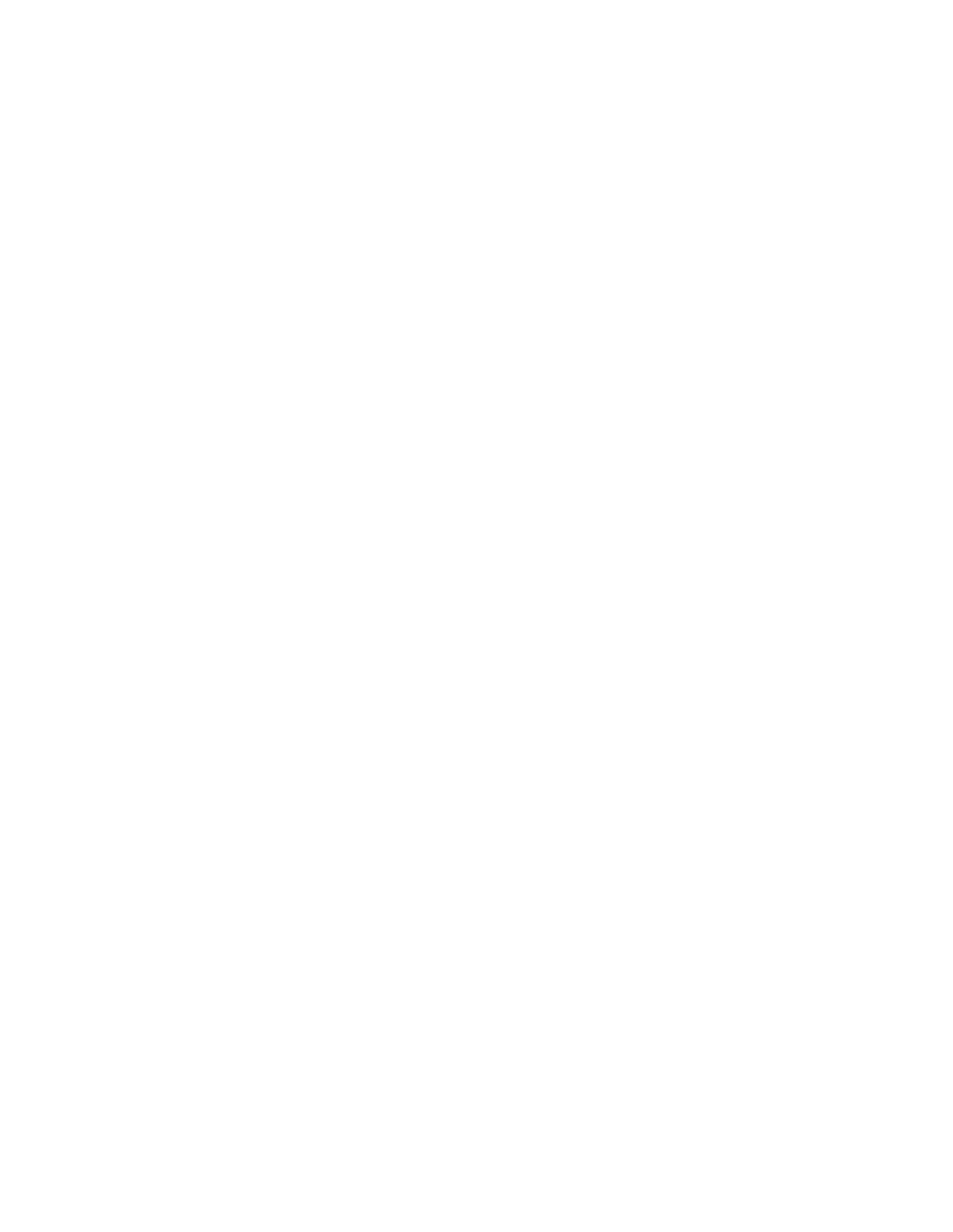# **TABLE OF CONTENTS**

| <b>Title</b>                                                      | Page             |
|-------------------------------------------------------------------|------------------|
| <b>FOREWORD</b>                                                   | 3                |
| <b>INTRODUCTION</b>                                               | 4                |
| Urban Stormwater Management for Water Quality Protection          | 4                |
| Green Infrastructure for Stormwater Management                    | 5                |
| ILLINOIS GREEN INFRASTRUCTURE GRANT PROGRAM                       | 6                |
| <b>Program Description</b>                                        | 6                |
| Program Implementation                                            | $\overline{7}$   |
| SFY 2011 STATE FUNDED IGIG PROJECTS                               | 9                |
| <b>Combined Sewer Overflow Rehabilitation Category</b>            | 9                |
| <b>Niles Bioinfiltration Facility</b>                             | $\boldsymbol{9}$ |
| Lord Street Basin CSO Green Infrastructure Retrofit Project       | 10               |
| Footing Drain Disconnection Program                               | 11               |
| Elmwood Park Green Alleys Project                                 | 12               |
| Riverside Green Pavement Projects                                 | 13               |
| Footing Tile Separation Program                                   | 14               |
| Stormwater Retention & Infiltration Category                      | 15               |
| Danville High School Campus Improvement                           | 15               |
| <b>Greenbriar School</b>                                          | 16               |
| Milwaukee Avenue Green Development Corridor Sub-granting Program  | 17               |
| Alton Municipal (Wadlow) Golf Course Riparian Zone Restoration    | 18               |
| Green Infrastructure Small Projects Category                      | 19               |
| Beverly Area Planning Association Green Parking Lot & Rain Garden | 19               |
| Green Infrastructure BMPs at Illinois State Fairgrounds           | 20               |
| Downer Place Bioinfiltration Project                              | 21               |
| SFY 2012 STATE FUNDED IGIG PROJECTS                               | 22               |
| <b>Combined Sewer Overflow Rehabilitation Category</b>            | 22               |
| Village of Franklin Park Police Station                           | 22               |
| Parking Lot 13 Green Infrastructure Retrofit                      | 23               |
| Green Infrastructure Combined Sewer Overflow Control Program      | 24               |
| Stormwater Retention & Infiltration Category                      | 25               |
| 21st Century Sustainable Schoolyard                               | 25               |
| Bronzeville Cookin' Demonstration Roof & Parking Facility         | 26               |
| Green Infrastructure Small Projects Category                      | 27               |
| I Hotel & Conference Center Green Roof System                     | 27               |
| Terada Park Green Infrastructure Improvements                     | 28               |
| Woodlawn Center North Apartments                                  | 29               |
| Waukegan Road Urban Rain Garden                                   | 30               |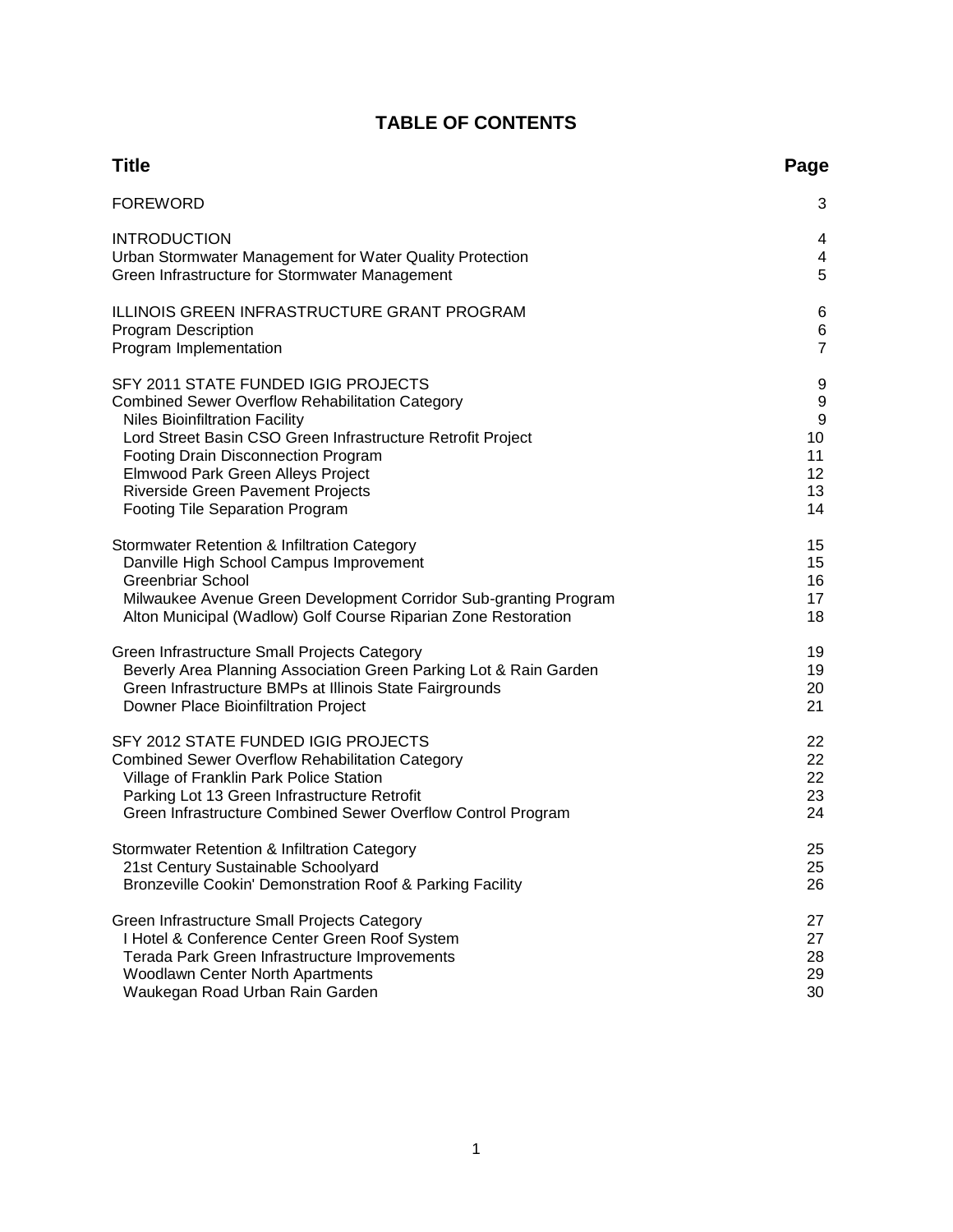| SFY 2013 STATE FUNDED IGIG PROJECTS                                     | 31 |
|-------------------------------------------------------------------------|----|
| <b>Combined Sewer Overflow Rehabilitation Category</b>                  | 31 |
| Bio-Swale and Stormwater Capture and Reuse Project                      | 31 |
| Downspout Disconnection Assistance Program                              | 32 |
| <b>River Forest Green Alleys</b>                                        | 33 |
| Village of Skokie Green Alley Program - Pilot Project                   | 34 |
| Oak Park Green Alleys Program                                           | 35 |
| Stormwater Retention & Infiltration Category                            | 36 |
| Green Infrastructure Riverfront Revitalization                          | 36 |
| Highland Park High School Wolters Field Permeable Parking Improvements  | 37 |
| Westchester Public Library Permeable Parking Lot                        | 38 |
| Green Not Gray Schoolyard Project                                       | 39 |
| Green Infrastructure Small Projects Category                            | 40 |
| Willow Stream Parking Lot Renovation                                    | 40 |
| South Monterey Bio-retention Project                                    | 41 |
| Midlothian Village Greenway Project                                     | 42 |
| Growing Minds, Shrinking Runoff: Rain Gardens at South Suburban College | 43 |
| SFY 2014 STATE FUNDED IGIG PROJECTS                                     | 44 |
| <b>Combined Sewer Overflow Rehabilitation Category</b>                  | 44 |
| The Village Schoolyard Project                                          | 44 |
| Blue Island, Blue Water                                                 | 45 |
| Stormwater Retention & Infiltration Category                            | 46 |
| <b>LCCC Stormwater Runoff Reduction Project</b>                         | 46 |
| Berwyn Stormwater Project<br><b>Alcott Field of Dreams</b>              | 46 |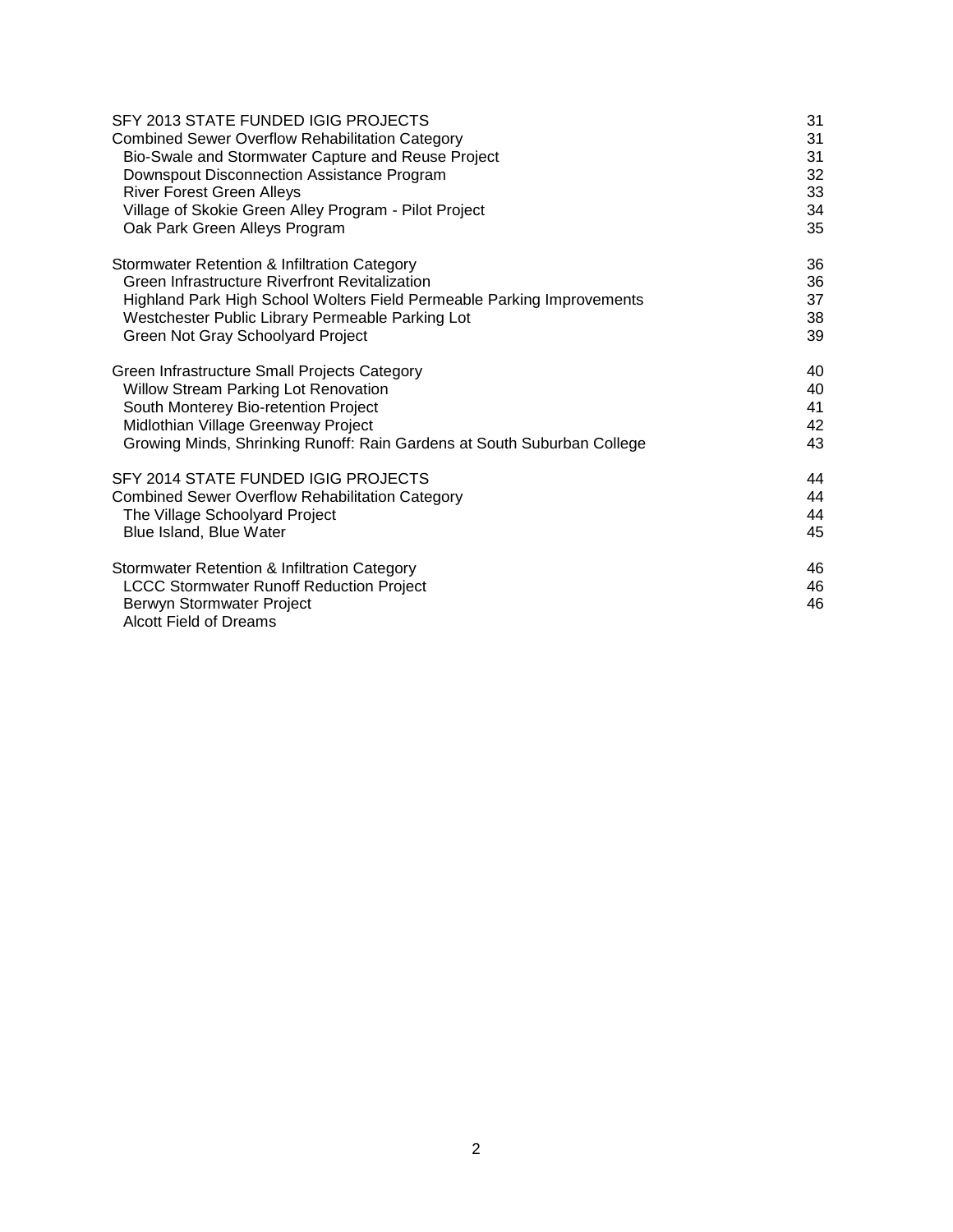# FORWARD

This report has been prepared to document the status of grants issued under the Illinois Green Infrastructure Grant Program for Stormwater Management (IGIG) and to publicize the Illinois Environmental Protection Agency's accomplishments under IGIG.For more information on IGIG or on specific IGIG projects, contact:

Illinois Environmental Protection Agency Bureau of Water Watershed Management Section Nonpoint Source Unit 1021 North Grand Avenue East P.O. Box 19276 Springfield, Illinois 62794-9276 (217)782-3362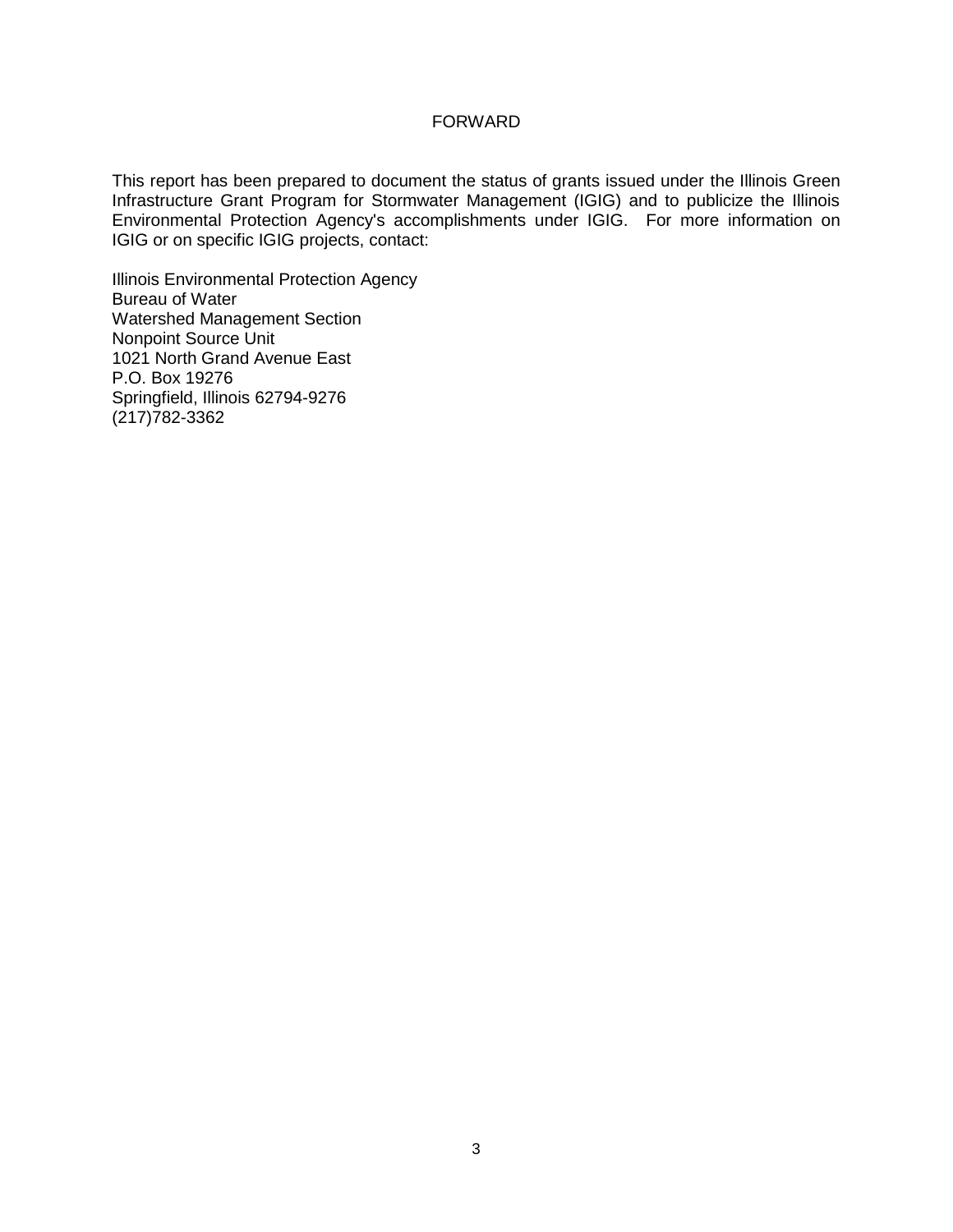# **INTRODUCTION**

# **Urban Stormwater Management for Water Quality Protection**

According to the *Illinois Integrated Water Quality Report and Section 303(d) List – 2014*, approximately 60.5 percent of Illinois' assessed stream miles and 97 percent of its assessed lake acres are not attaining full support ratings for their designated uses. *1* Urban runoff is one of the major sources of impairment preventing Illinois' lakes and streams from meeting this and other beneficial designated uses. In urban and suburban areas much of the land surface is covered by buildings, pavement, and compacted terrain that do not allow rain and snowmelt to soak into the ground. These impervious surfaces greatly increase the volume and velocity of stormwater runoff. As it flows over urban land surfaces, stormwater runoff also picks up pollutants that can adversely affect water quality if discharged untreated into lakes or streams.

Pollutants from urban runoff include:

- Sediment:
- Oil, grease and toxic chemicals from motor vehicles;
- Pesticides and nutrients from lawns and gardens;
- Viruses, bacteria and nutrients from pet waste and failing septic systems;
- Road salts:
- Heavy metals from roof shingles, motor vehicles and other sources; and
- Thermal pollution from dark impervious surfaces such as streets and rooftops

These pollutants can harm fish and wildlife populations, kill native vegetation, foul drinking water, and make recreational areas unsafe and unpleasant.

Polluted stormwater runoff is commonly transported through Municipal Separate Storm Sewer Systems (MS4s), from which it is often discharged untreated into local waterbodies. To prevent harmful pollutants from being washed or dumped into an MS4, operators must obtain a NPDES permit and develop a stormwater management program.<sup>2</sup>

An MS4 is a system of conveyances that is:

- Owned by a state, city, town, village, or other public entity that discharges to waters of the U.S.;
- Designed or used to collect or convey stormwater (including storm drains, pipes, ditches, etc.);
- Not a combined sewer; and
- Not part of a Publicly Owned Treatment Works (sewage treatment plant).

Combined sewer overflows, or CSOs, are a related problem. In the past, communities built sewer systems to collect both stormwater runoff and sanitary sewage in the same pipe. During dry weather, these "combined sewer systems" transport wastewater directly to the sewage treatment plant. In periods of rainfall or snowmelt, however, the wastewater volume in a combined sewer system can exceed the capacity of the sewer system or treatment plant. For this reason, combined sewer systems are designed to overflow occasionally and discharge excess wastewater directly to nearby streams, rivers, lakes, or estuaries. CSOs contain not only

 1 <http://www.epa.state.il.us/water/tmdl/303d-list.html>

<sup>&</sup>lt;sup>2</sup> <http://www.epa.state.il.us/water/permits/storm-water/index.html>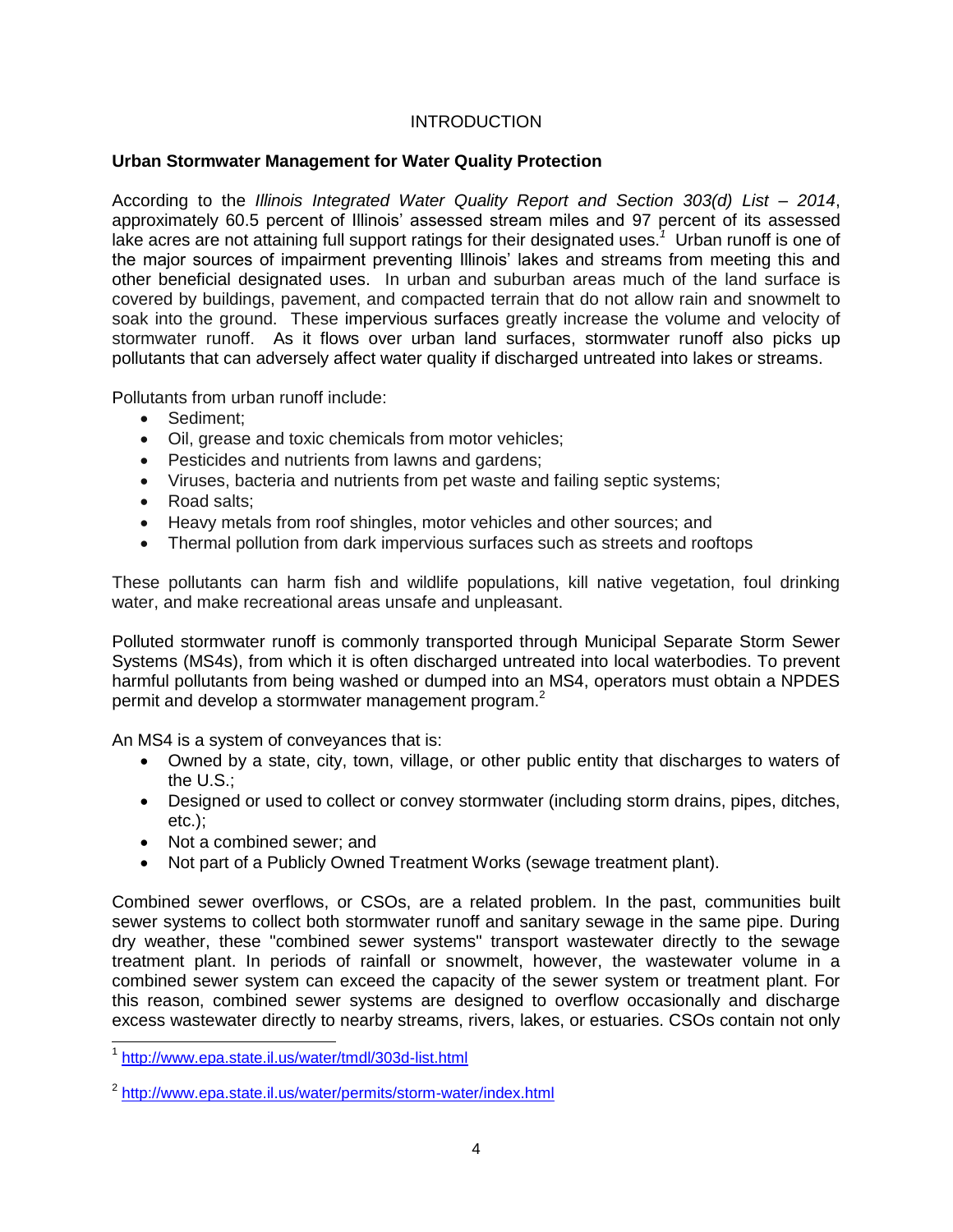stormwater but also untreated human and industrial waste, toxic materials, and debris. This is a major water pollution concern for cities with combined sewer systems.

The primary method to control stormwater discharges, and to some degree CSOs, is the use of best management practices (BMPs). Some of these BMPs fall under the classification of green infrastructure.

# **Green Infrastructure for Stormwater Management**

For the purposes of this report, green Infrastructure means any stormwater management technique or practice employed with the primary goal of preserving, restoring, mimicking, or enhancing natural hydrology. Green infrastructure includes, but is not limited to, methods of using soil and vegetation to promote soil percolation, evapotranspiration, and filtering or the harvesting and reuse of precipitation.

Examples of green infrastructure BMPs for stormwater management include:

- Vegetated swales, Bio-swales, Bio-retention swales
- Stormwater wetlands
- Porous/permeable pavements
- Infiltration basins/trenches, Sand filters
- Restoration of Floodplains, Streams, Wetlands, Prairies, Riparian zones
- Downspout and illicit inflow disconnections (from CSOs and SSOs)
- Cisterns
- Stormwater reuse systems
- Green roofs
- Trees and tree boxes
- Rain gardens
- Vegetated filter strips
- Rain barrels

Public Act 96-26, the Green Infrastructure for Clean Water Act<sup>3</sup>, directed the Illinois EPA to assess and evaluate using green infrastructure to help manage stormwater in Illinois. Illinois EPA contracted with the University of Illinois – Chicago to research and assess effective BMPs, green infrastructure standards, and institutional and policy frameworks to support the development of a Green Infrastructure Plan for Illinois. The University provided a report<sup>4</sup> to the Illinois EPA outlining recommendations based on their research of this topic. The Illinois EPA then provided its recommendation<sup>5</sup> concerning green infrastructure to the Governor and the General Assembly.

Based on those recommendations, the Governor and Illinois General Assembly established the Illinois Green Infrastructure Grant Program for Stormwater Management (IGIG) $^6$  in 2011 to help

 3 <http://www.epa.state.il.us/green-infrastructure/docs/public-act-96-26.pdf>

<sup>&</sup>lt;sup>4</sup> <http://www.epa.state.il.us/green-infrastructure/docs/draft-final-report.pdf>

<sup>&</sup>lt;sup>5</sup> <http://www.epa.state.il.us/green-infrastructure/docs/public-act-recommendations.pdf>

<sup>6</sup> <http://www.epa.state.il.us/water/financial-assistance/igig.html>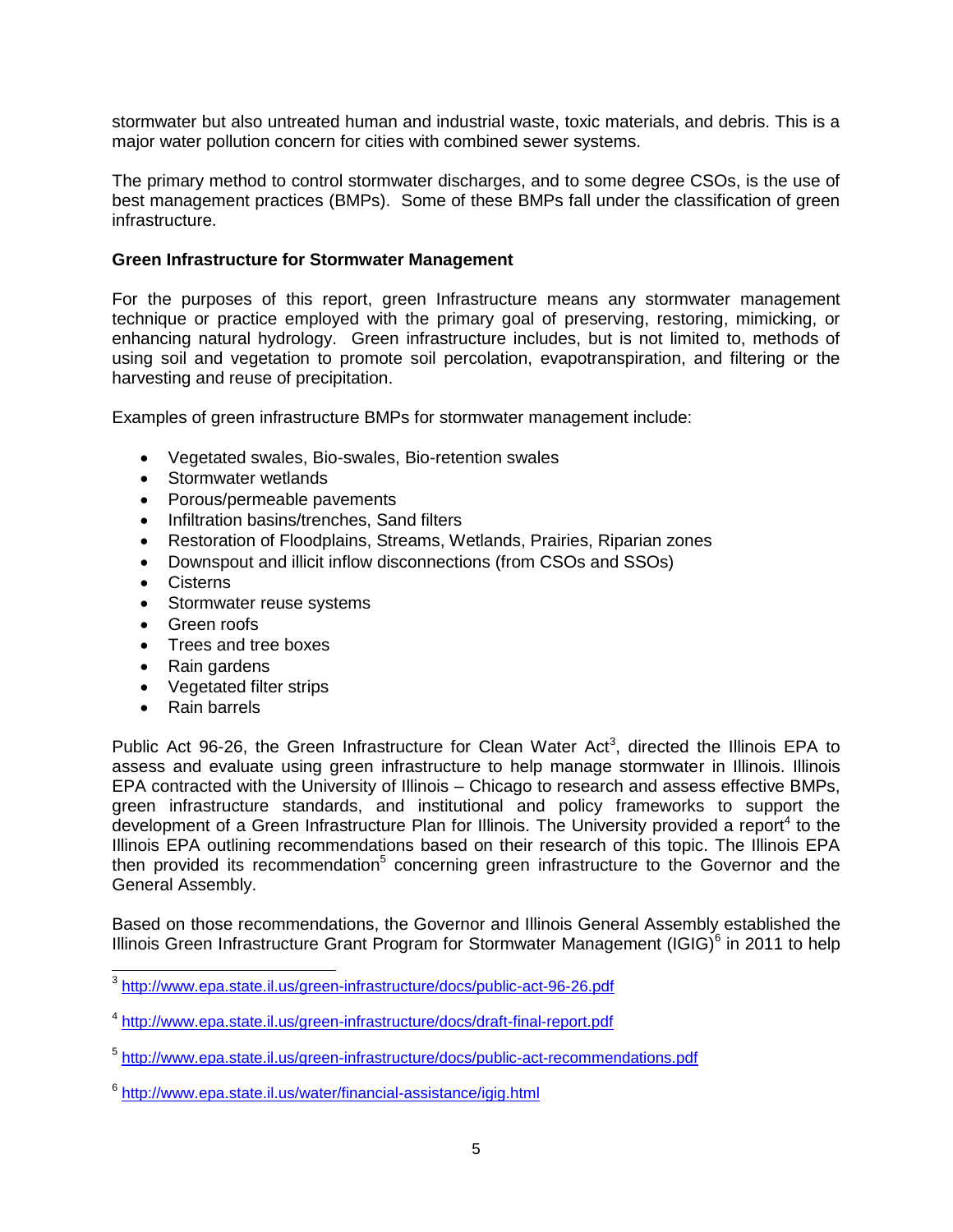local units of government and other organizations fund the implementation of green infrastructure BMPs for stormwater management that are designed to protect or improve water quality in CSO areas and MS4 areas in Illinois.

# ILLINOIS GREEN INFRASTRUCTURE GRANT PROGRAM

# **Program Description**

The Illinois Green Infrastructure Grant Program for Stormwater Management (IGIG) is administered by the Illinois EPA. Grants are available to local units of government and other organizations to implement green infrastructure best management practices (BMPs) to control stormwater runoff for water quality protection in Illinois. Projects must be located within a Municipal Separate Storm Sewer System (MS4) or Combined Sewer Overflow (CSO) area. Funds are limited to the implementation of projects to install BMPs.

The total amount of funding available under IGIG is approximately 5 million dollars annually. IGIG is a reimbursement program. Grant recipients must perform the work, pay project costs, and submit invoice(s) (periodically throughout the project period) with supporting documentation before Illinois EPA will reimburse recipients for any approved costs.

Under IGIG, the Illinois EPA will accept proposals for the following three program categories:

- 1. Combined Sewer Overflow (CSO) Rehabilitation Category
	- $\circ$  Maximum IGIG amount is \$3,000,000 or 85 percent of the eligible project cost, whichever is lower.
	- o Minimum local match requirement is 15 percent.
	- $\circ$  Illinois EPA anticipates awarding up to 10 of these grants per year
	- $\circ$  Typical grant range is \$300,000 \$3,000,000 of IGIG funds (total grant funds available \$3 million)
	- o Project length ranges from 6-36 months
- 2. Stormwater Retention and Infiltration Category
	- $\circ$  Maximum IGIG amount is \$750,000 or 75 percent of the eligible project cost, whichever is lower.
	- o Minimum local match requirement is 25 percent.
	- $\circ$  Illinois EPA anticipates awarding up to 18 of these grants per year
	- o Typical grant range is \$100,000 \$750,000 of IGIG funds (total grant funds available \$1.8 million)
	- o Project length ranges from 6-36 months
- 3. Green Infrastructure Small Projects Category.
	- o Maximum IGIG amount is \$75,000 or 75 percent of the eligible project cost, whichever is lower.
	- o Minimum local match requirement is 25 percent.
	- $\circ$  Illinois EPA anticipates awarding up to 13 of these grants per year
	- $\circ$  Typical grant range is \$15,000 \$75,000 of IGIG funds (total grant funds available \$200,000)
	- o Project length ranges from 6-24 months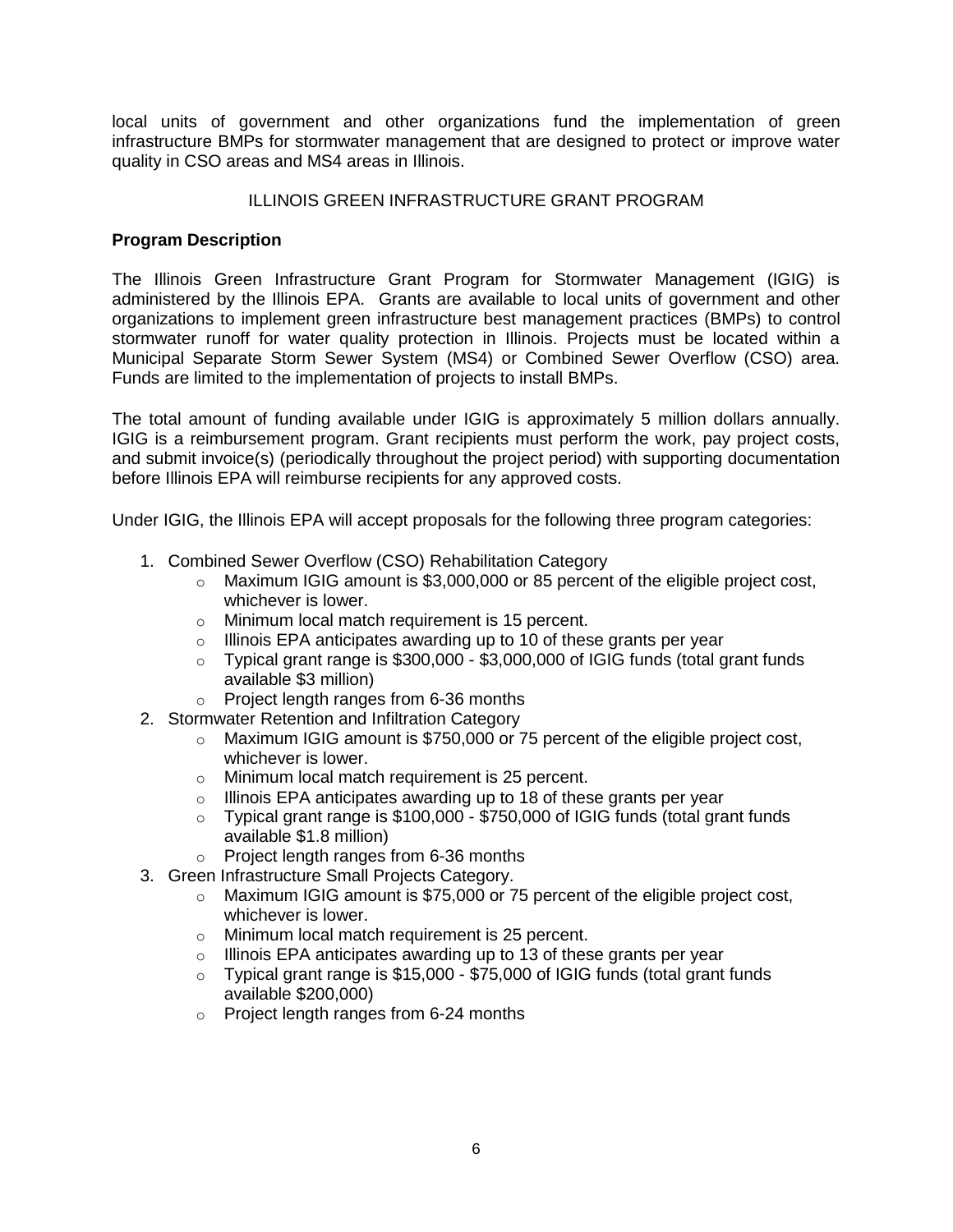# **Program Implementation**

The following table summarizes the grant funds that have been awarded by the Illinois EPA each State fiscal year under IGIG.

|            |                                             |                                    | <b>Combined Sewer</b><br>Overflow<br><b>Rehabilitation</b><br>Category |                        | <b>Stormwater Retention</b><br>& Infiltration Category |                 | <b>Green Infrastructure</b><br><b>Small Projects</b> |                        |                           |
|------------|---------------------------------------------|------------------------------------|------------------------------------------------------------------------|------------------------|--------------------------------------------------------|-----------------|------------------------------------------------------|------------------------|---------------------------|
| <b>SFY</b> | <b>Total IGIG</b><br>Award<br><b>Amount</b> | Total<br>No. of<br><b>Projects</b> | No. of<br><b>Projects</b><br>Complete                                  | Award<br><b>Amount</b> | No. of<br><b>Projects</b>                              | Award<br>Amount | No. of<br><b>Projects</b>                            | Award<br><b>Amount</b> | No. of<br><b>Projects</b> |
| 2011       | \$4,650,945                                 | 13                                 | 13                                                                     | \$2,770,088            | 6                                                      | \$1,645,135     | 4                                                    | \$235,722              |                           |
| 2012       | \$4,205,650                                 | 9                                  | 8                                                                      | \$2,860,584            | 3                                                      | \$1,154,656     | 2                                                    | \$190.410              | 4                         |
| 2013       | \$5,697,363                                 | 13                                 |                                                                        | \$2,824,996            | 5                                                      | \$2,612,240     | 4                                                    | \$260.127              | 4                         |
| 2014       | \$5,507,095                                 | 5                                  | 0                                                                      | \$1,882,558            | 2                                                      | \$3,624,537     | 3                                                    | \$0                    | 0                         |

#### **Summary of IGIG Grants by State Fiscal Year**

# **Total \$20,061,053 40 22**

The status of individual projects funded under IGIG is documented in the next section of this report every six months. Furthermore, although it is a State funded grant program, IGIG projects are tracked by Illinois EPA through USEPA's Grants Reporting and Tracking System  $(GRTS)$  website.<sup>7</sup> This allows Illinois EPA to better coordinate the implementation of IGIG projects with nonpoint source pollution control projects implemented in Illinois with funding under Section 319 of the Clean Water Act<sup>8</sup> and to better integrate IGIG activities into *Illinois' Nonpoint Source Management Program*. 9

Individual BMPs implemented in Illinois with funding under IGIG are tracked geographically through the University of Illinois and Illinois EPA's Resource Management Mapping Service (RMMS) website. 10

The following table quantifies the BMPs implemented to date since State Fiscal Year 2011 along with associated annual pollutant load reductions. However, there is some under reporting as this information was not available for all projects. Also some BMPs estimated reductions for TSS but not sediment. And some BMPs estimated reductions for sediment but not TSS.

 7 <http://iaspub.epa.gov/pls/grts/f?p=110:199:2896883921124901>

<sup>&</sup>lt;sup>8</sup> <http://www.epa.state.il.us/water/financial-assistance/non-point.html>

<sup>&</sup>lt;sup>9</sup> <http://www.epa.state.il.us/water/watershed/publications/2011-nps-program-1.1.pdf>

<sup>10</sup> [http://www.rmms.illinois.edu](http://www.rmms.illinois.edu/)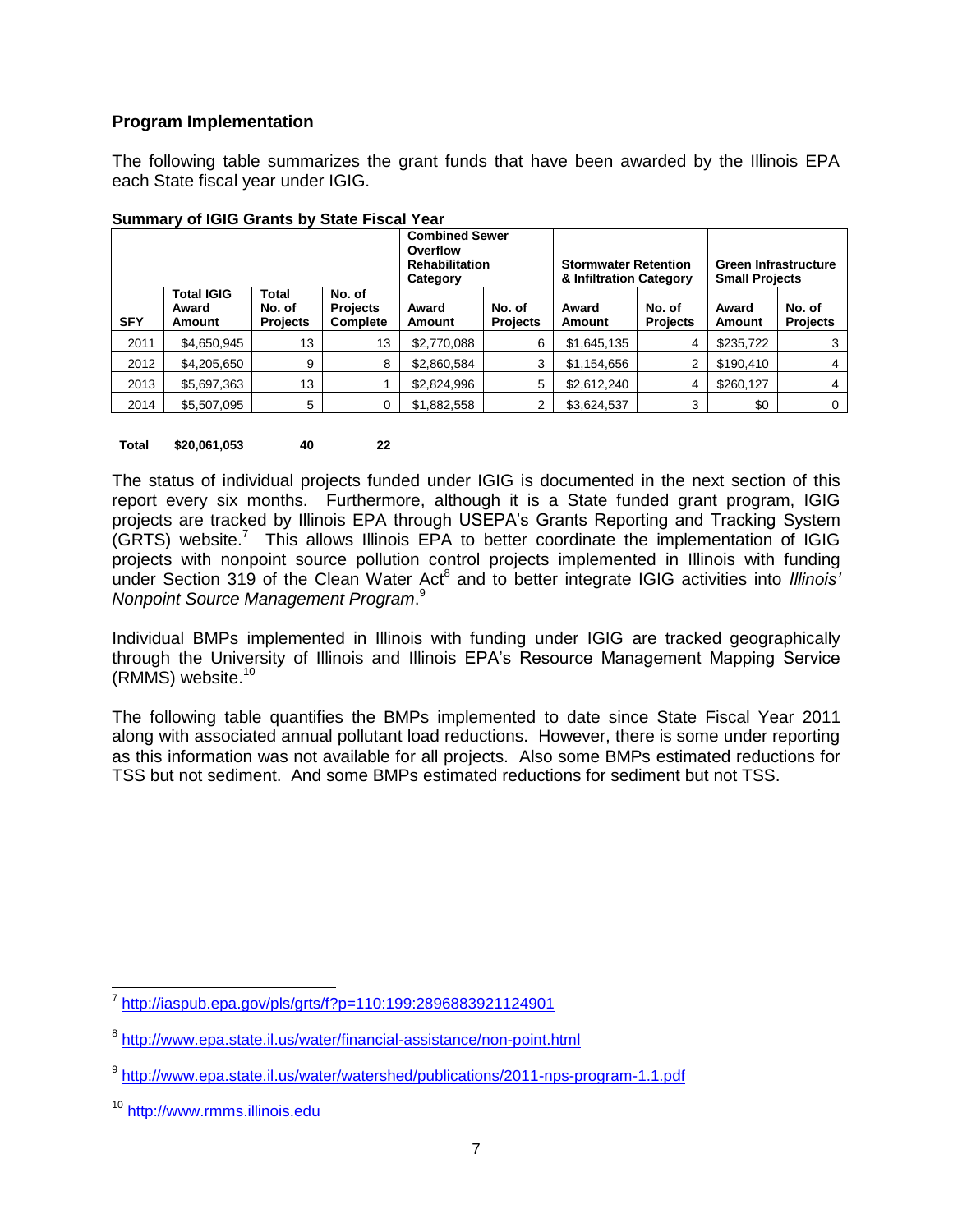# **IGIG - Summary of Completed BMPs**

| <b>BMP Name (code) by NPS Category</b>     | <b>Number</b>            | Acres                    | Feet                  | Nitrogen<br>Load<br><b>Reduction</b><br>(Ibs/year) | <b>Phosphorus</b><br>Load<br><b>Reduction</b><br>(Ibs/year) | Total<br><b>Suspended</b><br>Solids Load<br><b>Reduction</b><br>(Ibs/year) | <b>Sediment Load</b><br><b>Reduction</b><br>(tons/year) |
|--------------------------------------------|--------------------------|--------------------------|-----------------------|----------------------------------------------------|-------------------------------------------------------------|----------------------------------------------------------------------------|---------------------------------------------------------|
| <b>HYDROLOGIC</b>                          |                          |                          |                       |                                                    |                                                             |                                                                            |                                                         |
| Stream Channel Restoration(9)              | ä,                       | ä,                       | 1,880                 | 446                                                | 223                                                         |                                                                            | 223.20                                                  |
| Wetland Restoration(657)                   | $\blacksquare$           | 0.01                     | $\blacksquare$        | 182                                                | 14                                                          | 18,145                                                                     |                                                         |
| OTHER2                                     |                          |                          |                       |                                                    |                                                             |                                                                            |                                                         |
| Cistern(12)                                | 143                      | $\blacksquare$           | $\overline{a}$        | 26                                                 | $\blacksquare$                                              | 3,631                                                                      | 0.05                                                    |
| buffer zone enhancement / installation(35) | $\blacksquare$           | 0.35                     | ä,                    | 60                                                 | 30                                                          | 329                                                                        |                                                         |
| <b>URBAN</b>                               |                          |                          |                       |                                                    |                                                             |                                                                            |                                                         |
| Green Roof(11)                             | $\blacksquare$           | 0.14                     | $\blacksquare$        | 80                                                 | 5                                                           | 6,129                                                                      |                                                         |
| Rain Garden(13)                            | 163                      | $\blacksquare$           | $\blacksquare$        | 206                                                | 32                                                          | 15,271                                                                     | 0.01                                                    |
| Downspout/Footing Tile Disconnection(37)   | 256                      | $\blacksquare$           | $\blacksquare$        | $\blacksquare$                                     | $\blacksquare$                                              | $\blacksquare$                                                             | $\blacksquare$                                          |
| Infiltration Planter(40)                   | 36                       | $\overline{\phantom{a}}$ | $\blacksquare$        | $\blacksquare$                                     |                                                             | 418                                                                        |                                                         |
| Critical Area Planting(342)                | ÷.                       | 0.03                     | ä,                    | $\blacksquare$                                     | $\blacksquare$                                              | 22                                                                         | $\blacksquare$                                          |
| Structure for Water Control(587)           | $\overline{2}$           | ÷,                       | ÷.                    |                                                    |                                                             |                                                                            |                                                         |
| Urban Stormwater Wetlands(800)             | 3                        | ä,                       | $\tilde{\phantom{a}}$ | 60                                                 | 8                                                           | 13,182                                                                     |                                                         |
| Dry Detention Basin(809)                   | $\mathbf{1}$             | $\blacksquare$           | $\blacksquare$        | 20                                                 | $\overline{2}$                                              | 4,554                                                                      |                                                         |
| Bio-retention Facility(812)                | $\blacksquare$           | 0.82                     | $\blacksquare$        | 285                                                | 54                                                          | 24,009                                                                     |                                                         |
| Bioswale(814)                              | $\overline{\phantom{a}}$ | 1.18                     | $\blacksquare$        | 209                                                | 20                                                          | 26,689                                                                     | $\blacksquare$                                          |
| Diversion (815)                            | $\blacksquare$           | $\blacksquare$           | 74                    | $\blacksquare$                                     | $\blacksquare$                                              | 465                                                                        |                                                         |
| Urban Filter Strip(835)                    | ÷,                       | 0.02                     | $\blacksquare$        | $\overline{\phantom{a}}$                           | ä,                                                          | 3                                                                          | ÷                                                       |
| Infiltration Trench(845)                   | $\overline{2}$           | $\blacksquare$           | $\tilde{\phantom{a}}$ | $\blacksquare$                                     | $\blacksquare$                                              | $\overline{2}$                                                             | $\blacksquare$                                          |
| Permanent Seeding(880)                     | $\blacksquare$           | 0.02                     | $\tilde{\phantom{a}}$ | $\blacksquare$                                     | ÷,                                                          | 13                                                                         |                                                         |
| Porous Pavement(890)                       |                          | 6.34                     | ÷.                    | 117                                                | 10                                                          | 16,977                                                                     |                                                         |

**Totals 1,691 398 129,839 223**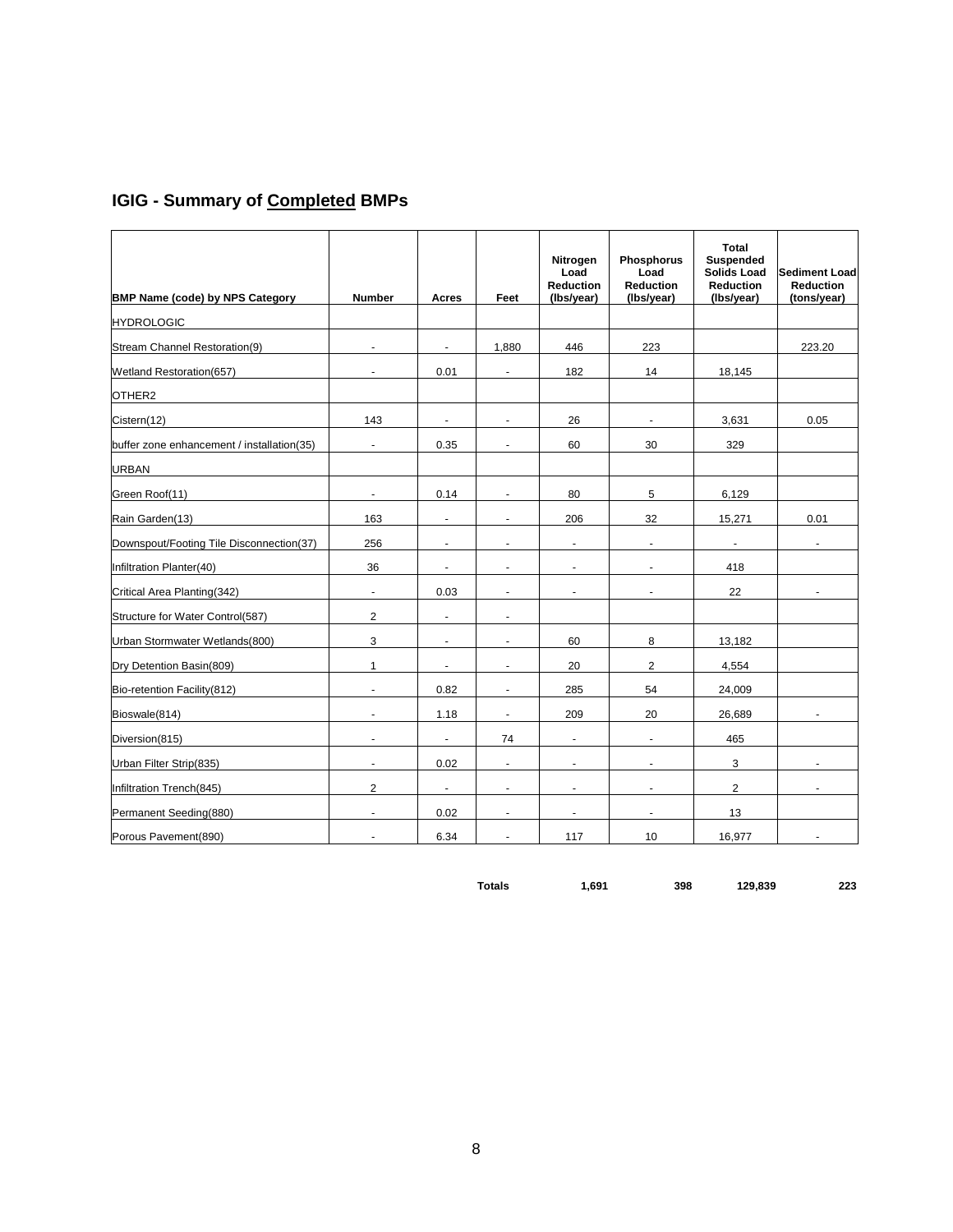# **SFY 2011 STATE FUNDED IGIG PROJECTS**

Combined Sewer Overflow Rehabilitation Category

- **Title:** Village of Niles Bioinfiltration Facility
- **Purpose:** This project constructed a 0.16 acre bioinfiltration facility with an integrated filter strip capable of providing 50,000 cubic feet of storage so as to reduce stormwater volume and nonpoint source pollution to the Middle Fork of the North Branch of the Chicago River (ILHCC07) from the Village of Niles in Cook County, Illinois.

**Project Location:** Cook County

**Waterbody Name (ID):** Middle Fork North Branch Chicago River (ILHCC07)

**Subgrantee:** Village of Niles 1000 Civic Center Drive Niles, Illinois 60714

**Project Period:** 08/30/11 through 12/31/13

| <b>Total Project Cost:</b> | \$191,746.39 |
|----------------------------|--------------|
| Illinois EPA:              | \$162,984.43 |
| Subgrantee:                | \$28,761.96  |

**Comments:** This project is complete.

# **Project Reports and Other Informational Materials:**

"Village of Niles Bioinfiltration Facility Final Report." December 31, 2013. Hey and Associates, Inc.

|            |                               |          |            |                   | <b>Estimated Load Reduction</b> |             |
|------------|-------------------------------|----------|------------|-------------------|---------------------------------|-------------|
| <b>BMP</b> |                               |          | Nitrogen   | <b>Phosphorus</b> | TSS                             | Sediment    |
| Code       | <b>BMP Name</b>               | Amount   | (Ibs/vear) | (Ibs/vear)        | (Ibs/vear)                      | (tons/vear) |
| 812        | <b>Bio-retention Facility</b> | 0.16 ac. | 219        | 24                | 14.732                          |             |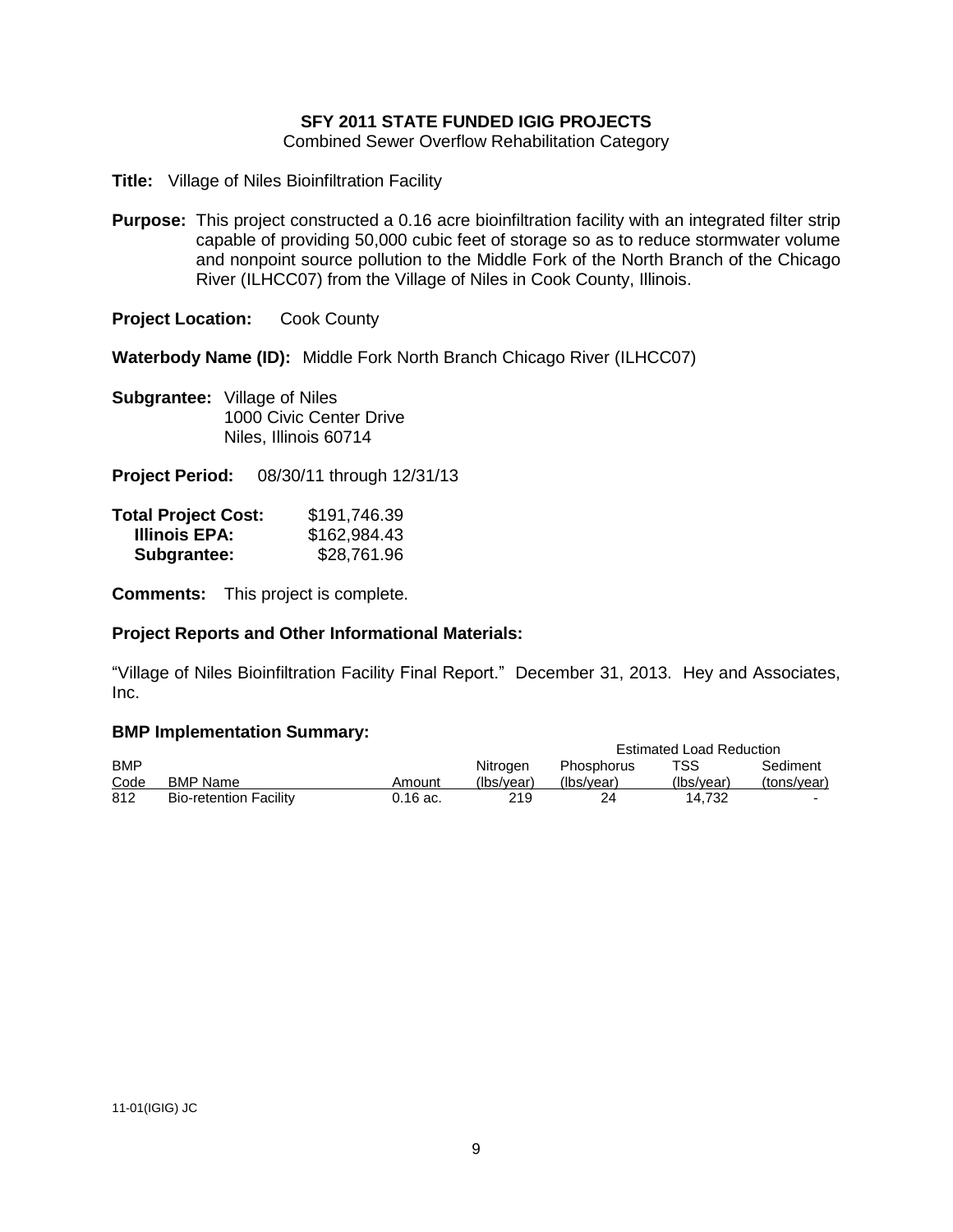- **Title:** Lord Street Basin CSO Green Infrastructure Retrofit Project
- **Purpose:** Best management practices (BMPs) were implemented to reduce stormwater volume and nonpoint source pollution to the Fox River from the Lord Street CSO basin area in Elgin, Illinois. The project involved the construction of twenty-four bio-retention basins with a combined total area of 11,131 square feet and the replacement of one existing asphalt alley with 3,204 square feet of porous pavement (permeable interlocking concrete pavement) and concrete restraining edge constructed over a 30-34 inch deep layer of open-graded stone that will serve as the structural base as well as provide temporary storage of runoff before it infiltrates into the sub-grade or slowly drains via perforated pipe in the stone base.

**Project Location:** Kane County

**Waterbody Name (ID):** Fox River (ILDT-18)

- **Subgrantee:** City of Elgin 150 Dexter Court Elgin, Illinois 60120
- **Project Period:** 09/28/11 through 10/15/14

| <b>Total Project Cost:</b> | \$785,802.60 |
|----------------------------|--------------|
| Illinois EPA:              | \$634,000.00 |
| Subgrantee:                | \$151,802.60 |

**Comments:** This project is complete.

# **Project Reports and Other Informational Materials:**

"Lord Street Basin CSO Green Infrastructure Retrofit Project." October 1, 2014. City of Elgin.

|            |                               |             | <b>Estimated Load Reduction</b> |                   |            |             |  |
|------------|-------------------------------|-------------|---------------------------------|-------------------|------------|-------------|--|
| <b>BMP</b> |                               |             | Nitrogen                        | <b>Phosphorus</b> | TSS        | Sediment    |  |
| Code       | <b>BMP Name</b>               | Amount      | (Ibs/vear)                      | (Ibs/vear)        | (Ibs/vear) | (tons/year) |  |
| 812        | <b>Bio-retention Facility</b> | $0.181$ ac. | 35                              | 24                | 2.127      | $\sim$      |  |
| 890        | Porous Pavement               | $0.075$ ac  |                                 |                   | 178        | $\sim$      |  |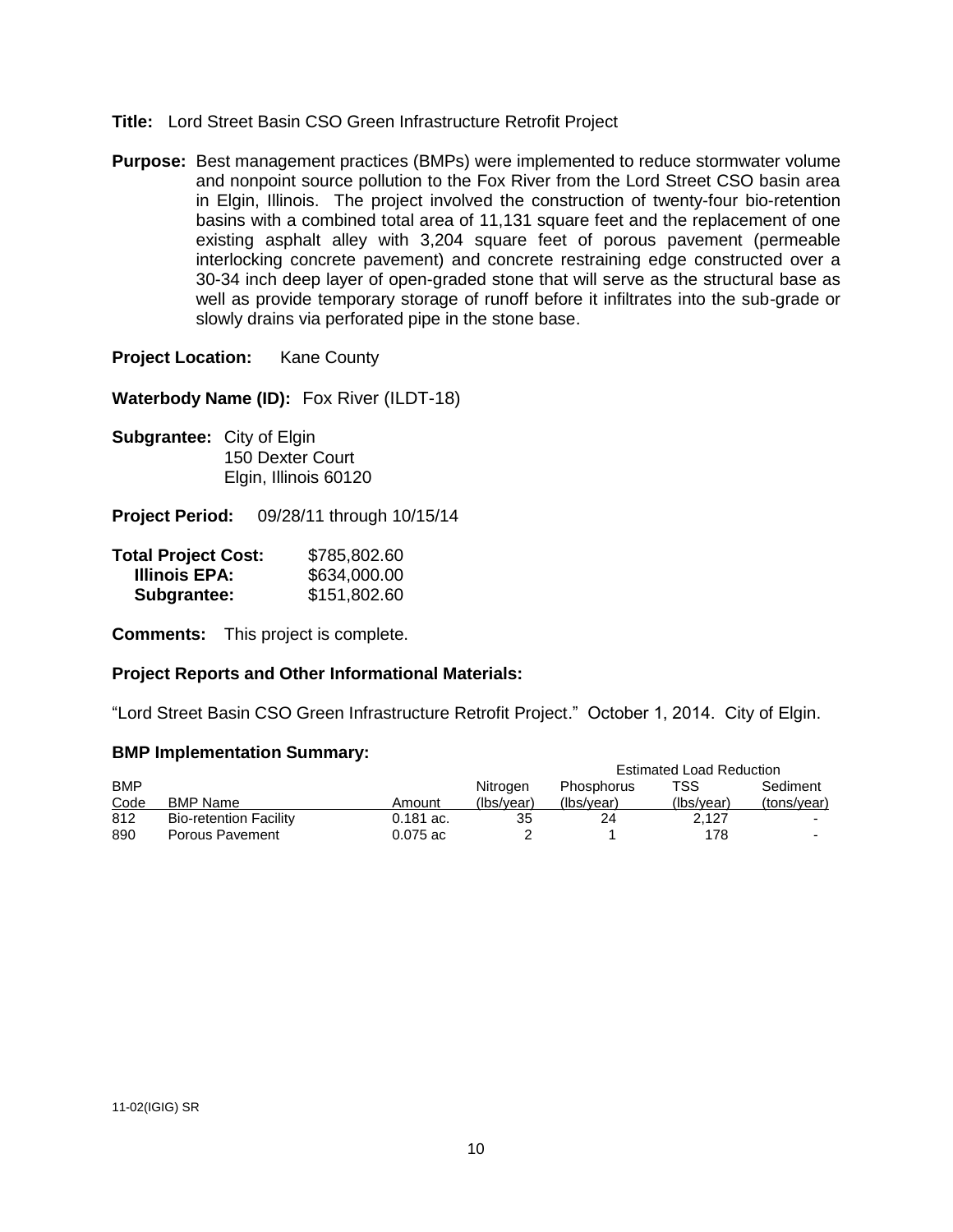- **Title:** Footing Drain Disconnection Program
- **Purpose:** This project separated the footing tile connections of 102 homes from the sanitary sewer system in the City of Galesburg, which discharges into the City's combined sewer system. In separating these footing tile connections, the Recipient excavated the exterior of each home where the footing tiles were connected to the sanitary sewer, disconnected the footing tiles from the sanitary sewer and redirected the water to a sump pit equipped with a sump pump that removes the ground water and discharges outside the home. At each footing tile separation site, the Recipient restored the sanitary sewer with an outside cleanout in accordance with current codes.

**Project Location:** Knox County

**Waterbody Name (ID):** Cedar Creek (IL\_LDD-A1) & Court Creek (IL\_DJJ-03)

**Subgrantee:** Galesburg Sanitary District 2700 West Main Street Galesburg, Illinois 61401

**Project Period:** 09/13/11 through 04/01/14

| <b>Total Project Cost:</b> | \$302,289.00 |
|----------------------------|--------------|
| Illinois EPA:              | \$255,000.00 |
| Subgrantee:                | \$47,289.00  |

**Comments:** This project is complete.

# **Project Reports and Other Informational Materials:**

"Footing Drain Disconnection Program – Final Report." February 2014. Galesburg Sanitary District.

|            | $\blacksquare$                               |        |            |                          |                                 |             |
|------------|----------------------------------------------|--------|------------|--------------------------|---------------------------------|-------------|
|            |                                              |        |            |                          | <b>Estimated Load Reduction</b> |             |
| <b>BMP</b> |                                              |        | Nitrogen   | <b>Phosphorus</b>        | TSS                             | Sediment    |
| Code       | <b>BMP Name</b>                              | Amount | (Ibs/vear) | (Ibs/vear)               | (Ibs/vear)                      | (tons/year) |
| 037        | Downspout/Footing Tile Disconnection 102 no. |        |            | $\overline{\phantom{0}}$ |                                 |             |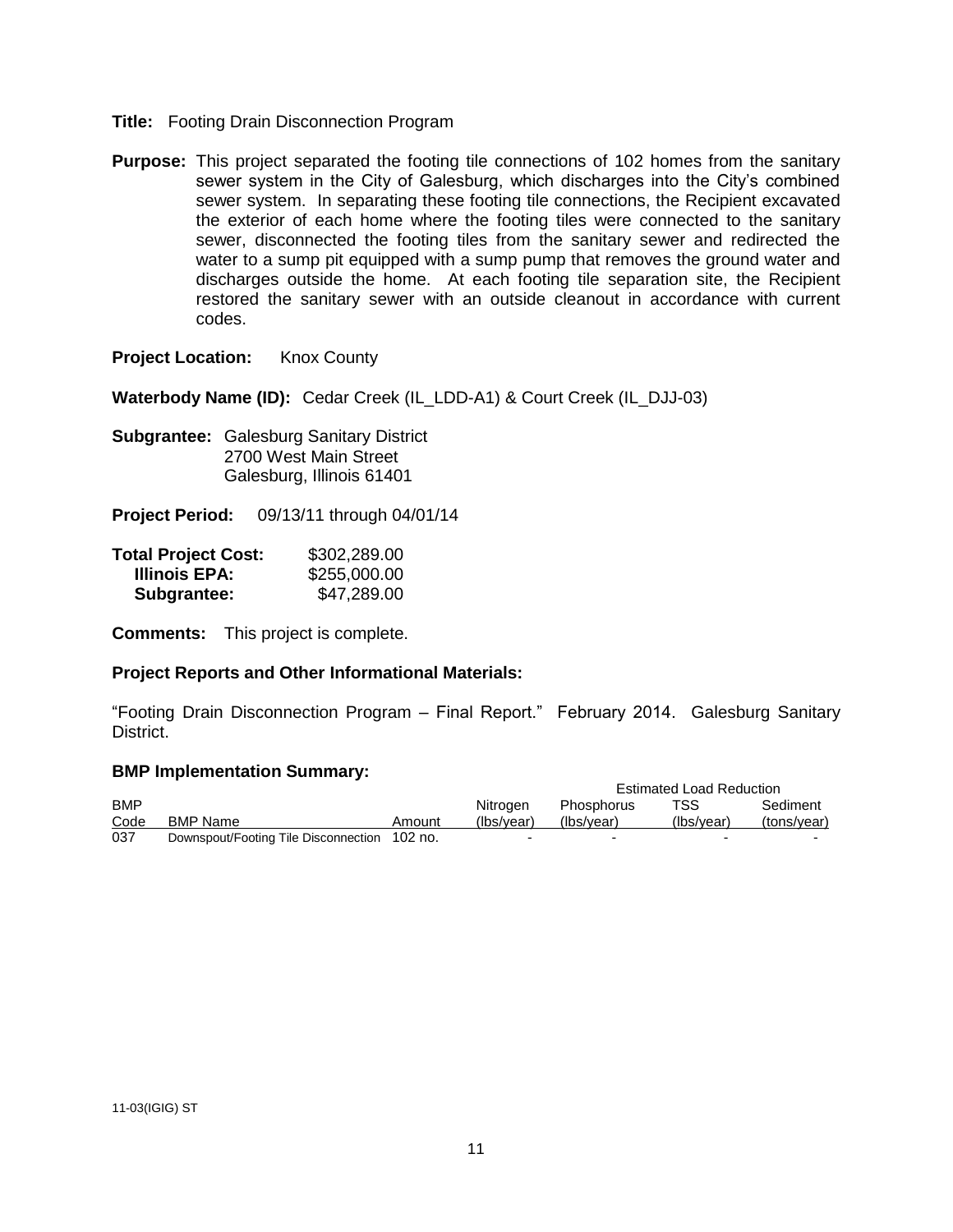- **Title:** Elmwood Park Green Alleys Project
- **Purpose:** Best management practices (BMPs) were implemented to reduce stormwater volume and nonpoint source pollution to the DesPlaines River (ILG-30) from the Village of Elmwood Park in Cook County, Illinois. The project involved 1) the replacement of an existing asphalt alley located between Oakleaf Avenue and Cressett Drive with an alley that is sloped to a center section composed of 641 square yards of permeable interlocking pavers above an 18" deep aggregate base and 2) the replacement of an existing asphalt alley located at the 1700 block between  $76<sup>th</sup>$  Court and  $76<sup>th</sup>$  Avenue an alley that is sloped to a center section composed of 400 square yards of permeable interlocking pavers above an 18" deep aggregate base in Elmwood Park, Illinois.

**Waterbody Name (ID):** DesPlaines River (ILG-30)

**Subgrantee:** Village of Elmwood Park 11 Conti Parkway Elmwood Park, Illinois 60707

**Project Period:** 08/29/11 through 07/15/13

| <b>Total Project Cost:</b> | \$465,224.75 |
|----------------------------|--------------|
| Illinois EPA:              | \$395,441.04 |
| Subgrantee:                | \$69,783.71  |

**Comments:** This project is complete.

#### **Project Reports and Other Informational Materials:**

"Village of Elmwood Park Green Alleys Project." April 17, 2013. Village of Elmwood Park.

|            |                 |            |            |                   | <b>Estimated Load Reduction</b> |             |
|------------|-----------------|------------|------------|-------------------|---------------------------------|-------------|
| <b>BMP</b> |                 |            | Nitrogen   | <b>Phosphorus</b> | TSS                             | Sediment    |
| Code       | <b>BMP Name</b> | Amount     | (Ibs/vear) | (Ibs/vear)        | (Ibs/vear)                      | (tons/year) |
| 890        | Porous Pavement | $0.23$ ac. |            |                   | 1.037                           |             |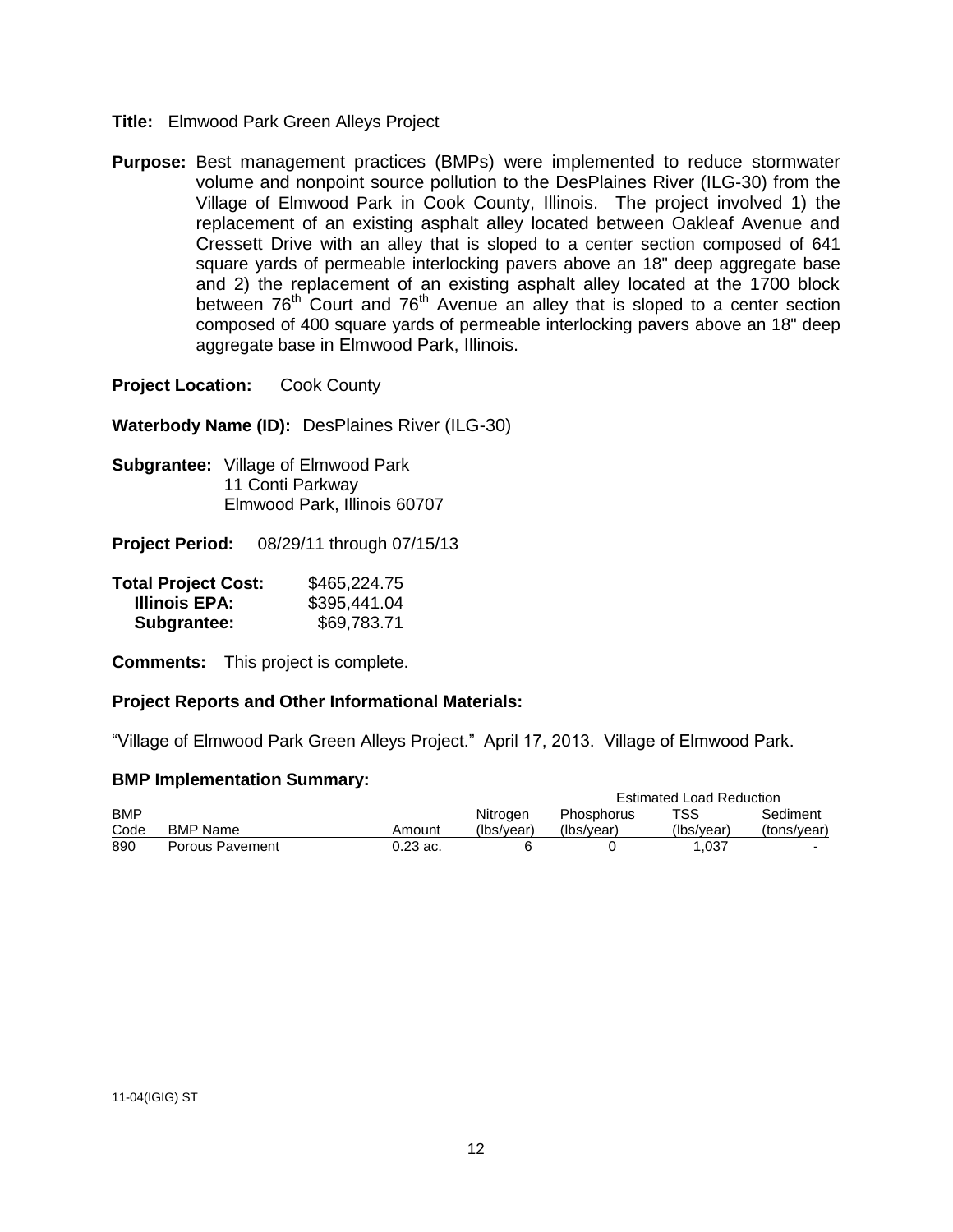- **Title:** Riverside Green Pavement Projects
- **Purpose:** Best management practices (BMPs) were implemented to reduce stormwater volume and nonpoint source pollution to the DesPlaines River from the Village of Riverside in Cook County, Illinois. The project included 1) the replacement of an existing asphalt alley located between Selbourne Road and Harlem Avenue and between York Road and Kent Road with an alley that is sloped to a center section composed of 989 square yards of permeable interlocking pavers above an 18" deep aggregate base and 2) the construction of a new 631 square yard permeable interlocking concrete pavement parking lot above an 18" deep aggregate base with a 702 square foot rain garden on Burlington Street in Riverside, Illinois.

**Waterbody Name (ID):** DesPlaines River (ILG-39) & Chicago Ship Canal (ILGI-06)

**Subgrantee:** Village of Riverside 27 Riverside Road Riverside, Illinois 60646

**Project Period:** 09/21/11 through 07/15/13

| <b>Total Project Cost:</b> | \$591,369.00 |
|----------------------------|--------------|
| Illinois EPA:              | \$502,663.00 |
| Subgrantee:                | \$88,706.00  |

**Comments:** This project is complete.

#### **Project Reports and Other Informational Materials:**

"Village of Riverside Green Pavement Project." February 5, 2013. Village of Riverside.

|            |                 |            |            |                   | <b>Estimated Load Reduction</b> |             |
|------------|-----------------|------------|------------|-------------------|---------------------------------|-------------|
| <b>BMP</b> |                 |            | Nitrogen   | <b>Phosphorus</b> | TSS                             | Sediment    |
| Code       | <b>BMP Name</b> | Amount     | (Ibs/vear) | (Ibs/vear)        | (Ibs/vear)                      | (tons/year) |
| 890        | Porous Pavement | $0.33$ ac. |            |                   | 1.051                           |             |
| 013        | Rain Garden     | no.        |            |                   | 192                             | -           |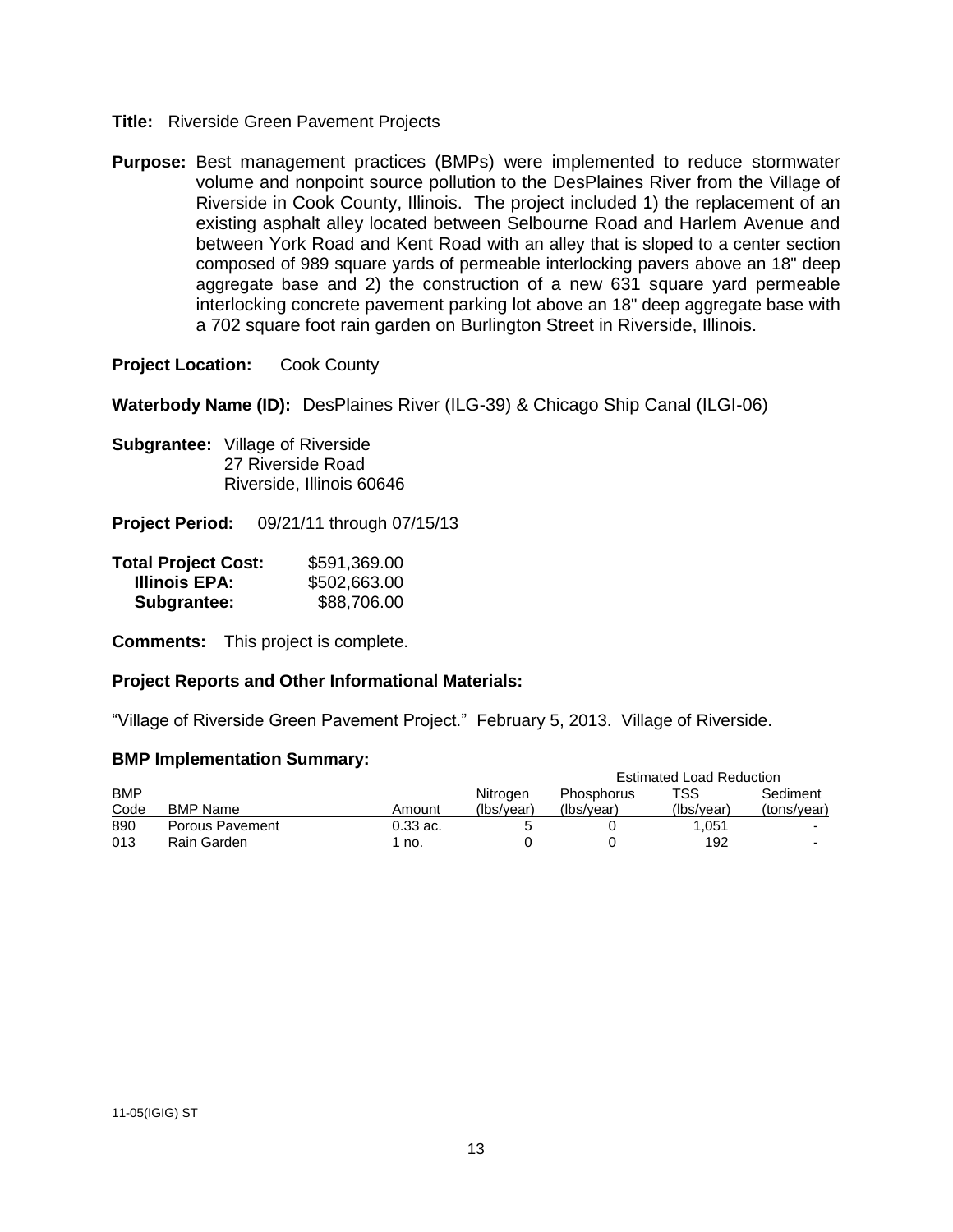- **Title:** Footing Tile Separation Program
- **Purpose:** This project separated the footing tile connections of 154 homes from the sanitary sewer system in the City of Joliet, which discharges into the city's combined sewer system. In separating these footing tile connections, the city excavated the exterior of each home where the footing tiles were connected to the sanitary sewer, disconnected the footing tiles from the sanitary sewer and redirected the water to a newly installed fiberglass sump pit equipped with a sump pump that removes the ground water and discharges outside the home at a point approximately five (5) feet from the sump pit. The city also installed a dedicated electric circuit to run each pump so as to not overload any existing circuits and, at each footing tile separation site, the city restored the sanitary sewer with an outside cleanout in accordance with current codes.

**Project Location:** Will County

**Waterbody Name (ID):** Rock Run (ILGBAA-01)

**Subgrantee:** City of Joliet 921 East Washington Street Joliet, Illinois 60433

**Project Period:** 09/15/11 through 04/01/14

| <b>Total Project Cost:</b> | \$964,705.88 |
|----------------------------|--------------|
| <b>Illinois EPA:</b>       | \$820,000.00 |
| Subgrantee:                | \$144,705.88 |

**Comments:** This project is complete.

# **Project Reports and Other Informational Materials:**

"Footing Tile Separation Program." December 2013. City of Joliet.

|            |                                              |        |            | <b>Estimated Load Reduction</b> |            |             |
|------------|----------------------------------------------|--------|------------|---------------------------------|------------|-------------|
| <b>BMP</b> |                                              |        | Nitrogen   | Phosphorus                      | TSS.       | Sediment    |
| Code       | <b>BMP Name</b>                              | Amount | (Ibs/vear) | (Ibs/vear)                      | (Ibs/vear) | (tons/vear) |
| 037        | Downspout/Footing Tile Disconnection 154 no. |        | -          |                                 |            |             |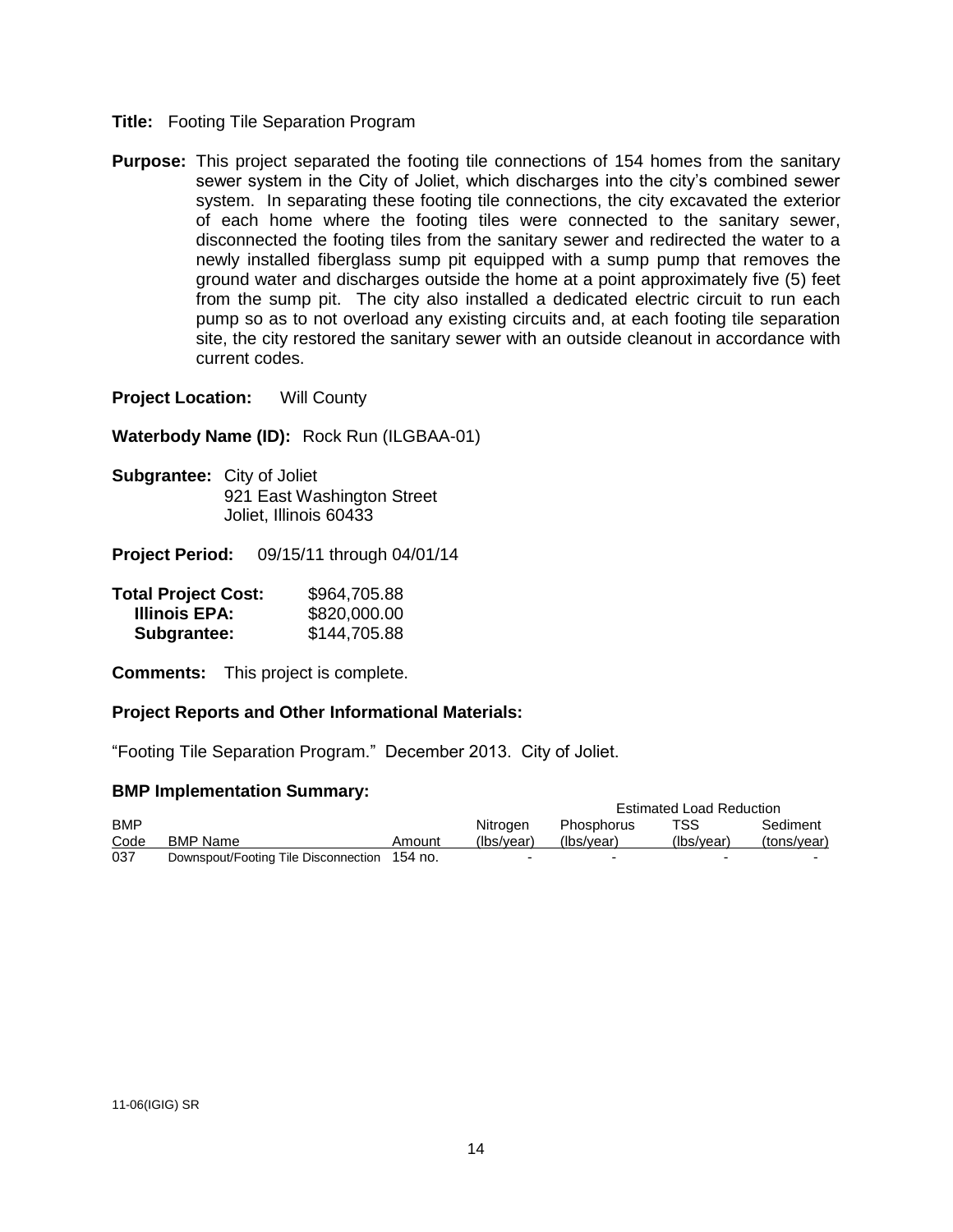# Stormwater Retention & Infiltration Category

- **Title:** Danville High School Campus Improvement
- **Purpose:** This project constructed stormwater best management practices (BMPs) to reduce stormwater volume and nonpoint source pollution to Stoney Creek (ILBPF-01) from the Danville High School in Vermilion County, Illinois. BMPs included the construction of 1) a permeable multi-use practice field / green overflow parking area (57,600 square feet) consisting of reinforced turf and a granular base strong enough to withstand bus traffic even under saturated conditions, 2) a permeable parking lot and sidewalk (8,510 square feet) over a layer of open-graded stone that will serve as the structural base as well as provide temporary storage of runoff before it infiltrates into the sub-grade, 3) a system of vegetated bioswales (12,601 square feet), 4) infiltration basins (5,670 square feet), and 5) seven infiltration planters.

**Project Location:** Vermilion County

**Waterbody Name (ID):** Stoney Creek (ILBPF-01)

**Subgrantee:** City of Danville 1155 E. Voorhees Street, Suite A Danville, Illinois 61832

**Project Period:** 09/22/11 through 12/01/13

| <b>Total Project Cost:</b> | \$820,800.39 |
|----------------------------|--------------|
| Illinois EPA:              | \$615,600.29 |
| Subgrantee:                | \$205,200.10 |

**Comments:** This project is complete.

# **Project Reports and Other Informational Materials:**

"Danville High School Campus Improvement Project." October 2013. City of Danville Engineering Division.

|            |                               |            |            | <b>Estimated Load Reduction</b> |            |             |
|------------|-------------------------------|------------|------------|---------------------------------|------------|-------------|
| <b>BMP</b> |                               |            | Nitrogen   | Phosphorus                      | TSS        | Sediment    |
| Code       | <b>BMP Name</b>               | Amount     | (lbs/year) | (Ibs/year)                      | (lbs/year) | (tons/year) |
| 040        | Infiltration Planter          | 7 no.      |            |                                 |            |             |
| 812        | <b>Bio-retention Facility</b> | $0.13$ ac. |            |                                 | 1.167      |             |
| 814        | <b>Bioswale</b>               | $0.29$ ac. |            |                                 | 2.460      |             |
| 890        | Porous Pavement               | $1.51$ ac. |            |                                 | 287        |             |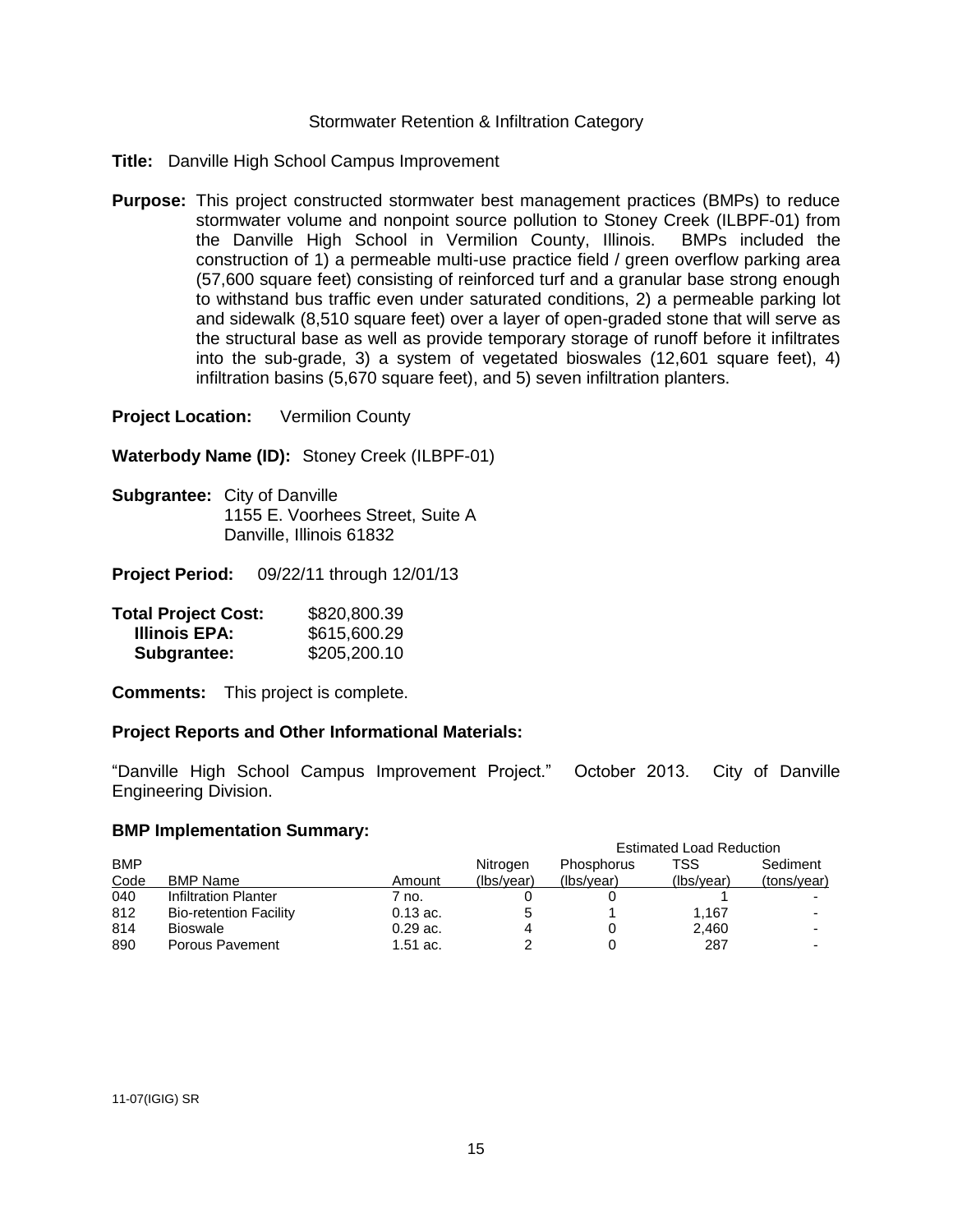#### **Title:** Greenbriar School

**Purpose:** This project constructed stormwater best management practices (BMPs) to reduce stormwater volume and nonpoint source pollution to the West Fork of the North Branch of the Chicago River (ILHCCB-05) from the Greenbriar School in Cook County, Illinois. BMPs included 1) 31,478 square feet of permeable pavement for the bus drop-off/pick up and staff and visitor parking, 2) 2,921 square feet of green roof, 3)14,943 square feet of rain gardens and 4) one dry detention basin with native plantings.

**Project Location:** Cook County

**Waterbody Name (ID):** West Fork North Branch Chicago River (ILHCCB-05)

**Subgrantee:** Northbrook School District 28 1475 Maple Avenue Northbrook, Illinois 60062

**Project Period:** 08/30/11 through 08/31/12

| <b>Total Project Cost:</b> | \$437,787.00 |
|----------------------------|--------------|
| <b>Illinois EPA:</b>       | \$326,910.00 |
| Subgrantee:                | \$110,877.00 |

**Comments:** This project is complete.

# **Project Reports and Other Informational Materials:**

"Greenbriar Elementary School Water Quality Improvements Project." August 2012. Wight & Company.

|            |                     |             |            | <b>Estimated Load Reduction</b> |            |             |
|------------|---------------------|-------------|------------|---------------------------------|------------|-------------|
| <b>BMP</b> |                     |             | Nitrogen   | Phosphorus                      | TSS        | Sediment    |
| Code       | <b>BMP Name</b>     | Amount      | (Ibs/year) | (lbs/year)                      | (Ibs/year) | (tons/year) |
| 011        | Green Roof          | $0.067$ ac. |            |                                 | 22         |             |
| 013        | Rain Garden         | 2 no.       |            |                                 | 858        |             |
| 809        | Dry Detention Basin | 1 no.       | 20         |                                 | 4.554      |             |
| 890        | Porous Pavement     | $0.72$ ac.  | 10         |                                 | 1.295      |             |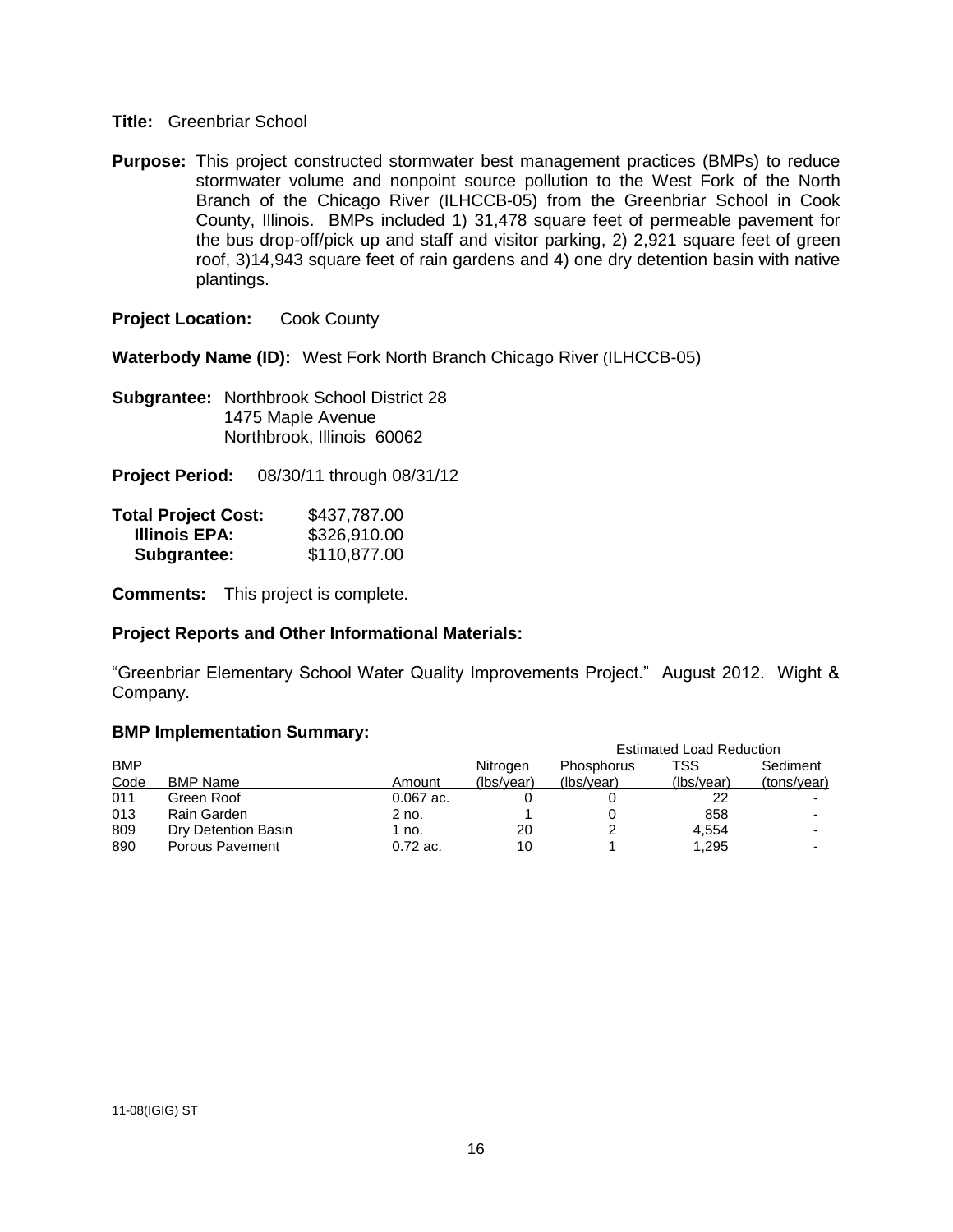- **Title:** Milwaukee Avenue Green Development Corridor Sub-granting Program
- **Purpose:** This project established a sub-grant program for private property owners within the Milwaukee Avenue Green Development Corridor to install stormwater best management practices (BMPs) to reduce stormwater volume and nonpoint source pollution. BMPs eligible under the sub-grant program included green roofs, rain gardens, permeable pavement, bioswales, rainwater harvesting systems, infiltration planters and green walls.

**Waterbody Name (ID):** North Branch Chicago River (ILHCC-08), Calumet Sag Channel (IL\_H-02)

**Subgrantee:** Metropolitan Planning Council 140 S. Dearborn Ave. Suite 1400 Chicago, Illinois 60616

**Project Period:** 11/29/11 through 07/15/15

| <b>Total Project Cost:</b> | \$264,165.61 |
|----------------------------|--------------|
| Illinois EPA:              | \$192,459.06 |
| Subgrantee:                | \$71,706.42  |

**Comments:** This project is complete.

# **Project Reports and Other Informational Materials:**

"Milwaukee Avenue Green Development Corridor Sub-Granting Program." January 26, 2015. Metropolitan Planning Council.

|            | <u>siil ilipiviliviliativii valiiliat ji</u> |             |            |            |                                 |             |
|------------|----------------------------------------------|-------------|------------|------------|---------------------------------|-------------|
|            |                                              |             |            |            | <b>Estimated Load Reduction</b> |             |
| <b>BMP</b> |                                              |             | Nitrogen   | Phosphorus | TSS                             | Sediment    |
| Code       | <b>BMP Name</b>                              | Amount      | (lbs/year) | (lbs/year) | (Ibs/year)                      | (tons/year) |
| 012        | Cistern                                      | 140 no.     |            |            | 143                             | 0.05        |
| 013        | Rain Garden                                  | 19 no.      |            |            | 13                              |             |
| 040        | Infiltration Planter                         | 5 no.       |            |            | 395                             |             |
| 342        | Critical Area Planting                       | $0.034$ ac. |            |            | 22                              |             |
| 814        | <b>Bioswale</b>                              | $0.005$ ac. |            |            |                                 |             |
| 815        | <b>Diversion</b>                             | 74 ft.      |            |            | 465                             |             |
| 835        | Urban Filter Strip                           | $0.015$ ac. |            |            |                                 |             |
| 845        | Infiltration Trench                          | $2$ no.     |            |            |                                 |             |
| 890        | Porous Pavement                              | $0.105$ ac. |            |            | 36                              |             |
|            |                                              |             |            |            |                                 |             |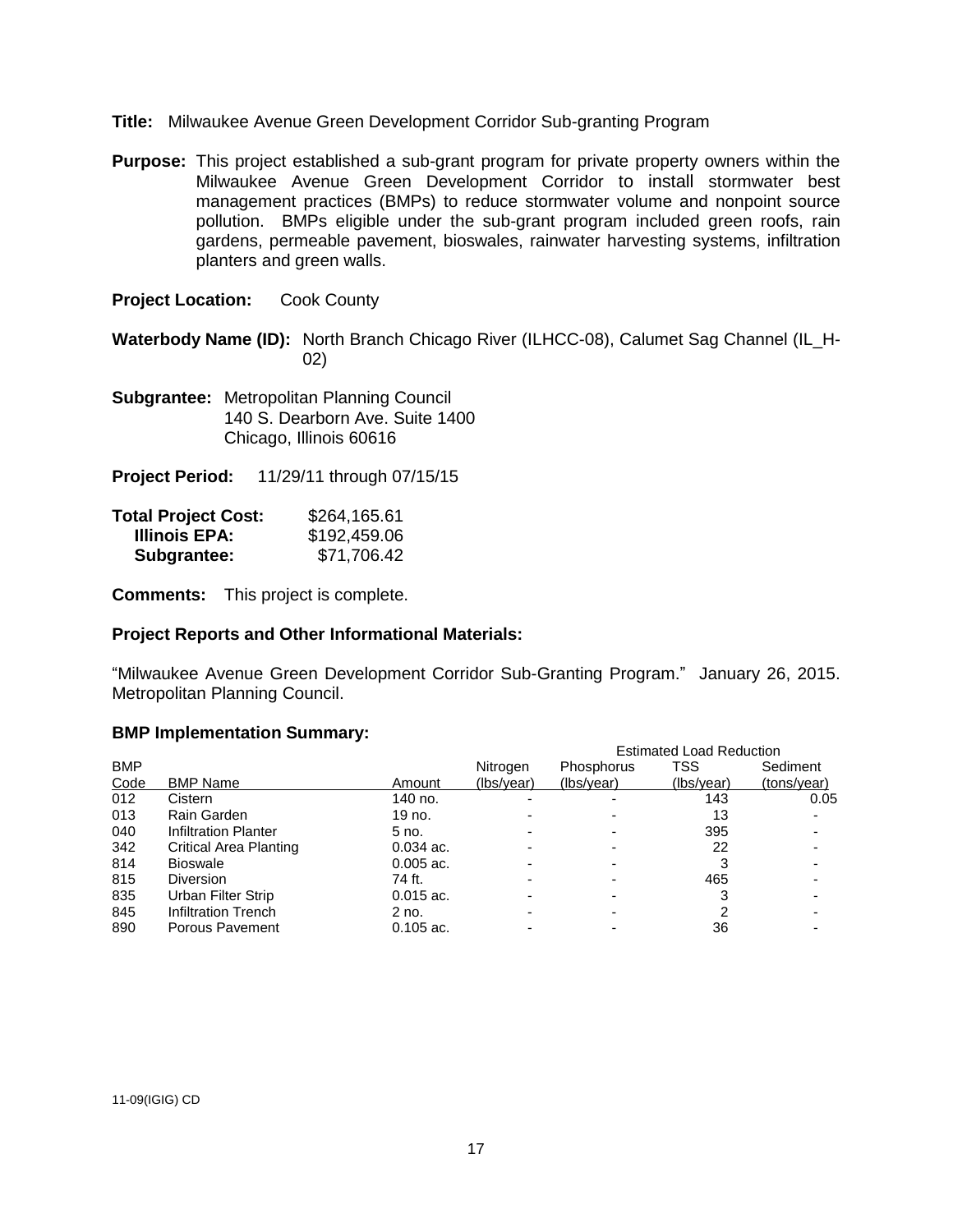- **Title:** Alton Municipal (Wadlow) Golf Course Riparian Zone Restoration
- **Purpose:** This project constructed 1,880 feet of two-stage ditch along a tributary to West Fork Wood River (ILJRB) located within the Wadlow Golf Course. The channel was widened, the streambed returned to the proper height, and grade controls and native vegetation installed in order to reduce stormwater volume and nonpoint source pollution.

**Project Location:** Madison County

**Waterbody Name (ID):** West Fork Wood River (ILJRB)

**Subgrantee:** Southwestern Illinois Resource Conservation & Development 406 East Main Street Mascoutah, Illinois 62258

**Project Period:** 09/20/11 through 02/28/13

| <b>Total Project Cost:</b> | \$680,219.99 |
|----------------------------|--------------|
| Illinois EPA:              | \$510,165.00 |
| Subgrantee:                | \$170,054.99 |

**Comments:** This project is complete.

#### **Project Reports and Other Informational Materials:**

"Alton Municipal (Wadlow) Golf Course Riparian Zone Restoration." December 28, 2012. Heartlands Conservancy.

|            |                                   |             |            |                   | <b>Estimated Load Reduction</b> |             |
|------------|-----------------------------------|-------------|------------|-------------------|---------------------------------|-------------|
|            |                                   |             |            |                   |                                 |             |
| <b>BMP</b> |                                   |             | Nitrogen   | <b>Phosphorus</b> | TSS.                            | Sediment    |
| Code       | <b>BMP Name</b>                   | Amount      | (Ibs/vear) | (Ibs/vear)        | (Ibs/vear)                      | (tons/year) |
| 009        | <b>Stream Channel Restoration</b> | $1.800$ ft. | 446        | 223               | ۰.                              | 223         |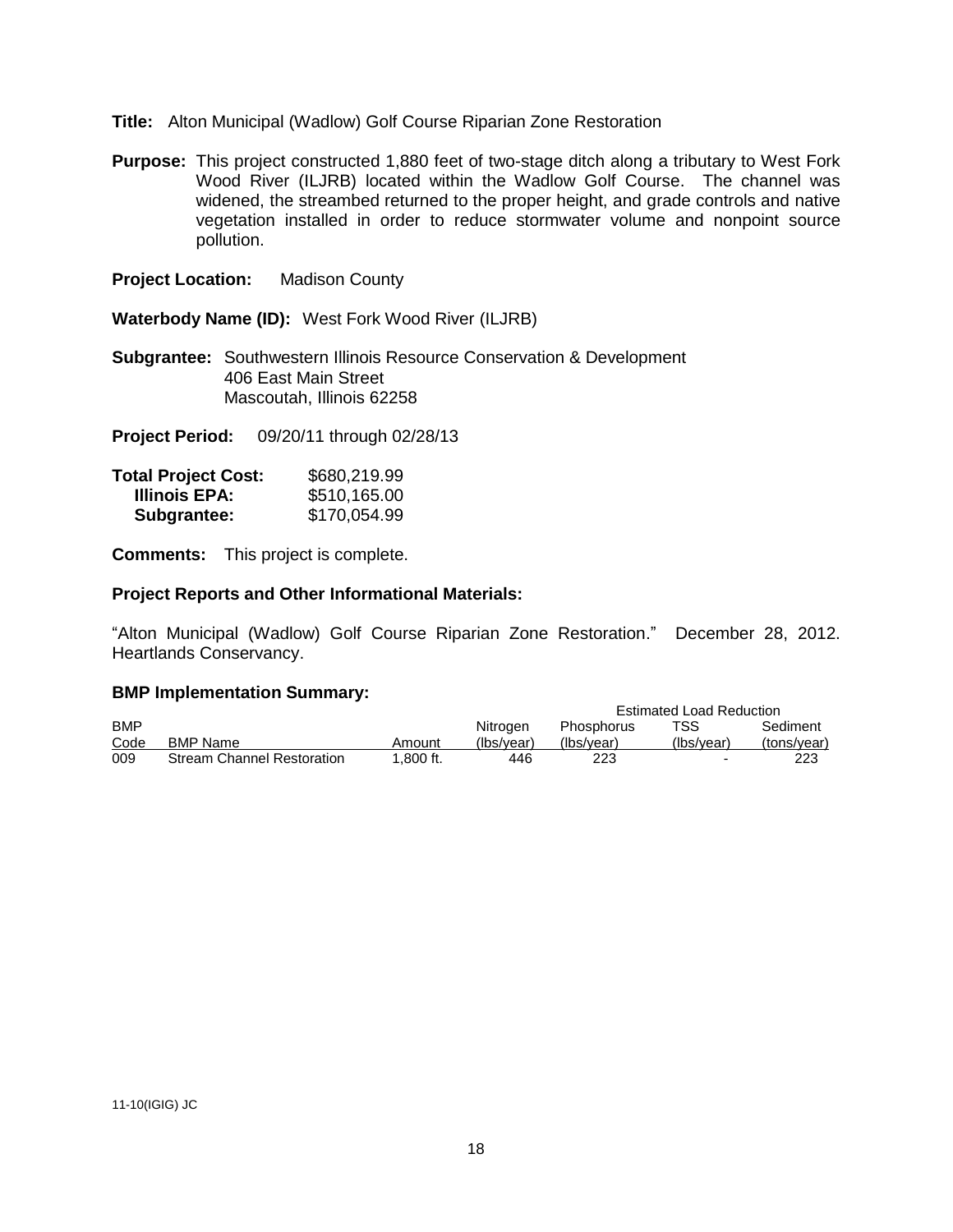# Green Infrastructure Small Projects Category

- **Title:** Beverly Area Planning Association Green Parking Lot & Rain Garden
- **Purpose:** This project constructed stormwater best management practices (BMPs) to reduce stormwater volume and nonpoint source pollution to the Calumet-Sag Channel (ILH-02) from the Beverly Area Planning Association in Cook County, Illinois. BMPs included 1) the replacement of an existing 4,700 square foot asphalt parking lot with a 3,700 square foot permeable paver parking lot and 652 square feet of natural landscaping and 2) the construction of a 300 square foot landscaped bioinfiltration rain garden.

**Project Location:** Cook County

**Waterbody Name (ID):** Calumet-Sag Channel (ILH-02)

**Subgrantee:** Beverly Area Planning Association 11107 South Longwood Drive Chicago, IL 60643

**Project Period:** 11/02/11 through 09/01/13

| <b>Total Project Cost:</b> | \$138,092.48 |
|----------------------------|--------------|
| <b>Illinois EPA:</b>       | \$72,273.00  |
| Subgrantee:                | \$65,819.48  |

**Comments:** This project is complete.

#### **Project Reports and Other Informational Materials:**

"Beverly Area Planning Association Green Parking Lot & Rain Garden Project." August 6, 2013. Beverly Area Planning Association.

|            |                          |             |            | <b>Estimated Load Reduction</b> |            |             |
|------------|--------------------------|-------------|------------|---------------------------------|------------|-------------|
| <b>BMP</b> |                          |             | Nitrogen   | Phosphorus                      | TSS        | Sediment    |
| Code       | <b>BMP Name</b>          | Amount      | (Ibs/vear) | (Ibs/vear)                      | (lbs/year) | (tons/year) |
| 013        | Rain Garden              | 1 no.       |            |                                 | 80         |             |
| 880        | <b>Permanent Seeding</b> | $0.015$ ac. |            |                                 | 13         |             |
| 890        | Porous Pavement          | $0.08$ ac.  |            |                                 | 88         |             |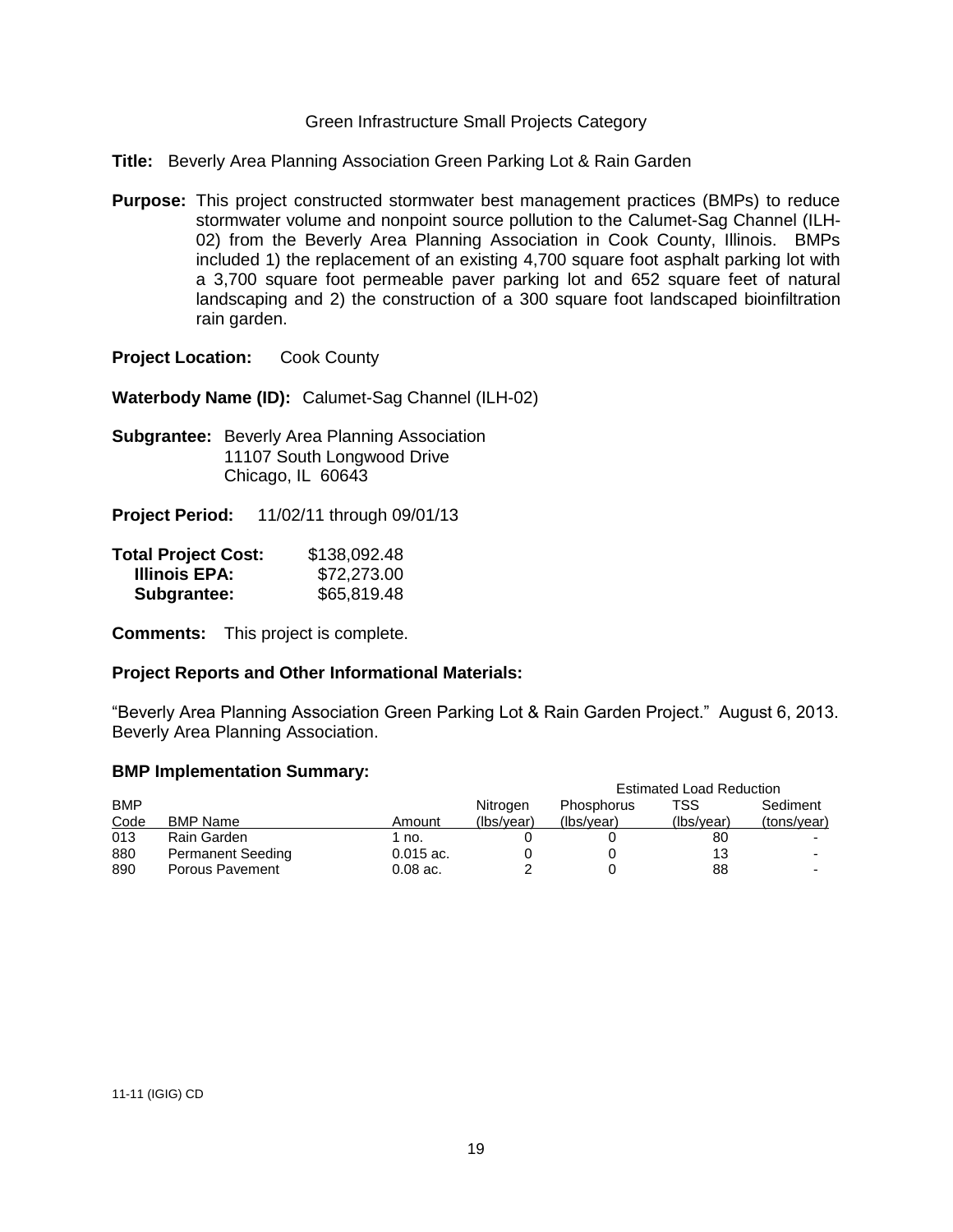## **Title:** Green Infrastructure BMPs at Illinois State Fairgrounds

**Purpose:** This project constructed stormwater best management practices (BMPs) to reduce stormwater volume and nonpoint source pollution to Spring Creek (ILEL-01) from the Illinois State Fairgrounds in Springfield, Illinois. BMPs included 1) 5,403 square feet of bioswales, 2) 1,435 square feet of permeable pavers, and 3) 250 square feet of bio-island.

**Project Location:** Sangamon County

**Waterbody Name (ID):** Spring Creek (ILEL-01)

**Subgrantee:** Association of Illinois Soil & Water Conservation Districts 4285 North Walnut Street Road Springfield, Illinois 62707

**Project Period:** 09/26/11 through 07/15/13

| <b>Total Project Cost:</b> | \$140,821.53 |
|----------------------------|--------------|
| <b>Illinois EPA:</b>       | \$93,962.19  |
| Subgrantee:                | \$46,859.34  |

**Comments:** This project is complete.

#### **Project Reports and Other Informational Materials:**

"Green Infrastructure BMPs at Illinois State Fairgrounds – Final Report." July 18, 2013. Nelson Land Management LLC.

| $\blacksquare$            |             |            |            |            |                                 |
|---------------------------|-------------|------------|------------|------------|---------------------------------|
|                           |             |            |            |            |                                 |
|                           |             | Nitrogen   | Phosphorus | TSS.       | Sediment                        |
| <b>BMP Name</b>           | Amount      | (Ibs/vear) | (Ibs/vear) | (lbs/year) | (tons/year)                     |
| Urban Stormwater Wetlands | 1 no.       |            |            | 2,065      |                                 |
| Bioswale                  | $0.08$ ac.  |            |            | 400        |                                 |
| Porous Pavement           | $0.034$ ac. |            |            | 3.847      |                                 |
|                           |             |            |            |            | <b>Estimated Load Reduction</b> |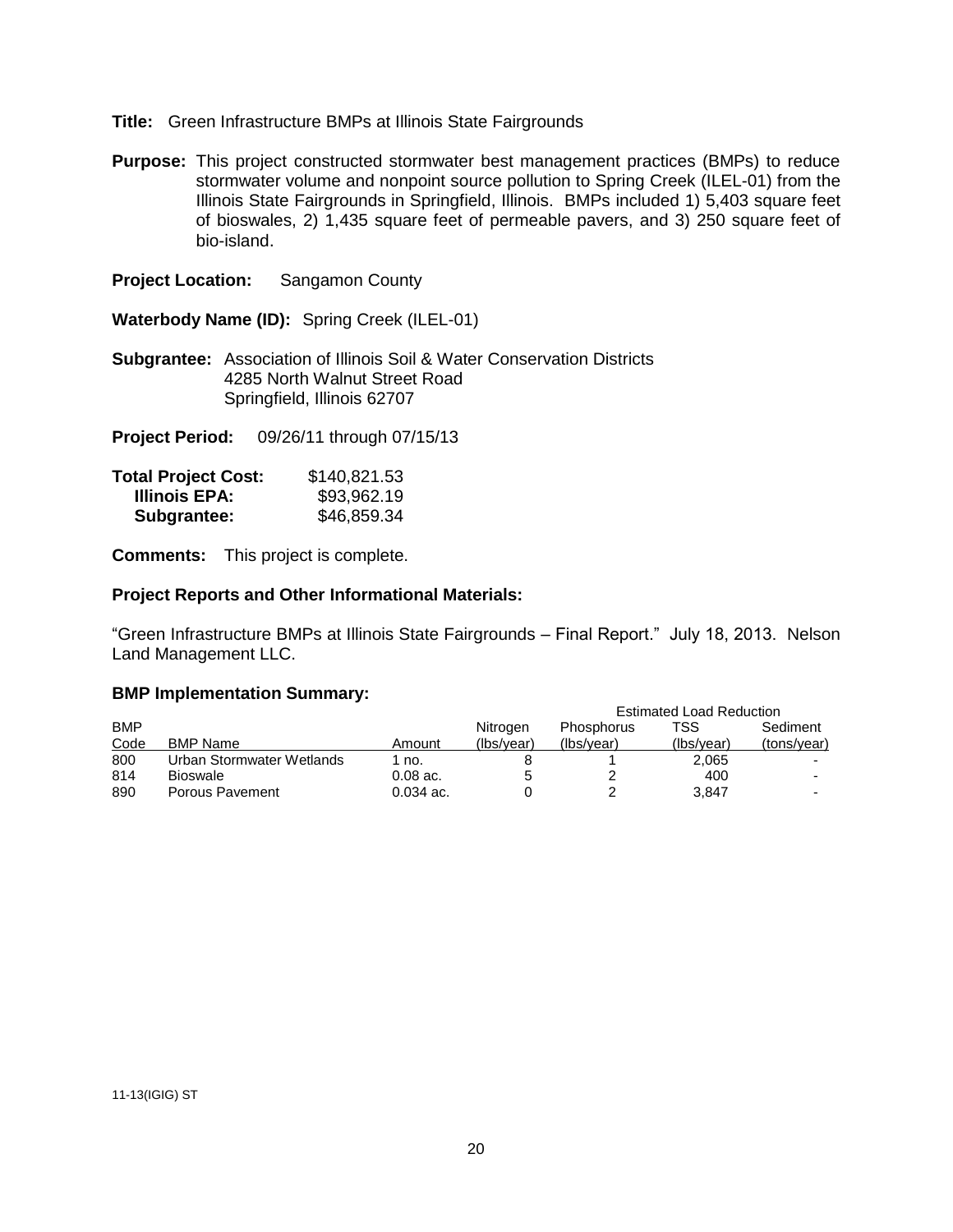- **Title:** Downer Place Bioinfiltration Project
- **Purpose:** This project constructed stormwater best management practices (BMPs) to reduce stormwater volume and nonpoint source pollution to the Fox River (ILDT-38) from the intersection of Stolp Avenue and Downer Place on Stolp Island in Kane County, Illinois. BMPs included the construction of five (5) bioinfilatration basins (1,600 square feet). The basins ranged from 75 feet to 155 feet in length and 5 to 8 feet wide at their widest point. Construction of the basins included the removal and realignment of the curb and gutter, the removal of existing impervious pavement and sidewalk, excavation to create shallow basins, placement of open graded gravel and engineered topsoil, and the installation of native plantings.

**Project Location:** Kane County

**Waterbody Name (ID):** Fox River (ILDT-38)

**Subgrantee:** City of Aurora-Public Works Division 44 East Downer Place Aurora, Illinois 60507

**Project Period:** 10/11/11 through 08/01/13

| <b>Total Project Cost:</b> | \$144,626.40 |
|----------------------------|--------------|
| <b>Illinois EPA:</b>       | \$69,486.00  |
| Subgrantee:                | \$75,140.40  |

**Comments:** This project is complete.

# **Project Reports and Other Informational Materials:**

"Downer Place Bioinfiltration Project – Final Report." July 2013. City of Aurora's Engineering Division.

|            |                 |        |            |            |            | <b>Estimated Load Reduction</b> |  |
|------------|-----------------|--------|------------|------------|------------|---------------------------------|--|
| <b>BMP</b> |                 |        | Nitrogen   | Phosphorus | TSS        | Sediment                        |  |
| Code       | <b>BMP Name</b> | Amount | (Ibs/vear) | (Ibs/vear) | (Ibs/vear) | (tons/year)                     |  |
| 013        | Rain Garden     | 5 no.  |            |            | 398        |                                 |  |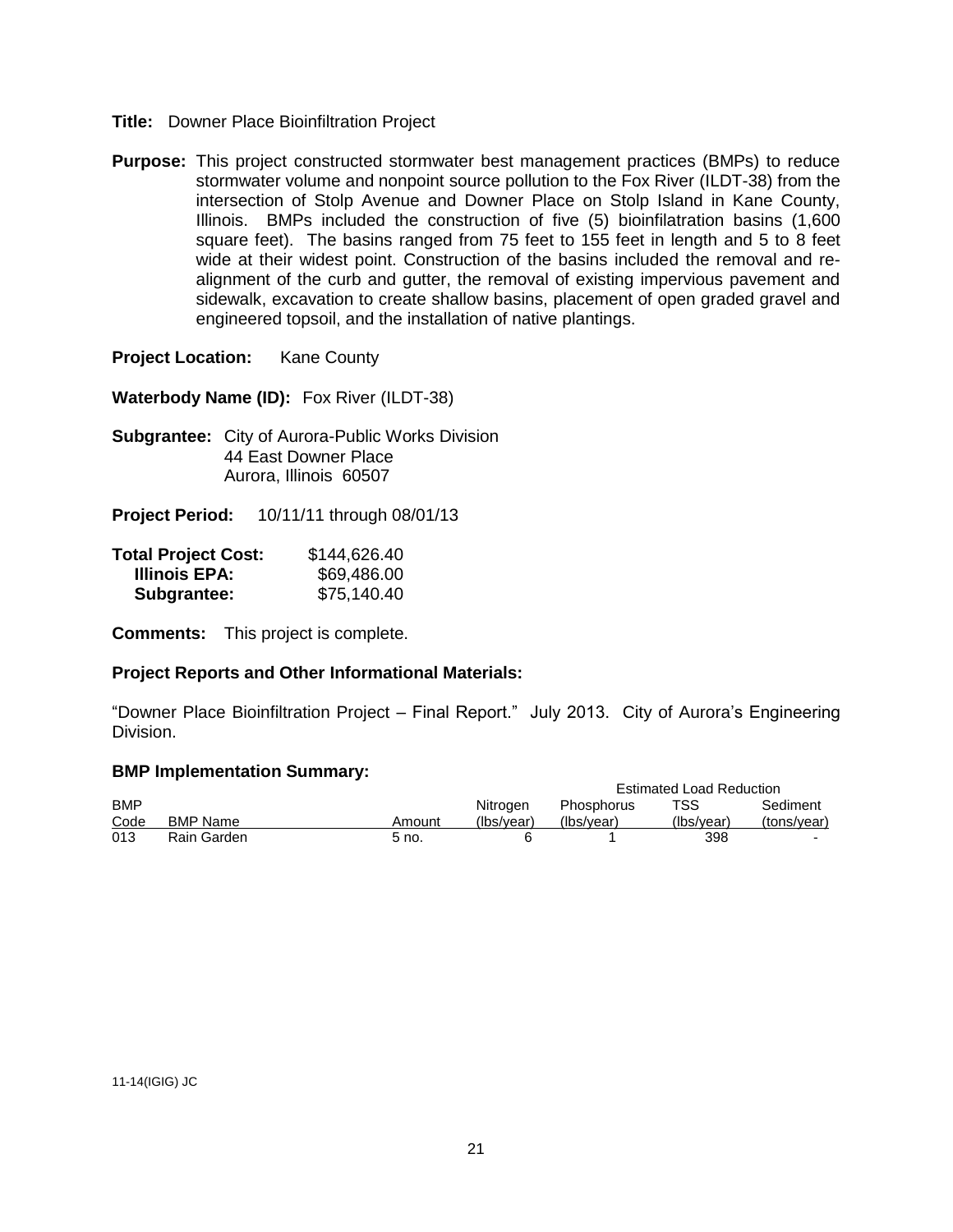# **SFY 2012 STATE FUNDED IGIG PROJECTS**

Combined Sewer Overflow Rehabilitation Category

- **Title:** Village of Franklin Park Police Station
- **Purpose:** This project constructed stormwater best management practices (BMPs) to reduce stormwater volume and nonpoint source pollution to the DesPlaines River (ILG30) from the Franklin Park Police Station in Franklin Park, Illinois. BMPs included a 3,200 gallon water reuse cistern system; 11,000 square feet of permeable paver parking areas; 27,000 square feet of porous pavement; 1,130 lineal feet of bioswales; and constructed wetland basins with a minimum of 4.68 acre-feet of retention volume.

**Project Location:** Cook County

**Waterbody Name (ID):** DesPlaines River (ILG30)

**Subgrantee:** Village of Franklin Park 9500 Belmont Avenue Franklin Park, Illinois 60131

**Project Period:** 06/19/12 through 01/15/14

| <b>Total Project Cost:</b> | \$1,194,161.28 |
|----------------------------|----------------|
| Illinois EPA:              | \$985,000.00   |
| Subgrantee:                | \$209,161.28   |

**Comments:** This project is complete.

#### **Project Reports and Other Informational Materials:**

"Village of Franklin Park Police Station Final Report." January 14, 2014. Village of Franklin Park.

|            |                           |            |            | <b>Estimated Load Reduction</b> |            |             |
|------------|---------------------------|------------|------------|---------------------------------|------------|-------------|
| <b>BMP</b> |                           |            | Nitrogen   | <b>Phosphorus</b>               | TSS        | Sediment    |
| Code       | <b>BMP Name</b>           | Amount     | (lbs/year) | (Ibs/vear)                      | (Ibs/year) | (tons/year) |
| 012        | Cistern                   | 1 no.      | -          | $\overline{\phantom{0}}$        |            |             |
| 800        | Urban Stormwater Wetlands | 2 no.      | 52         |                                 | 11.117     |             |
| 814        | <b>Bioswale</b>           | $0.26$ ac. |            |                                 | 2.847      |             |
| 890        | Porous Pavement           | $0.87$ ac. | 51         |                                 | 3,037      |             |
|            |                           |            |            |                                 |            |             |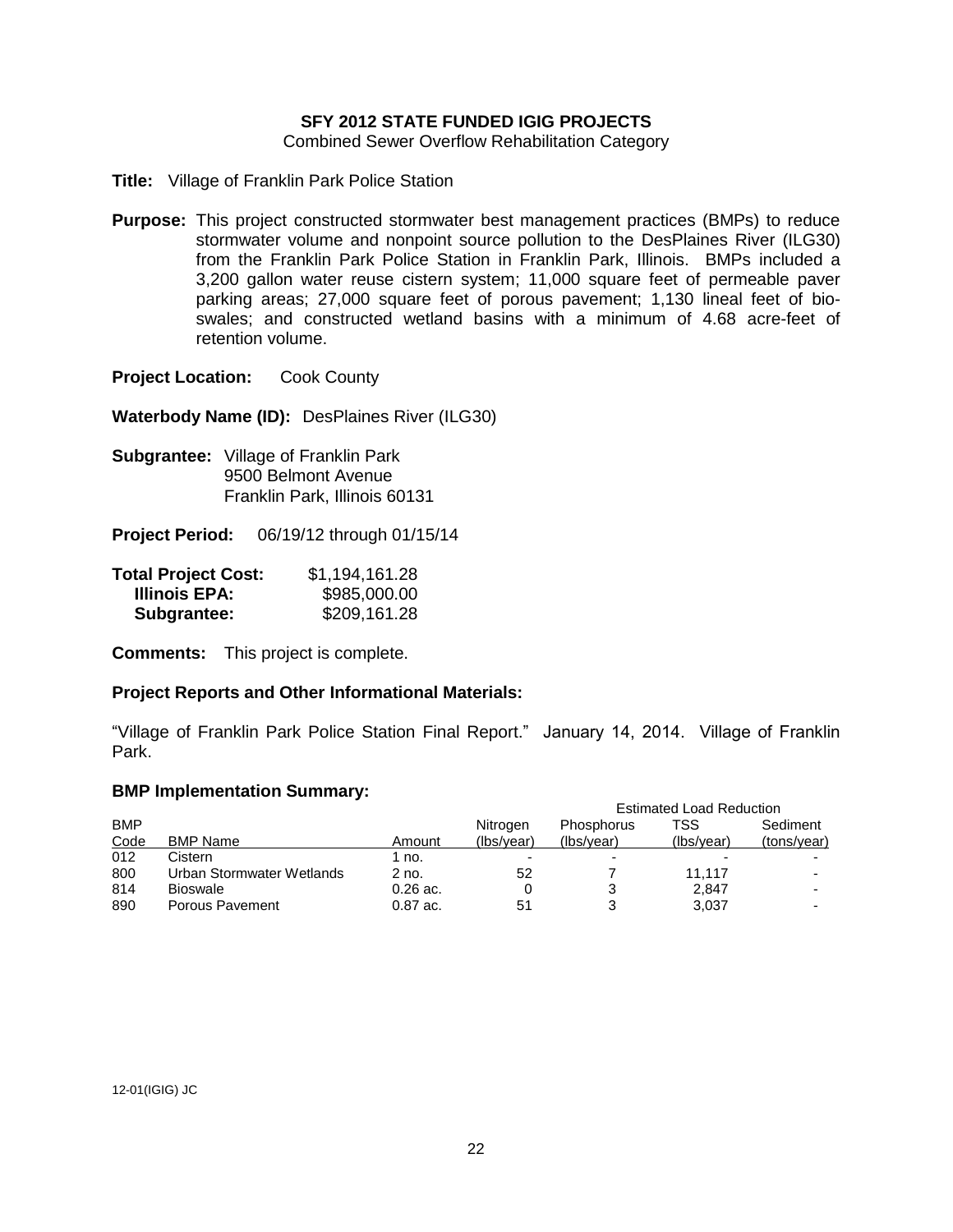- **Title:** Parking Lot 13 Green Infrastructure Retrofit
- **Purpose:** This project replaced an existing 161-stall impervious asphalt commuter parking lot with 47,097 square feet of permeable pavers thereby reducing stormwater runoff rates, volumes, and pollutant loads and restoring some natural hydrology at the site. The project will reduce the amount of water entering the village's combined sewer system, which will help reduce combined sewer overflow events and improve water quality in Salt Creek.

**Waterbody Name (ID):** Salt Creek (ILGL19)

**Subgrantee:** Village of La Grange 320 East Avenue La Grange, Illinois 60525

**Project Period:** 08/16/12 through 07/15/14

| <b>Total Project Cost:</b> | \$592,892.49 |
|----------------------------|--------------|
| Illinois EPA:              | \$423,918.14 |
| Subgrantee:                | \$168,974.35 |

**Comments:** This project is complete.

#### **Project Reports and Other Informational Materials:**

"Parking Lot 13 Green Infrastructure Retrofit Project." May 30, 2014. Baxter & Woodman Consulting Engineers.

|            |                 |            |            | <b>Estimated Load Reduction</b> |            |             |
|------------|-----------------|------------|------------|---------------------------------|------------|-------------|
| <b>BMP</b> |                 |            | Nitrogen   | Phosphorus                      | TSS        | Sediment    |
| Code       | BMP Name        | Amount     | (lbs/year) | (lbs/year)                      | (lbs/year) | (tons/year) |
| 890        | Porous Pavement | $1.08$ ac. |            |                                 | 2.237      |             |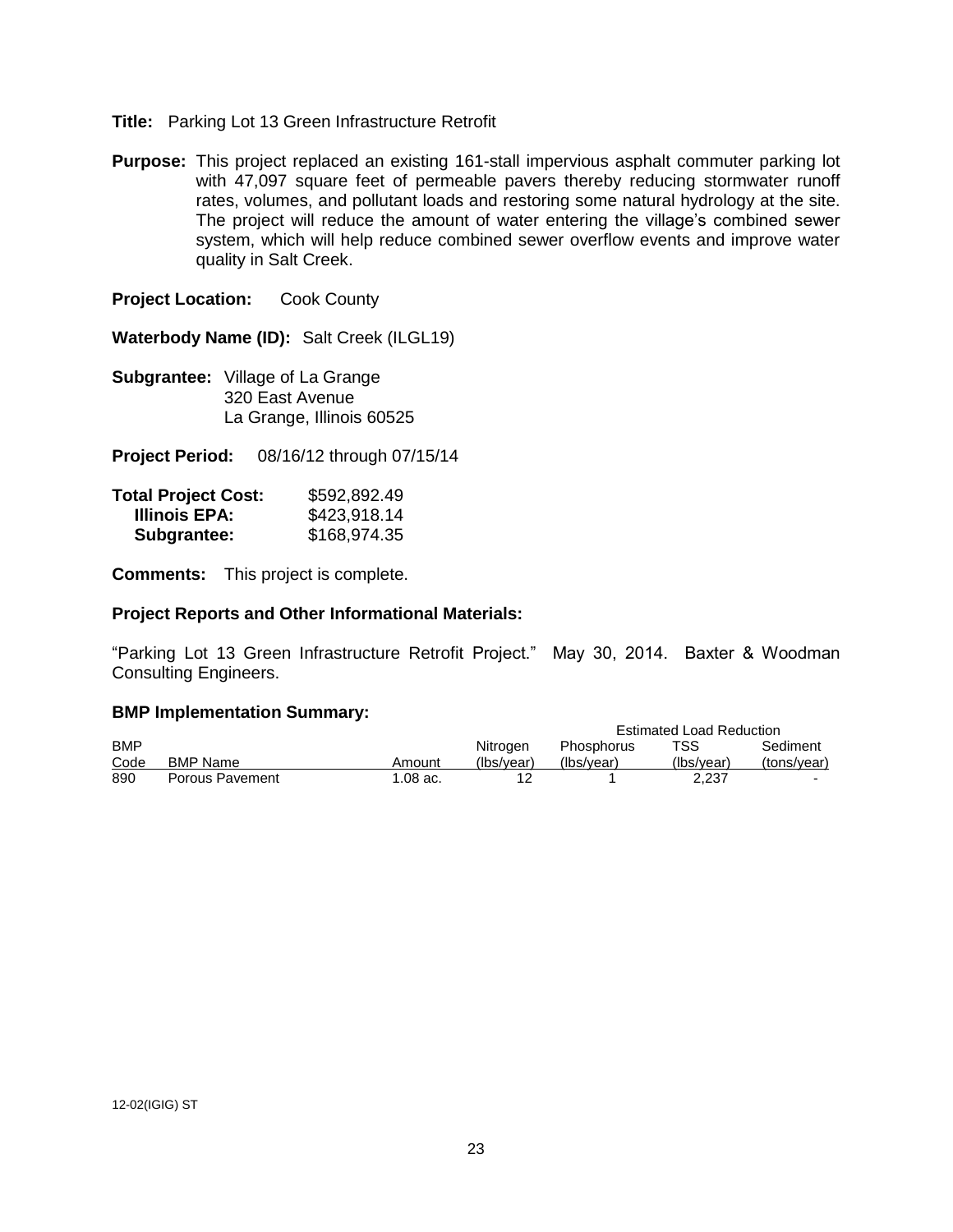## **Title:** Green Infrastructure Combined Sewer Overflow Control Program

**Purpose:** This project constructed rain gardens at each of the four corners of 17 road intersections (130 rain gardens in all with a combined area of 41,411 square feet) in an area with combined sewers experiencing extensive overflow events. Construction of the rain gardens generally consisted of the realignment of the existing curb and gutter, excavation to create infiltration basins, installation of porous granular embankment and engineered top soil, and the installation of native plantings.

**Project Location:** DuPage County

**Waterbody Name (ID):** Fox River (ILDT38)

**Subgrantee:** City of Aurora, Public Works Division 44 Easy Downer Place Aurora, Illinois 60507

**Project Period:** 06/27/12 through 03/15/15

| <b>Total Project Cost:</b> | \$1,869,073.64 |
|----------------------------|----------------|
| Illinois EPA:              | \$1,451,666.00 |
| Subgrantee:                | \$417,407.64   |

**Comments:** This project is complete.

#### **Project Reports and Other Informational Materials:**

"Green Infrastructure for CSO Control – Final Report." November 2014. City of Aurora Engineering Division.

|            |                 |         |            |            |            | <b>Estimated Load Reduction</b> |  |
|------------|-----------------|---------|------------|------------|------------|---------------------------------|--|
| <b>BMP</b> |                 |         | Nitrogen   | Phosphorus | TSS        | Sediment                        |  |
| Code       | <b>BMP Name</b> | Amount  | (Ibs/vear) | (Ibs/vear) | (Ibs/vear) | (tons/vear)                     |  |
| 013        | Rain Garden     | 130 no. | 199        | 31         | 13.682     | -                               |  |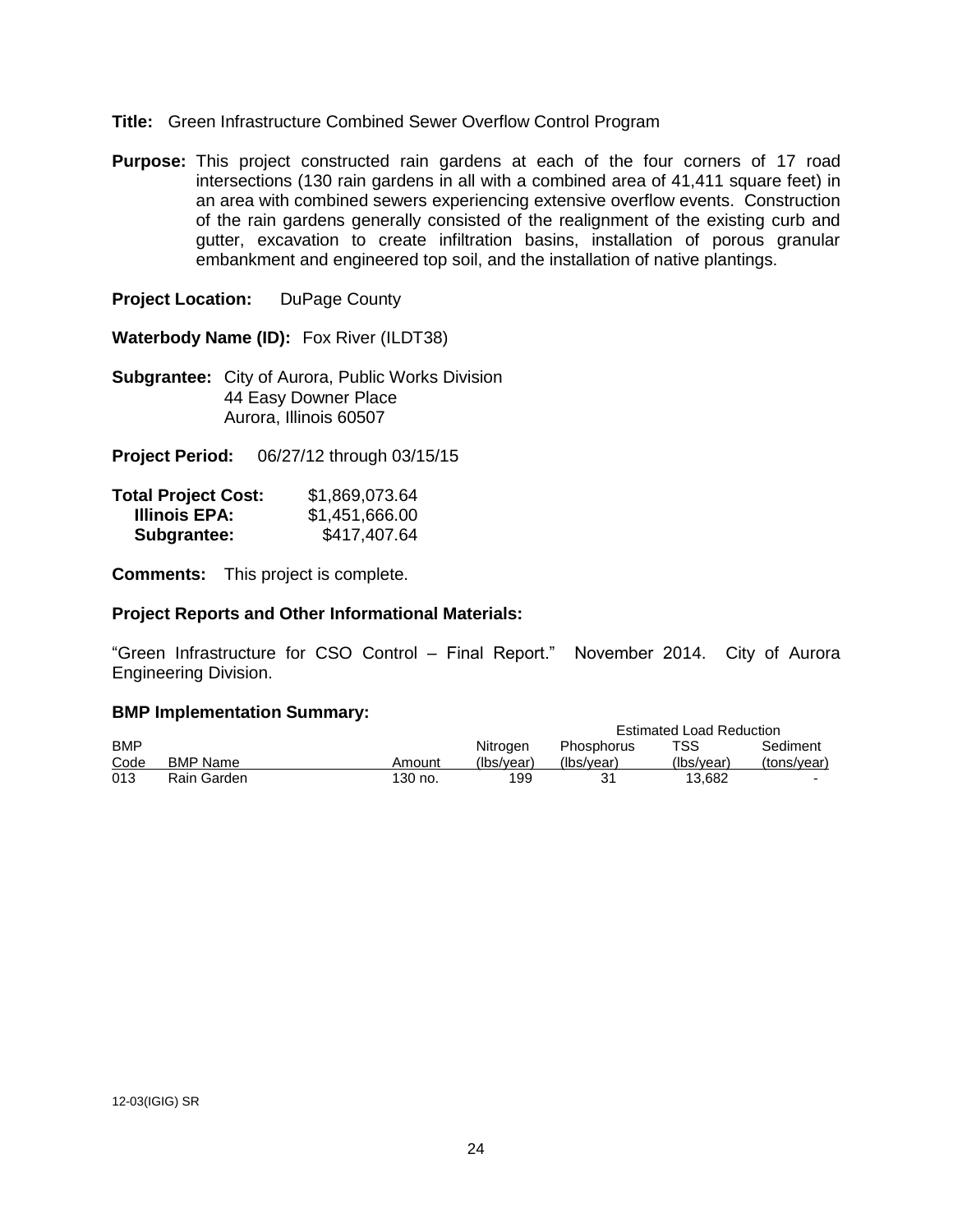#### Stormwater Retention & Infiltration Category

- **Title:** 21st Century Sustainable Schoolyard
- **Purpose:** This project renovated a 55,650 square foot schoolyard space that was either impervious or had extremely limited infiltration rates. Best Management Practices implemented at the site included 2,150 square feet of rain gardens; 7,300 square feet of permeable concrete; 4,000 square feet of permeable poured rubber playground surfacing; 7,500 square feet of enhanced natural turf area (bio-retention facility); a 14,700 gallon rainwater harvesting and reuse cistern system; and 2,081 square feet of engineered wood fiber permeable surface with 14 trees.

**Project Location:** Cook County

**Waterbody Name (ID):** North Branch Chicago River (ILHCC08)

**Subgrantee:** Chicago Public Schools 125 S. Clark Street, 17<sup>th</sup> Floor Chicago, Illinois 60603

**Project Period:** 06/21/12 through 07/31/14

| <b>Total Project Cost:</b> | \$1,323,337.99 |
|----------------------------|----------------|
| Illinois EPA:              | \$750,000.00   |
| Subgrantee:                | \$573,337.99   |

**Comments:** This project is complete.

# **Project Reports and Other Informational Materials:**

"21st Century Sustainable Schoolyard – Final Report for Goethe." August 25, 2014. Chicago Public Schools.

|            |                               |            | <b>Estimated Load Reduction</b> |                          |            |             |
|------------|-------------------------------|------------|---------------------------------|--------------------------|------------|-------------|
| <b>BMP</b> |                               |            | Nitrogen                        | <b>Phosphorus</b>        | TSS        | Sediment    |
| Code       | <b>BMP Name</b>               | Amount     | (lbs/year)                      | (lbs/year)               | (Ibs/year) | (tons/year) |
| 012        | Cistern                       | 1 no.      | $\overline{\phantom{0}}$        |                          | 250        |             |
| 013        | Rain Garden                   | 4 no.      | $\overline{\phantom{0}}$        | $\overline{\phantom{0}}$ | 48         |             |
| 812        | <b>Bio-retention Facility</b> | $0.17$ ac. |                                 |                          | 170        |             |
| 890        | Porous Pavement               | $0.31$ ac. |                                 |                          | 286        |             |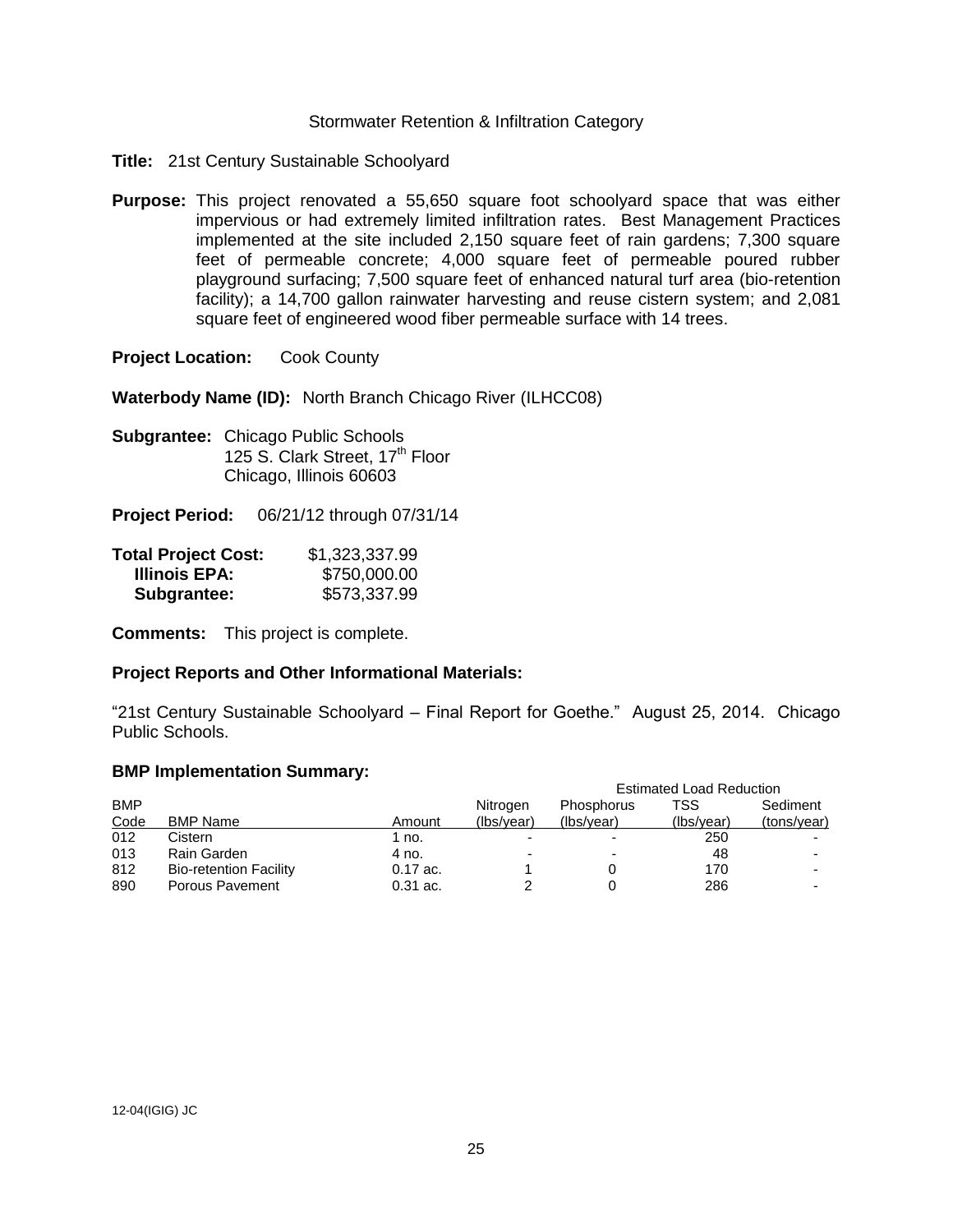- **Title:** Bronzeville Cookin' Demonstration Roof & Parking Facility
- **Purpose:** This project shall install best management practices (BMPs) to reduce stormwater volume and nonpoint source pollution to the Chicago River from the Bronzeville Cookin' initiative at 300 – 314 East  $51<sup>st</sup>$  Street, Chicago, Illinois. BMPs shall include 1) reinforcement of the roof substructure, 2) installation of 5,012 square feet of semiintensive and intensive green roof on the lower roof, 3) a rooftop water storage and distribution system to collect stormwater from the 3,000 square foot upper roof, 4) two downspout disconnections, 5) installation of 14,800 square feet of permeable pavers and 1,200 square feet of bioswale on the adjacent parking area.

**Waterbody Name (ID):** S. Fk. S. Br. Chicago River (ILHCA01)

**Subgrantee:** Urban Juncture, Inc. 4245 S. King Drive Chicago, Illinois 60653

**Project Period:** 08/27/12 through 12/15/15

| <b>Total Project Cost:</b> | \$708,655.80 | <b>Cumulative Expenditure:</b> | \$198,016.60 |
|----------------------------|--------------|--------------------------------|--------------|
| Illinois EPA:              | \$404,656.00 | Illinois EPA:                  | \$113,071.44 |
| Subgrantee:                | \$303,999.80 | Subgrantee:                    | \$84,945.16  |

| Project<br><b>Milestone</b>                                                      | <b>Completion</b><br><b>Date</b> | <b>Completed</b><br>Yes/No | <b>Comments</b> |
|----------------------------------------------------------------------------------|----------------------------------|----------------------------|-----------------|
| <b>Draft Design Specifications</b>                                               | 12/31/12                         | Yes                        |                 |
| <b>Final Design Specifications</b>                                               | 02/15/13                         | Yes                        |                 |
| Draft Permits and Landowner Agreements                                           | 12/31/12                         | Yes                        |                 |
| Final Permits and Landowner Agreements                                           | 02/28/14                         | Yes                        |                 |
| Design Implementation                                                            | 09/30/15                         | No.                        |                 |
| Photographic Documentation of Construction<br>Draft Operation & Maintenance Plan | 10/31/15<br>12/31/12             | No.<br>Yes                 |                 |
| Final Operation & Maintenance Plan                                               | 02/15/13                         | Yes                        |                 |
| Sign Design                                                                      | 12/31/12                         | Yes                        |                 |
| <b>Install Signs</b>                                                             | 11/30/13                         | Yes                        |                 |
| <b>Draft Project Report</b>                                                      | 06/30/15                         | No.                        |                 |
| <b>Final Project Report</b>                                                      | 09/15/15                         | No                         |                 |

**Comments:** City of Chicago Building Department permitting process is currently delaying BMP implementation.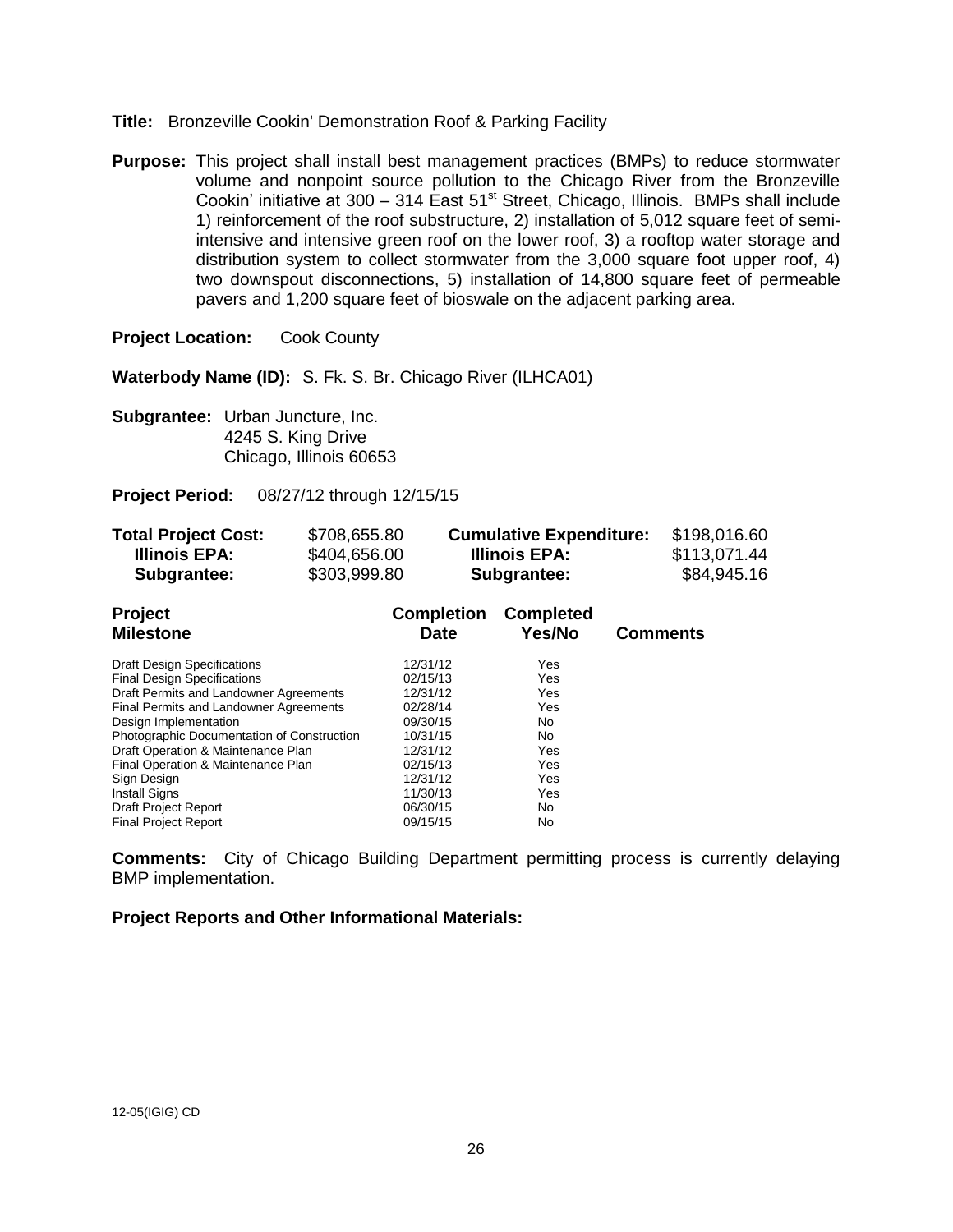# Green Infrastructure Small Projects Category

**Title:** I Hotel & Conference Center Green Roof System

**Purpose:** This project installed a 3,200 square foot green roof system (2,860 square feet of vegetation in 2.5 inch deep modules and 340 square feet of rock) on the I Hotel and Conference Center located on the University of Illinois campus in Champaign, Illinois. The stormwater runoff from this campus area discharges to a tributary of the Embarras River (ILBE25) in east-central Illinois. The green roof system complements the green practices that have already been implemented in the University of Illinois, Research Park area to reduce peak and total stormwater runoff and pollutants discharging into the Embarras River.

**Project Location:** Champaign County

**Waterbody Name (ID):** Embarras River (ILBE25)

**Subgrantee:** Fox-Atkins Development LLC 1909 Fox Drive Champaign, Illinois 61820

**Project Period:** 06/22/12 through 12/31/13

| <b>Total Project Cost:</b> | \$44,395.72 |
|----------------------------|-------------|
| Illinois EPA:              | \$33,296.79 |
| Subgrantee:                | \$11,098.93 |

**Comments:** This project is complete.

#### **Project Reports and Other Informational Materials:**

"I Hotel & Conference Center Green Roof System." December 2013. Fox-Atkins Development LLC.

|            |                 |          |            |            | <b>Estimated Load Reduction</b> |             |
|------------|-----------------|----------|------------|------------|---------------------------------|-------------|
| <b>BMP</b> |                 |          | Nitrogen   | Phosphorus | TSS.                            | Sediment    |
| Code       | <b>BMP Name</b> | Amount   | (Ibs/vear) | (Ibs/vear) | (Ibs/vear)                      | (tons/year) |
| 011        | Green Roof      | 0.07 ac. | 80         |            | 6.107                           | -           |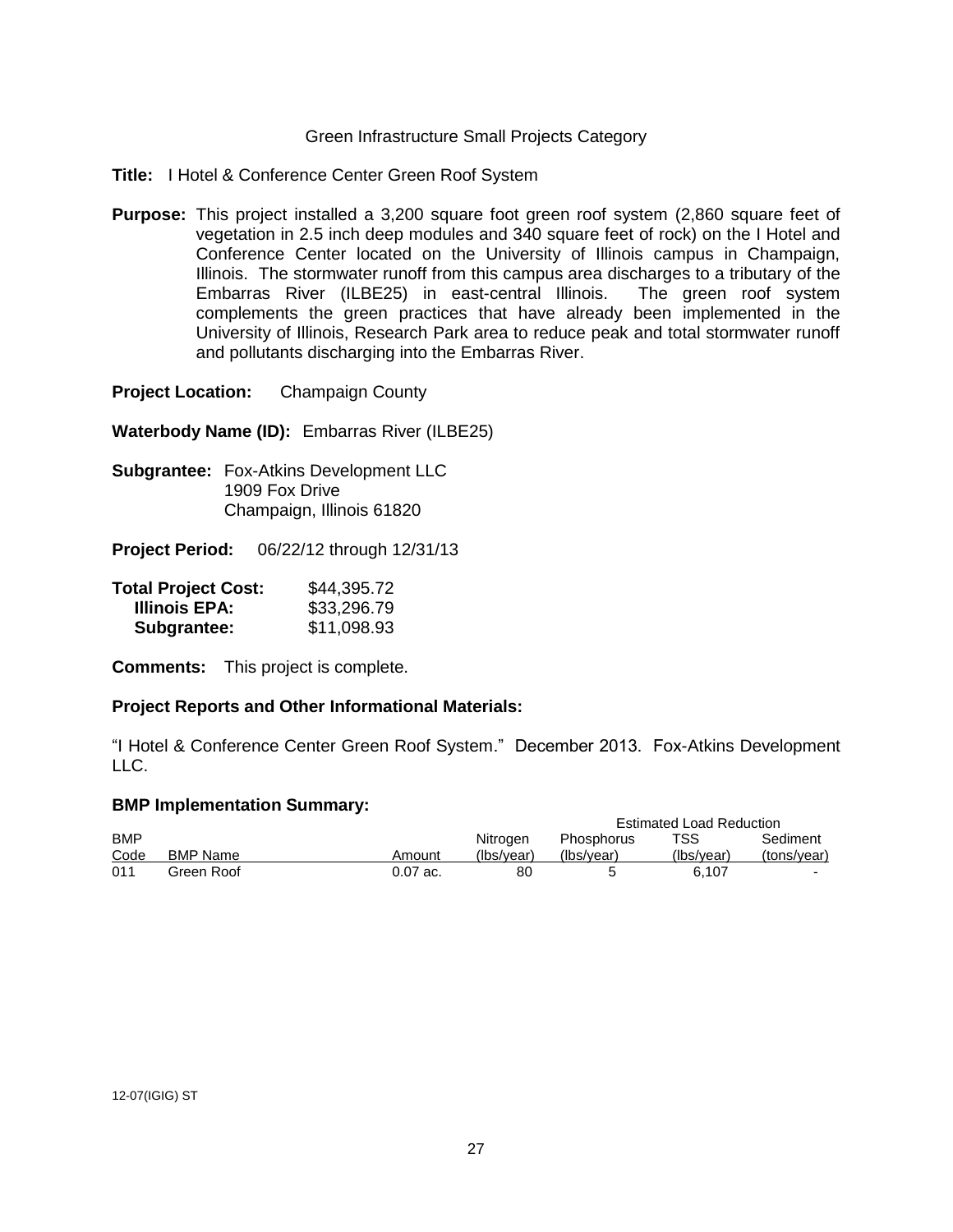- **Title:** Terada Park Green Infrastructure Improvements
- **Purpose:** This project retrofitted an existing pond at Terada Park in Schaumburg, Illinois. A trash collection devise and two riffles were installed in one inlet to the pond. A 1,400 square foot bioswale and 7,700 square foot infiltration basin were constructed at the second inlet to the pond. An existing 48 inch storm sewer outfall draining water from the pond was eliminated and water draining out of the pond was diverted into a new 9,250 square foot meandering bioswale with a 600 square foot pocket wetland at the entrance to the bioswale and new outfall structure. The perimeter of the pond was re-graded and planted with 15,252 square feet of native vegetation to minimize bank erosion and discourage geese using the pond.

**Waterbody Name (ID):** West Branch DuPage River (ILGBK14)

**Subgrantee:** Village of Schaumburg 101 Schaumburg Court Schaumburg, Illinois 60193

**Project Period:** 06/26/12 through 10/31/14

| <b>Total Project Cost:</b> | \$189,106.00 |
|----------------------------|--------------|
| <b>Illinois EPA:</b>       | \$75,000.00  |
| Subgrantee:                | \$114,106.00 |

**Comments:** This project is complete.

# **Project Reports and Other Informational Materials:**

"Terada Park Green Infrastructure Improvements - Project Evaluation Report." October 31, 2014. Village of Schaumburg.

|            |                                    |             |            | <b>Estimated Load Reduction</b> |            |             |
|------------|------------------------------------|-------------|------------|---------------------------------|------------|-------------|
| <b>BMP</b> |                                    |             | Nitrogen   | <b>Phosphorus</b>               | TSS        | Sediment    |
| Code       | BMP Name                           | Amount      | (Ibs/vear) | (Ibs/vear)                      | (Ibs/year) | (tons/year) |
| 035        | <b>Buffer Zone Enhancement</b>     | 0.35        | 60         | 30                              | 329        |             |
| 812        | <b>Bio-retention Facility</b>      | $0.176$ ac. | 25         | 5                               | 5.813      |             |
| 814        | <b>Bioswale</b>                    | $0.242$ ac. | 164        | 13                              | 18.448     |             |
| 587        | <b>Structure for Water Control</b> | 2 no.       | -          | $\overline{\phantom{0}}$        |            |             |
| 657        | <b>Wetland Restoration</b>         | $0.014$ ac. | 182        | 14                              | 18.145     |             |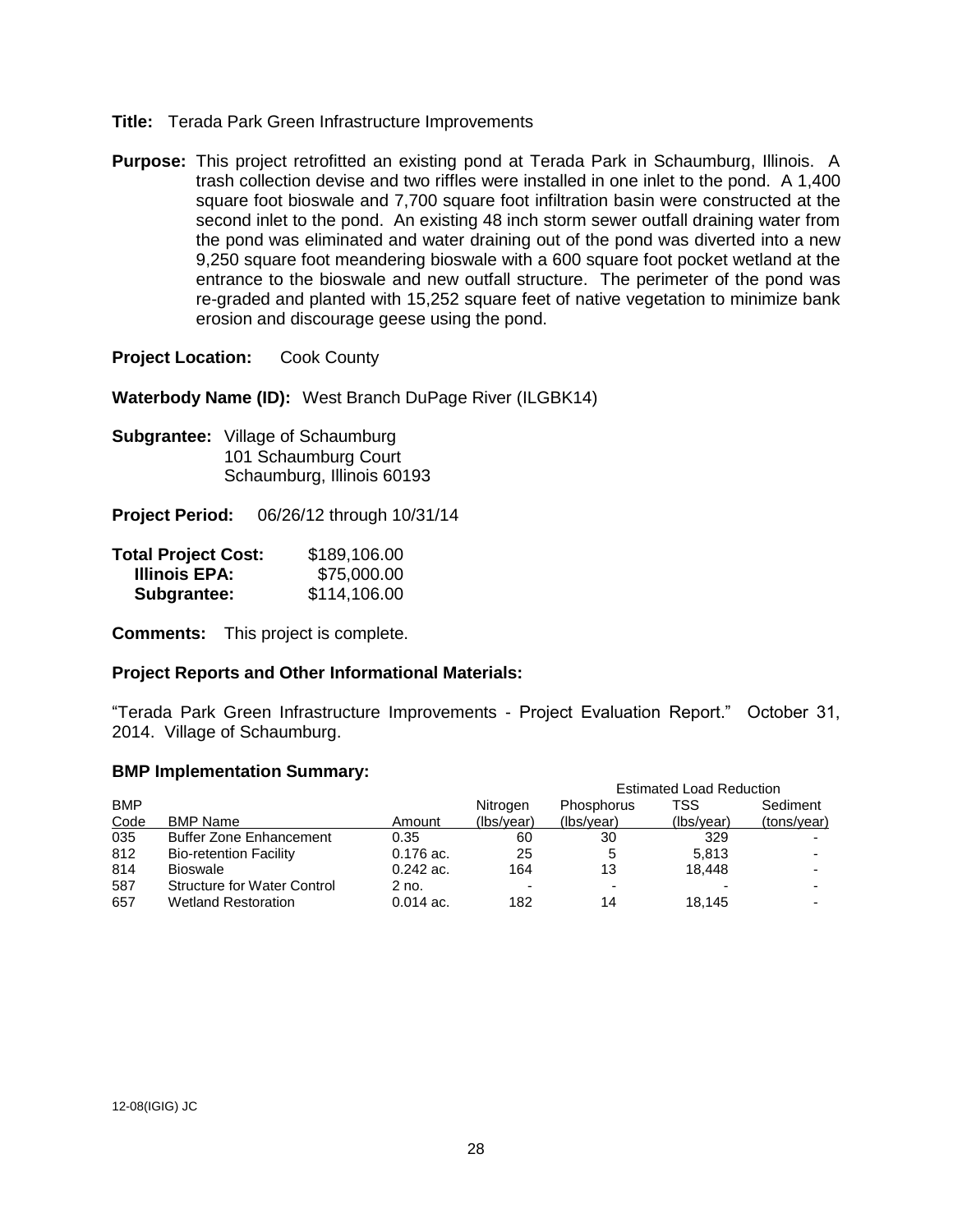- **Title:** Woodlawn Center North Apartments
- **Purpose:** This project installed 9,320 square feet of permeable pavement and 4,196 square feet of bio-infiltration planters at Woodlawn Center North Apartments in Chicago, Illinois. Downspouts at the site were redirected into the bio-infiltration planters. The project demonstrated to the residents and their neighbors how green infrastructure and water quality can become part of neighborhood revitalization planning being undertaken in this near-North neighborhood.

**Waterbody Name (ID):** Washington Park Lagoon (ILQZF)

**Subgrantee:** Preservation of Affordable Housing 77 West Washington, Suite 1001 Chicago, Illinois 60602

**Project Period:** 07/02/12 through 12/31/13

| <b>Total Project Cost:</b> | \$279,679.00 |
|----------------------------|--------------|
| Illinois EPA:              | \$75,000.00  |
| Subgrantee:                | \$204,679.00 |

**Comments:** This project is complete.

#### **Project Reports and Other Informational Materials:**

"Woodlawn Center North Apartments – Final Report." January 2014. Preservation of Affordable Housing.

|            |                      |            |            |            | <b>Estimated Load Reduction</b> |                |
|------------|----------------------|------------|------------|------------|---------------------------------|----------------|
| <b>BMP</b> |                      |            | Nitrogen   | Phosphorus | TSS                             | Sediment       |
| Code       | <b>BMP Name</b>      | Amount     | (Ibs/vear) | (Ibs/vear) | (Ibs/vear)                      | (tons/year)    |
| 040        | Infiltration Planter | 24 no.     |            |            |                                 | $\blacksquare$ |
| 890        | Porous Pavement      | $0.21$ ac. |            |            | 60                              |                |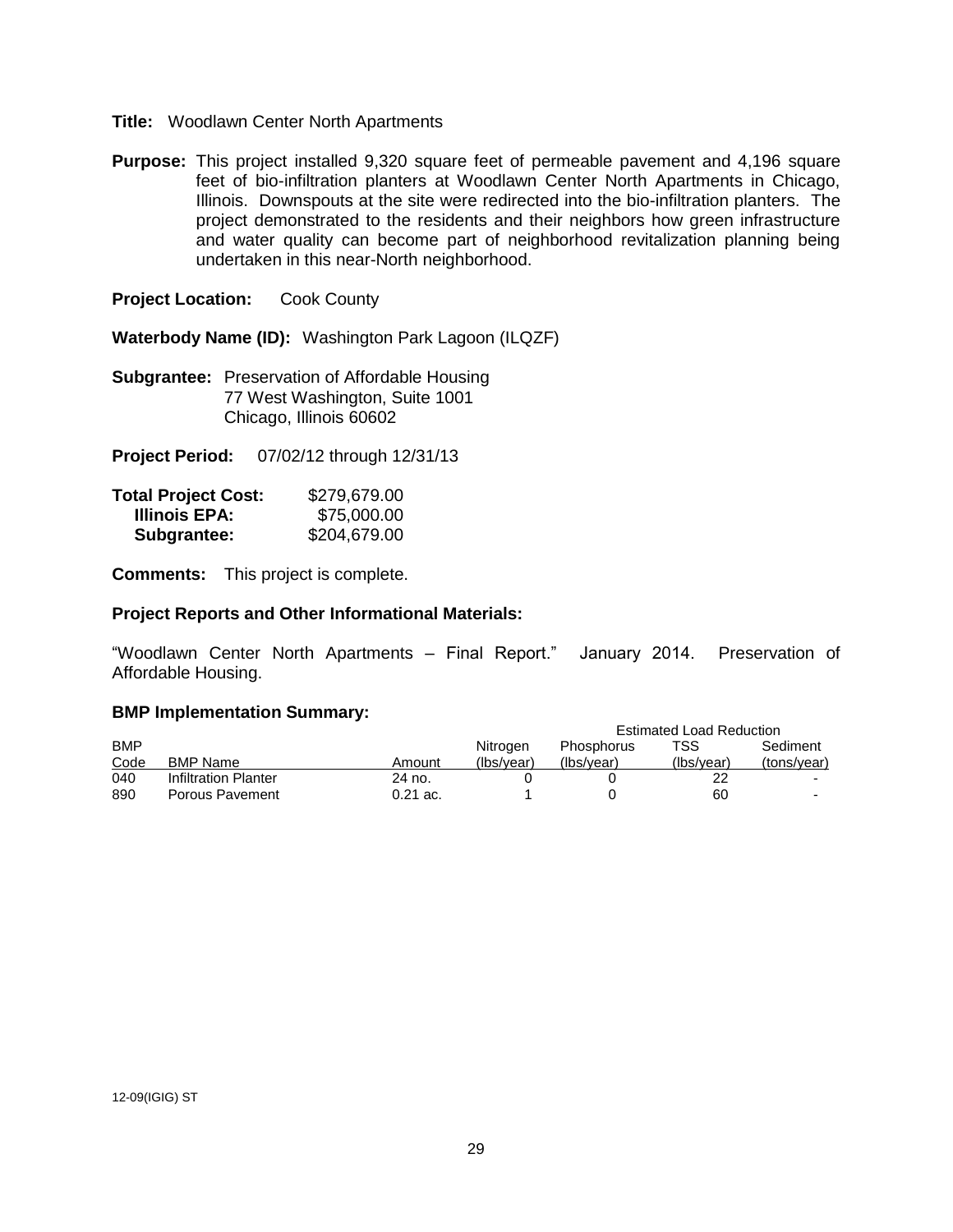- **Title:** Waukegan Road Urban Rain Garden
- **Purpose:** This project constructed a 1,200 square foot, highly visible rain garden along a heavily traveled suburban intersection (Waukegan Road, Dewes Street, and River Road) in the Village of Glenview, Illinois. The rain garden was designed to help infiltrate stormwater runoff, improve water quality, and increase biodiversity and public awareness of the benefits of site-level green infrastructure.

**Waterbody Name (ID):** West Fork North Branch Chicago River (ILHCCB05)

**Subgrantee:** Village of Glenview 1333 Shermer Road Glenview, Illinois 60026

**Project Period:** 06/14/12 through 07/31/13

| <b>Total Project Cost:</b> | \$15,631.75 |
|----------------------------|-------------|
| <b>Illinois EPA:</b>       | \$7,113.00  |
| Subgrantee:                | \$8,518.75  |

**Comments:** This project is complete.

# **Project Reports and Other Informational Materials:**

"Final Report - Waukegan Road Urban Rain Garden." June 15, 2013. Village of Glenview.

|            |             |        |            |            | <b>Estimated Load Reduction</b> |             |
|------------|-------------|--------|------------|------------|---------------------------------|-------------|
| <b>BMP</b> |             |        | Nitrogen   | Phosphorus | TSS.                            | Sediment    |
| Code       | BMP Name    | Amount | (Ibs/vear) | (Ibs/vear) | (Ibs/vear)                      | (tons/vear) |
| 013        | Rain Garden | ` no.  | 0.12       | 0.04       |                                 | 0.012       |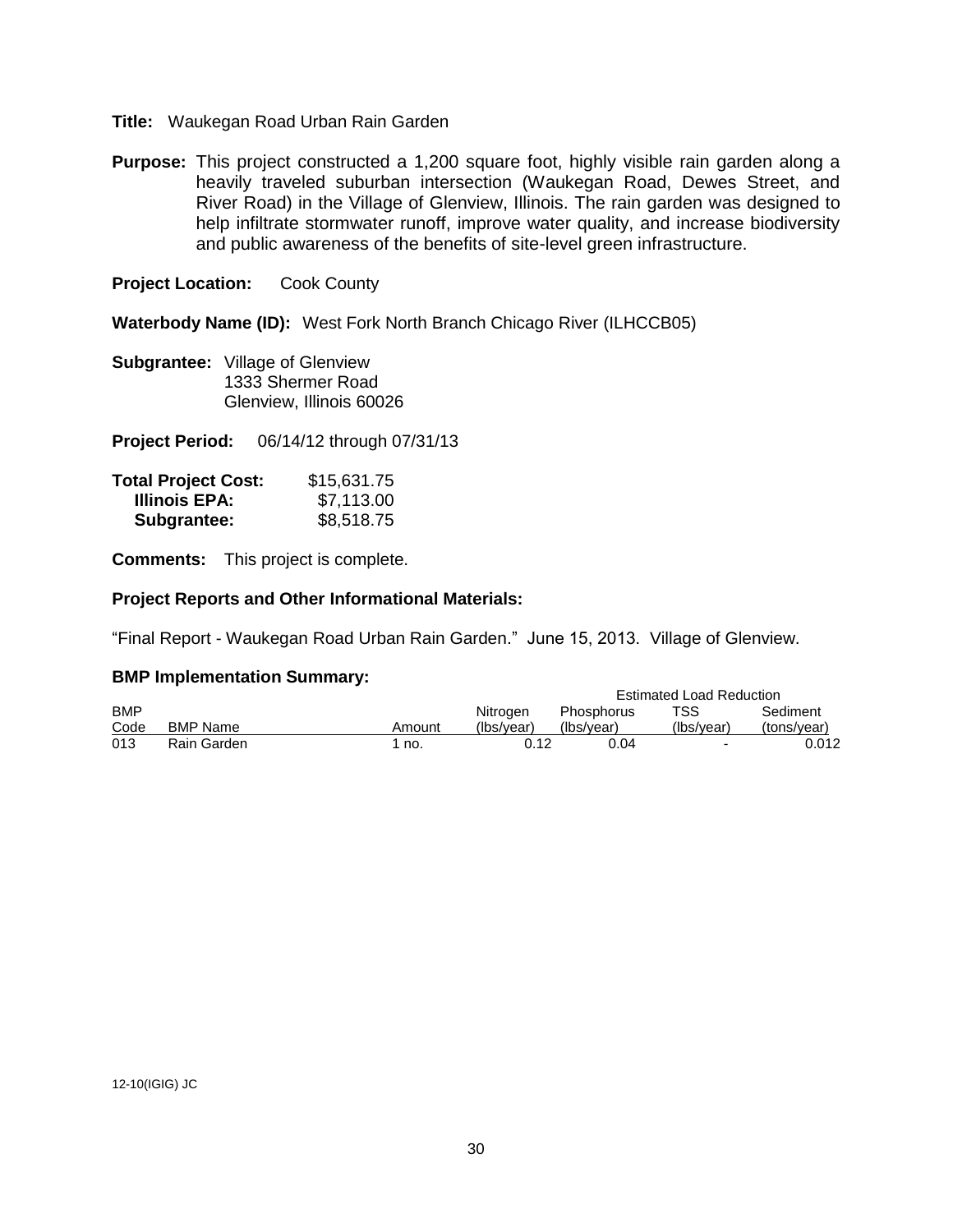# **SFY 2013 STATE FUNDED IGIG PROJECTS**

Combined Sewer Overflow Rehabilitation Category

**Title:** Bio-Swale and Stormwater Capture and Reuse Project

**Purpose:** This project constructed stormwater best management practices (BMPs) to reduce stormwater volume and nonpoint source pollution discharged to Sugar Creek from an existing city maintenance facility into the combined sewers in Springfield, Illinois. BMPs included a 313 linear foot bio-swale (13,000 square feet) and a 98,518 gallon water reuse cistern system with a vortex style pretreatment devise. The BMPs were designed to filter runoff so as to remove suspended sediment, heavy metals, oil and grease, nutrients, and other suspended and soluble nonpoint source pollutants as well as reduce runoff volume and velocity while providing other beneficial hydrologic functions.

**Project Location:** Sangamon County

**Waterbody Name (ID):** Sugar Creek (ILEOA01)

**Subgrantee:** City of Springfield Room 201, Municipal Center West Springfield, Illinois 62701

**Project Period:** 12/20/13 through 06/30/15

| <b>Total Project Cost:</b> | \$817,601.00 |
|----------------------------|--------------|
| Illinois EPA:              | \$594,000.00 |
| Subgrantee:                | \$223,601.00 |

**Comments:** This project is complete.

# **Project Reports and Other Informational Materials:**

"Bio-Swale and Stormwater Capture and Reuse Project – Final Report." May 20, 2015. Hanson Professional Services.

|            |                 |           |            | <b>Estimated Load Reduction</b> |            |             |
|------------|-----------------|-----------|------------|---------------------------------|------------|-------------|
| <b>BMP</b> |                 |           | Nitrogen   | <b>Phosphorus</b>               | TSS        | Sediment    |
| Code       | <b>BMP Name</b> | Amount    | (lbs/year) | (Ibs/vear)                      | (Ibs/vear) | (tons/year) |
| 012        | Cistern         | no.       | 25         | -                               | 3.238      | -           |
| 814        | <b>Bioswale</b> | $0.3$ ac. | 36         |                                 | 2,531      | -           |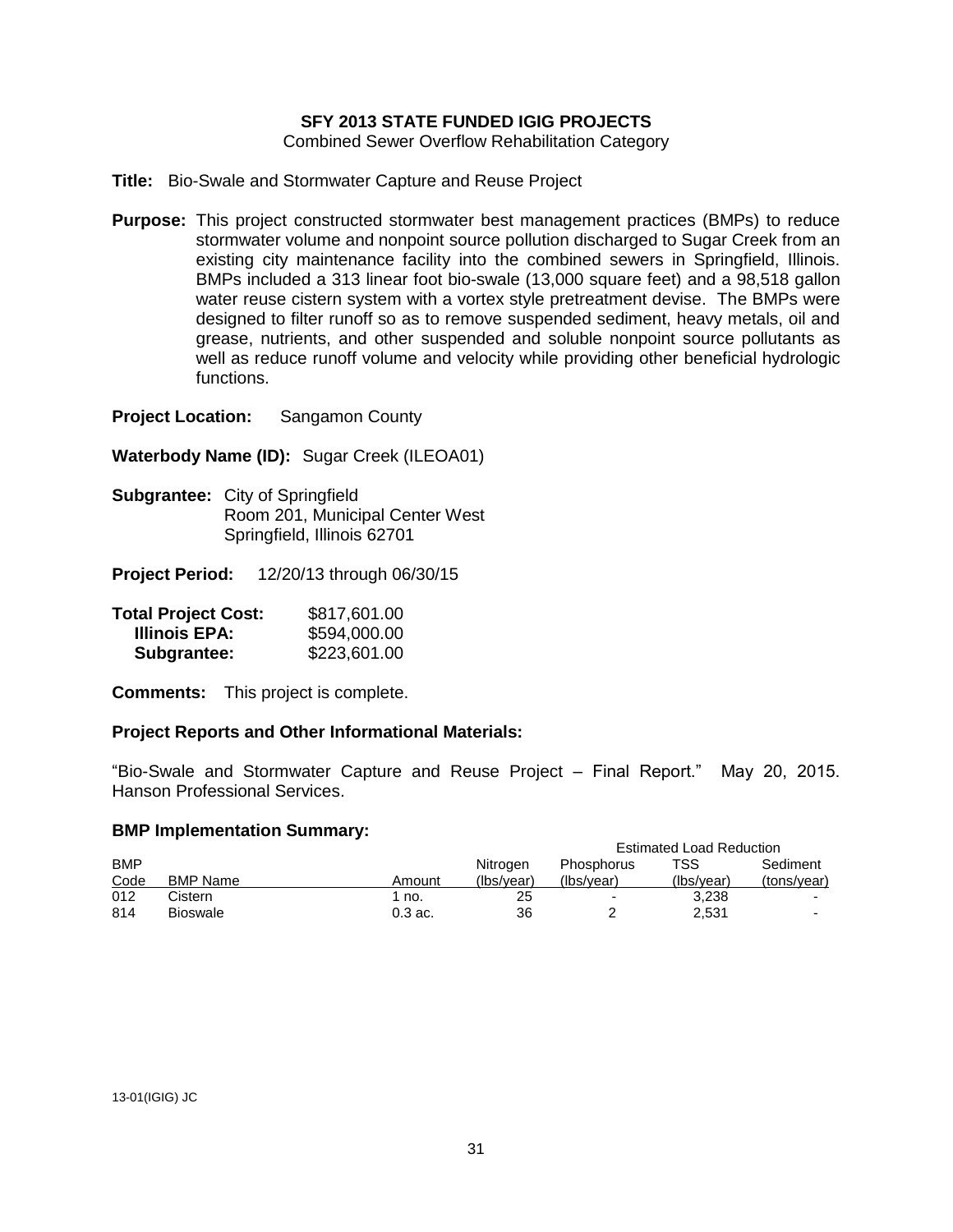- **Title:** Downspout Disconnection Assistance Program
- **Purpose:** This project will disconnect the roof drain downspouts at least 1,841 homes from the combined sewer system in the Village of LaGrange Park, Illinois. The disconnected downspouts will discharge to the ground surface and the rainwater flow path routed so as avoid creating new drainage issues at the site or on adjacent properties. Disconnection activities may include elbows, splash pads, discharge extensions, guttering, and best management practices such as rain barrels, rain gardens or infiltration swales where needed.

**Waterbody Name (ID):** Salt Creek (ILGL09, ILGL19)

**Subgrantee:** Village of LaGrange Park 447 N. Catherine Park LaGrange Park, Illinois 60526-2099

**Project Period:** 03/24/14 through 09/30/16

| <b>Total Project Cost:</b> | \$490,000.00 | <b>Cumulative Expenditure:</b> | \$20,862.75 |
|----------------------------|--------------|--------------------------------|-------------|
| Illinois EPA:              | \$416,500.00 | Illinois EPA:                  | \$17,733.34 |
| Subgrantee:                | \$73,500.00  | Subgrantee:                    | \$3,129.41  |

| Project<br><b>Milestone</b>                  | <b>Completion</b><br>Date | <b>Completed</b><br>Yes/No | <b>Comments</b> |
|----------------------------------------------|---------------------------|----------------------------|-----------------|
| Draft Downspout Disconnection Ordinance      | 05/01/14                  | Yes                        |                 |
| Summary of Activities/Progress Report        | 07/15/14                  | Yes                        |                 |
| Summary of Activities/Progress Report        | 10/15/14                  | Yes                        |                 |
| Summary of Activities/Progress Report        | 01/15/15                  | Yes                        |                 |
| Summary of Activities/Progress Report        | 04/15/15                  | Yes                        |                 |
| Summary of Activities/Progress Report        | 07/15/15                  | Yes                        |                 |
| Summary of Activities/Progress Report        | 10/15/15                  | No                         |                 |
| Complete First 400 Downspout Disconnections  | 12/01/15                  | No                         |                 |
| <b>Complete All Downspout Disconnections</b> | 06/30/16                  | No                         |                 |
| Photographic Documentation of Construction   | 07/31/16                  | No                         |                 |
| Draft Permits and Landowner Agreements       | 05/01/14                  | Yes                        |                 |
| Final Permits and Landowner Agreements       | quarterly                 | No                         |                 |
| Draft Operation & Maintenance Plan           | 05/01/14                  | Yes                        |                 |
| Final Operation & Maintenance Plan           | 06/01/14                  | Yes                        |                 |
| <b>Draft Project Report</b>                  | 06/30/16                  | No                         |                 |
| <b>Final Project Report</b>                  | 07/31/16                  | No                         |                 |

#### **Comments:**

# **Project Reports and Other Informational Materials:**

13-02(IGIG) CD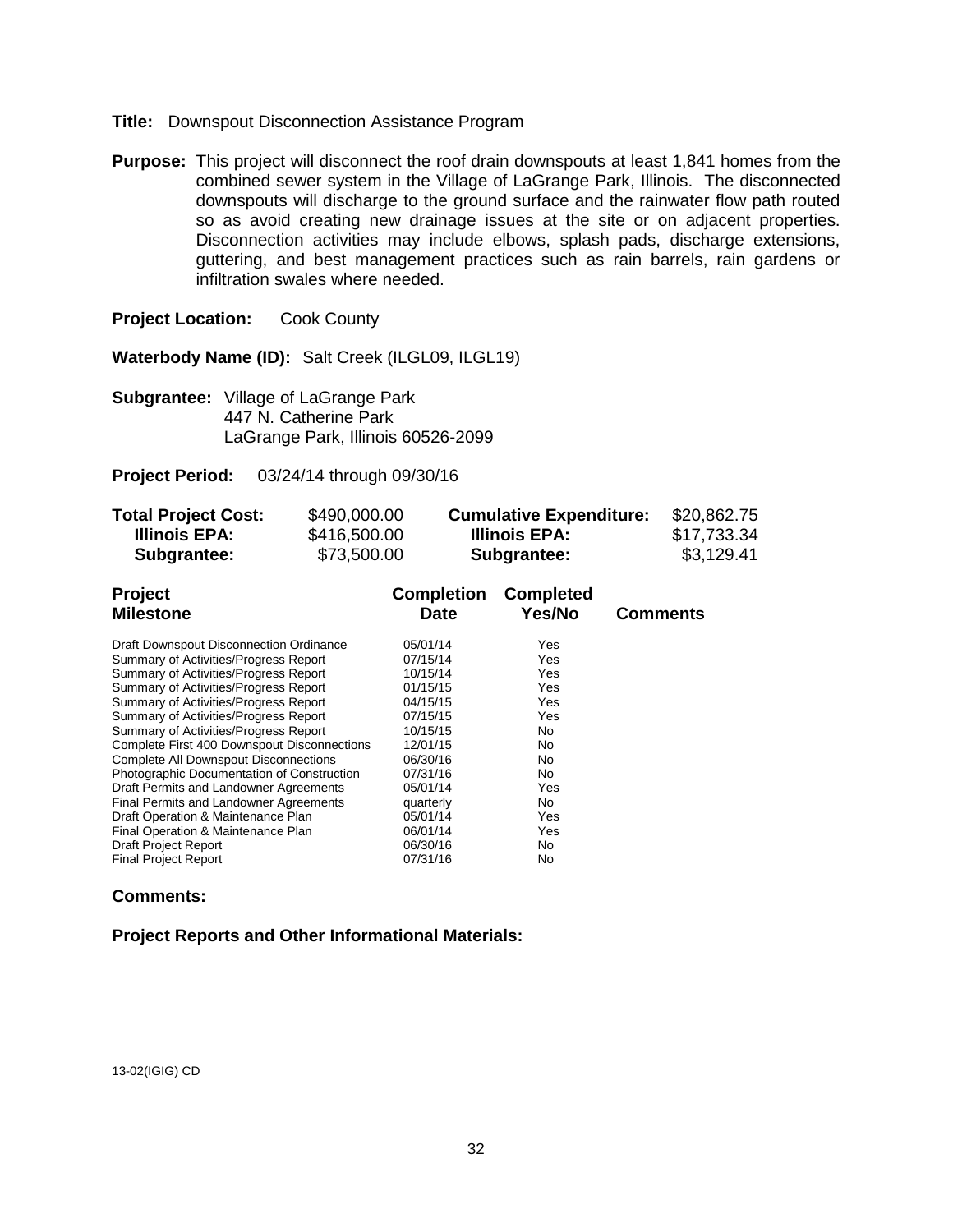# **Title:** River Forest Green Alleys

**Purpose:** The project will replace 28,600 square feet of existing asphalt with 25,150 square feet of interlocking permeable pavement over five separate alleys in order to reduce stormwater volume and nonpoint source pollution to the DesPlaines River from the Village of River Forest in Cook County, Illinois. The alleys are located in an area bounded by North Avenue on the north, Greenfield Street on the south, Harlem Avenue on the east, and William Street on the west.

**Project Location:** Cook County

**Waterbody Name (ID):** DesPlaines River (ILG30)

**Subgrantee:** Village of River Forest 400 park Avenue River Forest, Illinois 60305

**Project Period:** 11/18/13 through 10/31/15

| <b>Total Project Cost:</b> | \$569,610.00 | <b>Cumulative Expenditure:</b> | \$60,350.00 |
|----------------------------|--------------|--------------------------------|-------------|
| Illinois EPA:              | \$484,169.00 | Illinois EPA:                  | \$51,297.50 |
| Subgrantee:                | \$85,441.00  | Subgrantee:                    | \$9,052.50  |

| <b>Project</b>                             | <b>Completion</b> | <b>Completed</b> |                 |
|--------------------------------------------|-------------------|------------------|-----------------|
| <b>Milestone</b>                           | Date              | Yes/No           | <b>Comments</b> |
| <b>Draft Design Specifications</b>         | 01/31/14          | Yes              |                 |
| <b>Final Design Specifications</b>         | 02/28/14          | Yes              |                 |
| Draft Permits and Landowner Agreements     | 01/31/14          | Yes              |                 |
| Final Permits and Landowner Agreements     | 02/28/14          | Yes              |                 |
| Design Implementation                      | 07/31/15          | No               |                 |
| Photographic Documentation of Construction | 10/31/15          | No               |                 |
| Draft Operation & Maintenance Plan         | 03/31/14          | Yes              |                 |
| Final Operation & Maintenance Plan         | 04/30/14          | No               |                 |
| Sign Design                                | 02/28/14          | No               |                 |
| <b>Install Signs</b>                       | 05/31/14          | No               |                 |
| <b>Draft Project Report</b>                | 08/31/15          | No               |                 |
| <b>Final Project Report</b>                | 10/31/15          | No               |                 |

# **Comments:**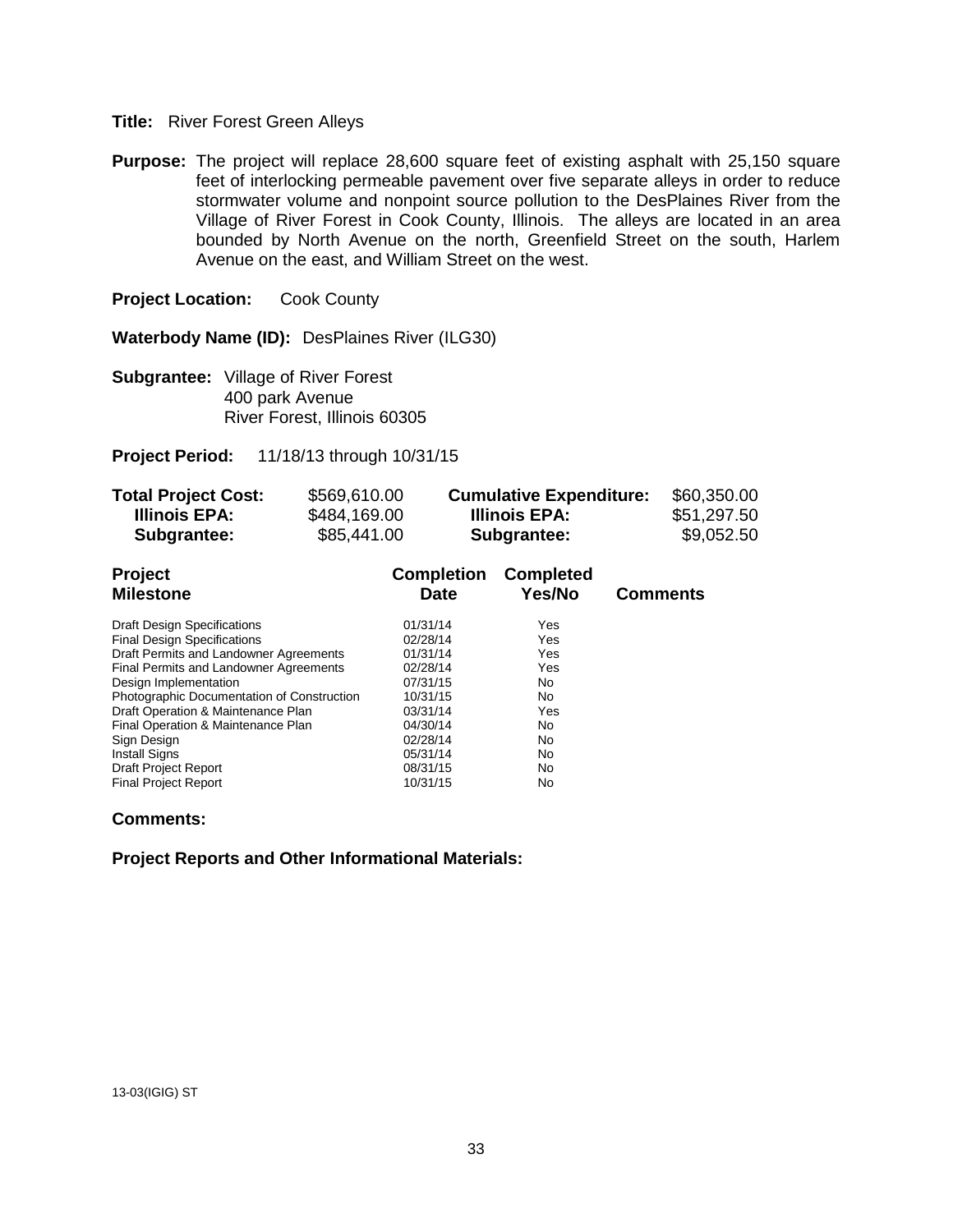- **Title:** Village of Skokie Green Alley Program
- **Purpose:** The project will replace two existing oiled alleys (27,520 square feet) with 13,760 square feet of porous pavement (permeable interlocking concrete pavement) constructed between an edge ribbon of concrete (13,760 square feet) in order to reduce stormwater volume and nonpoint source pollution to the North Shore Channel (IL\_HCCA-02). The porous pavement shall be constructed over a ten inch thick layer of open-graded stone that will serve as the structural base as well as provide temporary storage of runoff before it infiltrates into the sub-grade or slowly drains via a perforated pipe in the stone base. The alleys are located in an area bounded by Washington Street on the north, Skokie Boulevard on the west, Kenton Avenue on the east, and Cleveland Street on the south in Skokie, Illinois

**Waterbody Name (ID):** North Shore Channel (IL\_HCCA-02)

**Subgrantee:** Village of Skokie 5127 Oakton Street Skokie, Illinois 60077

**Project Period:** 12/05/13 through 10/15/15

| <b>Total Project Cost:</b> | \$756,000.00 | <b>Cumulative Expenditure:</b> | \$270,845.01 |
|----------------------------|--------------|--------------------------------|--------------|
| Illinois EPA:              | \$567,000.00 | Illinois EPA:                  | \$203,133.76 |
| Subgrantee:                | \$189,000.00 | Subgrantee:                    | \$67,711.25  |

| <b>Project</b><br><b>Milestone</b>         | <b>Completion</b><br><b>Date</b> | <b>Completed</b><br>Yes/No | <b>Comments</b> |
|--------------------------------------------|----------------------------------|----------------------------|-----------------|
| <b>Draft Design Specifications</b>         | 06/01/14                         | Yes                        |                 |
| <b>Final Design Specifications</b>         | 08/01/14                         | Yes                        |                 |
| Draft Permits and Landowner Agreements     | 06/01/14                         | Yes                        |                 |
| Final Permits and Landowner Agreements     | 08/01/14                         | Yes                        |                 |
| Design Implementation                      | 07/15/15                         | No.                        |                 |
| Photographic Documentation of Construction | 08/01/15                         | No                         |                 |
| Draft Operation & Maintenance Plan         | 08/01/14                         | Yes                        |                 |
| Final Operation & Maintenance Plan         | 07/01/15                         | Yes                        |                 |
| Sign Design                                | 08/01/14                         | Yes                        |                 |
| <b>Install Signs</b>                       | 03/01/15                         | Yes                        |                 |
| <b>Draft Project Report</b>                | 08/01/15                         | No                         |                 |
| <b>Final Project Report</b>                | 10/01/15                         | No                         |                 |

#### **Comments:**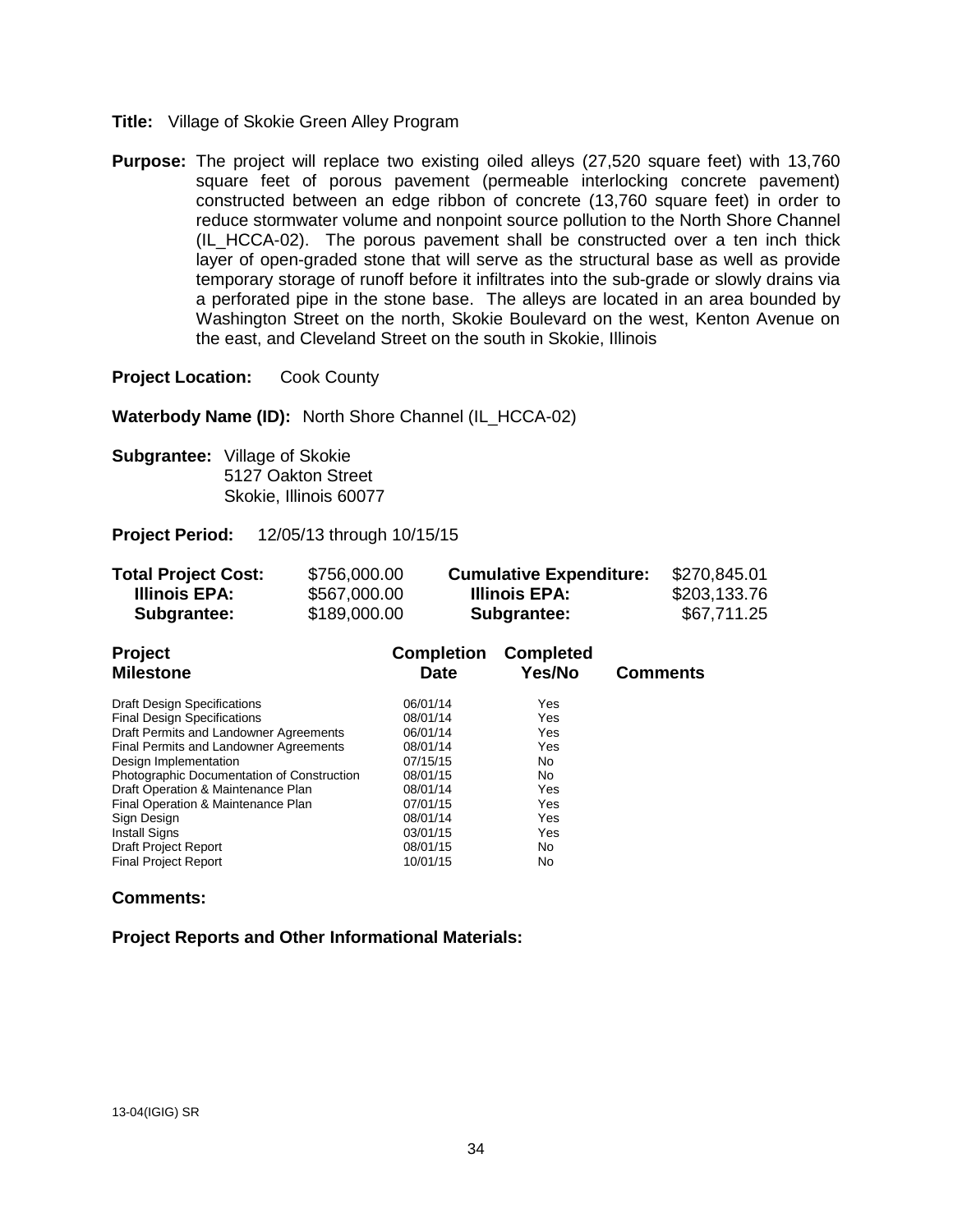#### **Title:** Oak Park Green Alleys Program

**Purpose:** The project replaced 77,991 square feet of existing asphalt with 34,562 square feet of interlocking permeable pavement over nine separate alleys in order to reduce stormwater volume and nonpoint source pollution to the DesPlaines River from the Village of Oak Park in Cook County, Illinois. The alleys are located in an area bounded by Chicago Avenue on the north, I-290 on the south, Harlem Avenue on the west, and Ridgeland Street on the east.

**Project Location:** Cook County

**Waterbody Name (ID):** Chicago Ship Canal (ILGI-03) & DesPlaines River (ILG30)

**Subgrantee:** Village of Oak Park 201 South Boulevard Oak Park, Illinois 60302

**Project Period:** 11/31/13 through 10/31/15

| <b>Total Project Cost:</b> | \$1,017,769.00 | <b>Cumulative Expenditure:</b> | \$1,127,034.44 |
|----------------------------|----------------|--------------------------------|----------------|
| Illinois EPA:              | \$763,327.00   | Illinois EPA:                  | \$686,994.30   |
| Subgrantee:                | \$254,422.00   | <b>Subgrantee:</b>             | \$440,040.14   |

| <b>Project</b>                             | <b>Completion</b> | <b>Completed</b> |                 |
|--------------------------------------------|-------------------|------------------|-----------------|
| <b>Milestone</b>                           | Date              | Yes/No           | <b>Comments</b> |
| <b>Draft Design Specifications</b>         | 02/28/14          | Yes              |                 |
| <b>Final Design Specifications</b>         | 04/30/14          | Yes              |                 |
| Draft Permits and Landowner Agreements     | 02/28/14          | Yes              |                 |
| Final Permits and Landowner Agreements     | 04/30/14          | Yes              |                 |
| Design Implementation                      | 07/31/15          | Yes              |                 |
| Photographic Documentation of Construction | 10/31/15          | No.              |                 |
| Draft Operation & Maintenance Plan         | 12/31/13          | Yes              |                 |
| Final Operation & Maintenance Plan         | 01/31/14          | Yes              |                 |
| Sign Design                                | 02/28/14          | Yes              |                 |
| <b>Install Signs</b>                       | 05/31/14          | Yes              |                 |
| <b>Draft Project Report</b>                | 07/31/15          | No.              |                 |
| <b>Final Project Report</b>                | 10/31/15          | No               |                 |

# **Comments:**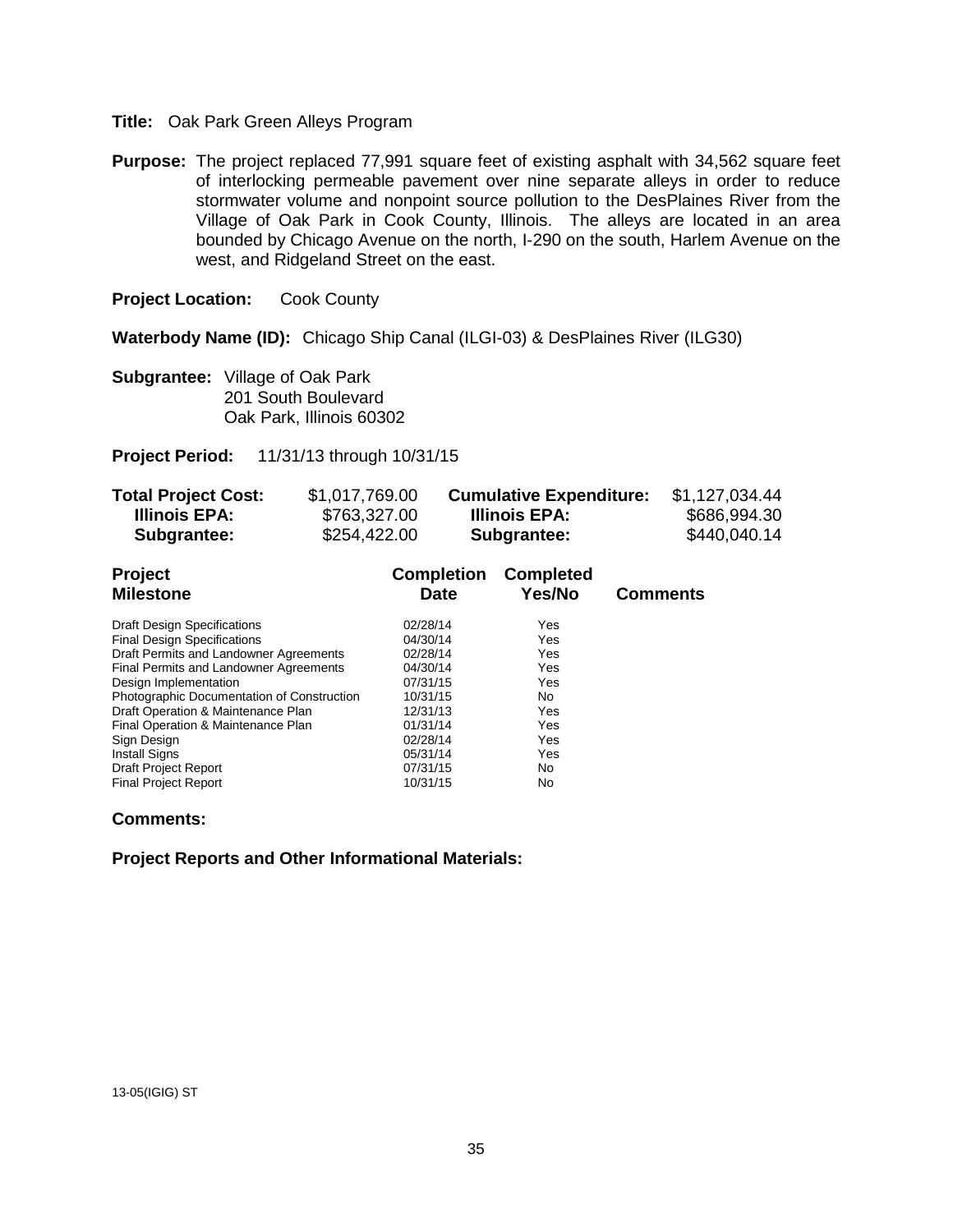#### Stormwater Retention & Infiltration Category

- **Title:** Green Infrastructure Riverfront Revitalization
- **Purpose:** This project will implement stormwater BMPs to reduce stormwater volume and nonpoint source pollution to the Rock River (ILP-06) from a portion of the former Northwestern Steel and Wire property in Sterling, Illinois. BMPs will include any required land reconstruction and capping of the site that has not been previously performed; the planting of nine (9) acres of permanent native vegetation and trees; 11,850 square feet of bioswales in three (3) locations; 15,000 square feet of foundation tree planters; the conversion of two (2) pipe vaults into rain gardens; 4,000 square feet of green wall; a combination wetland filter and re-circulating pond; 3,000 square feet of green roofs on existing buildings; two (2) cisterns with associated irrigation equipment; 500 square feet of building-side planters; 7,800 square feet of rain gardens that function as an overflow for the green roof and cistern system; and 24,000 square feet of permeable pavement driving and parking lot area.

**Project Location:** Whiteside County

**Waterbody Name (ID):** Rock River (ILP-06)

**Subgrantee:** City of Sterling 212 Third Avenue Sterling, Illinois 61081

**Project Period:** 01/14/14 through 12/31/16

| <b>Total Project Cost:</b><br>\$2,181,735.00<br><b>Illinois EPA:</b><br>\$1,330,272.00<br>\$851,463.00<br>Subgrantee:                                                                                                                                                                                                                                                                                                                                                                                                                                                                                    |  |                                                                                                                                                                                  | <b>Cumulative Expenditure:</b><br>Illinois EPA:<br>Subgrantee:                                                          |                 | \$680,259.34<br>\$376,198.70<br>\$304,060.64 |  |
|----------------------------------------------------------------------------------------------------------------------------------------------------------------------------------------------------------------------------------------------------------------------------------------------------------------------------------------------------------------------------------------------------------------------------------------------------------------------------------------------------------------------------------------------------------------------------------------------------------|--|----------------------------------------------------------------------------------------------------------------------------------------------------------------------------------|-------------------------------------------------------------------------------------------------------------------------|-----------------|----------------------------------------------|--|
| <b>Project</b><br><b>Milestone</b>                                                                                                                                                                                                                                                                                                                                                                                                                                                                                                                                                                       |  | <b>Completion</b><br>Date                                                                                                                                                        | <b>Completed</b><br>Yes/No                                                                                              | <b>Comments</b> |                                              |  |
| Phase 1 - Draft Design Specifications<br>Phase 1 - Final Design Specifications<br>Phase 2 - Draft Design Specifications<br>Phase 2 - Final Design Specifications<br>Draft Permits and Landowner Agreements<br>Final Permits and Landowner Agreements<br>Design Implementation<br>Photographic Documentation of Construction<br>Phase 1 - Draft Operation & Maintenance Plan<br>Phase 1 - Final Operation & Maintenance Plan<br>Phase 2 - Draft Operation & Maintenance Plan<br>Phase 2 - Final Operation & Maintenance Plan<br>Phase 1 - Sign Design<br>Phase 1 - Install Signs<br>Phase 2 - Sign Design |  | 10/01/14<br>11/01/14<br>01/01/16<br>02/01/16<br>01/01/15<br>03/01/15<br>11/30/16<br>12/31/16<br>05/01/15<br>07/15/15<br>07/01/16<br>09/15/16<br>10/01/14<br>01/01/15<br>01/01/16 | Yes<br>Yes<br>No.<br>No<br>Yes<br>Yes<br>N <sub>0</sub><br>N <sub>0</sub><br>Yes<br>Yes<br>No<br>No<br>Yes<br>Yes<br>No |                 |                                              |  |
| Phase 2 - Install Signs<br><b>Draft Project Report</b><br><b>Final Project Report</b>                                                                                                                                                                                                                                                                                                                                                                                                                                                                                                                    |  | 04/01/16<br>11/30/16<br>12/31/16                                                                                                                                                 | No<br>No<br>No                                                                                                          |                 |                                              |  |

# **Comments:**

**Project Reports and Other Informational Materials:** 13-06(IGIG) JC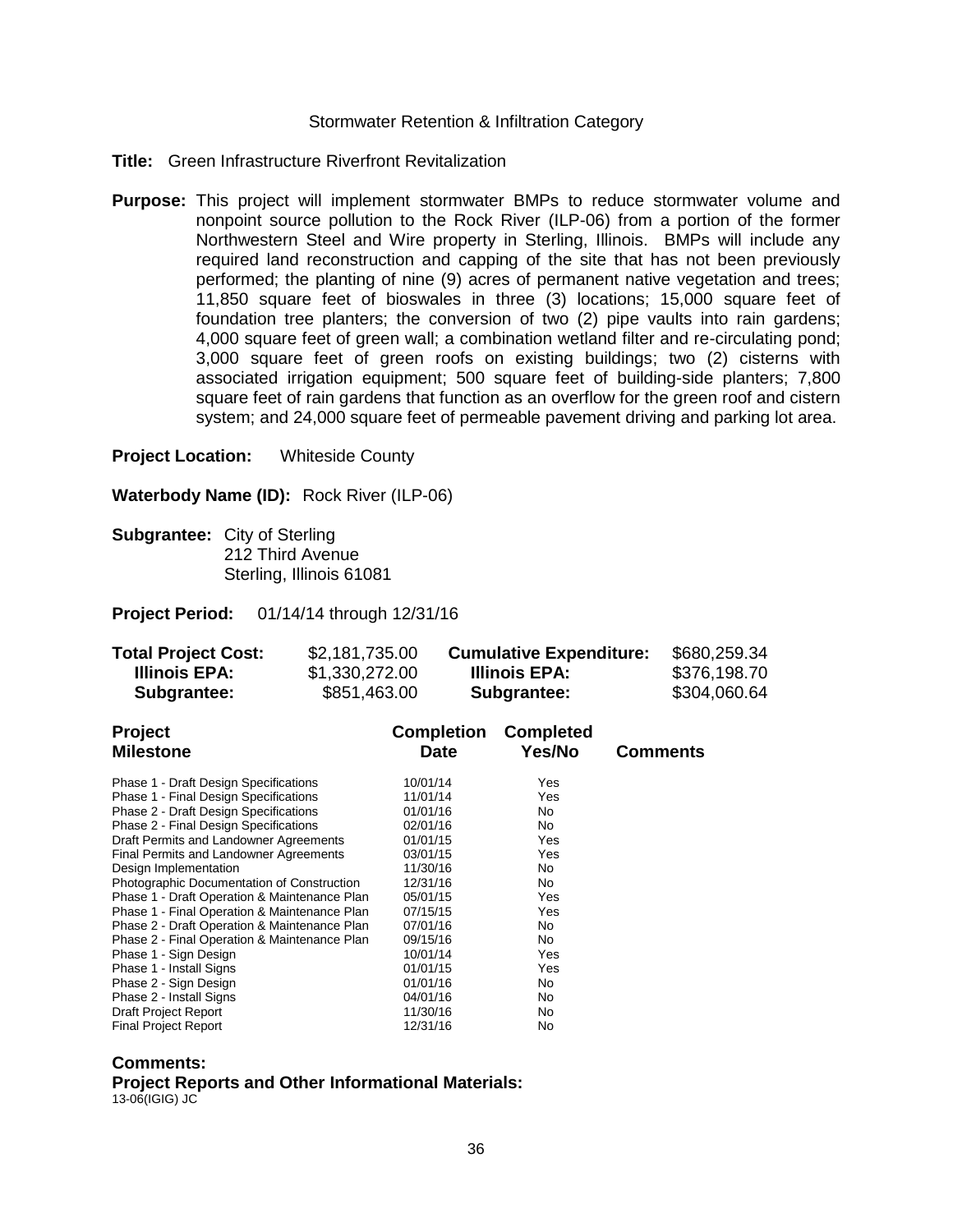- **Title:** Highland Park High School Wolters Field Permeable Parking Improvements
- **Purpose:** This project will construct stormwater best management practices (BMPs) to reduce stormwater volume and nonpoint source pollution to the Skokie River from the Wolters Field Athletic Complex in Lake County, Illinois. BMPs shall include the construction of 1) an interlocking permeable pavement parking lot (72,140 square feet) over a layer of open-graded stone at least twelve inches thick, 2) a permeable geo-block grass pavement system (11,600 square feet), and the 3) retrofit of a vegetated bioswale (3,500 square feet).

**Project Location:** Lake County

**Waterbody Name (ID):** Skokie River (IL HCCD-01)

**Subgrantee:** Township High School District 113 1040 Park Avenue West Highland Park, Illinois 60035

**Project Period:** 11/19/13 through 05/01/16

| <b>Total Project Cost:</b> | \$526,955.00 | <b>Cumulative Expenditure:</b> | \$0.00 |
|----------------------------|--------------|--------------------------------|--------|
| Illinois EPA:              | \$368,869.00 | Illinois EPA:                  | \$0.00 |
| Subgrantee:                | \$158,086.00 | Subgrantee:                    | \$0.00 |

| <b>Project</b><br><b>Milestone</b>         | <b>Completion</b><br><b>Date</b> | <b>Completed</b><br>Yes/No | <b>Comments</b> |
|--------------------------------------------|----------------------------------|----------------------------|-----------------|
| <b>Draft Design Specifications</b>         | 01/15/14                         | Yes                        |                 |
| <b>Final Design Specifications</b>         | 03/01/14                         | Yes                        |                 |
| <b>Draft Permits</b>                       | 01/15/14                         | Yes                        |                 |
| <b>Final Permits</b>                       | 03/01/14                         | Yes                        |                 |
| Design Implementation                      | 10/31/15                         | Yes                        |                 |
| Photographic Documentation of Construction | 11/15/15                         | No                         |                 |
| Draft Operation & Maintenance Plan         | 01/15/14                         | Yes                        |                 |
| Final Operation & Maintenance Plan         | 03/01/14                         | Yes                        |                 |
| Sign Design                                | 01/15/14                         | Yes                        |                 |
| <b>Install Signs</b>                       | 10/31/14                         | Yes                        |                 |
| <b>Draft Project Report</b>                | 10/31/15                         | No.                        |                 |
| <b>Final Project Report</b>                | 12/15/15                         | No                         |                 |

# **Comments:**

**Project Reports and Other Informational Materials:**

13-07(IGIG) CD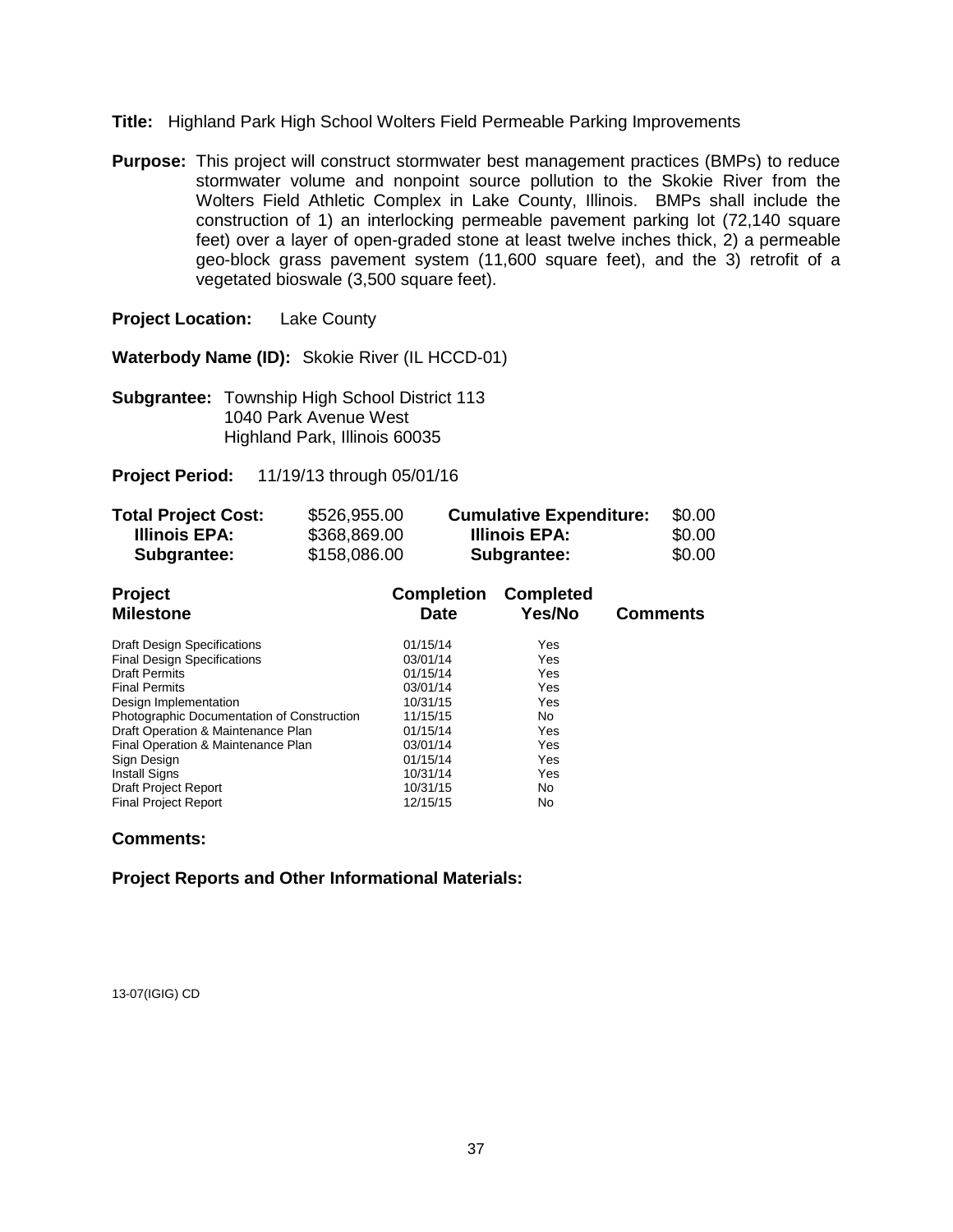- **Title:** Westchester Public Library Permeable Parking Lot
- **Purpose:** This project will construct stormwater best management practices (BMPs) to reduce stormwater volume and nonpoint source pollution to Addison Creek from the Westchester Public Library in Cook County, Illinois. BMPs shall include the construction of 1) an interlocking permeable pavement parking lot (15,000 square feet) over a layer of open-graded stone at least twelve inches thick and 2) the retrofit of two areas into bioretention beds (totaling 535 square feet) with a minimum of twelve inches of amended topsoil.

**Waterbody Name (ID):** Addison Creek (ILGLA-02)

**Subgrantee:** Westchester Public Library 10700 Canterbury Street Westchester, Illinois 60154

**Project Period:** 10/30/13 through 05/01/16

| <b>Total Project Cost:</b> | \$222,423.00 | <b>Cumulative Expenditure:</b> | \$131,268.90 |
|----------------------------|--------------|--------------------------------|--------------|
| Illinois EPA:              | \$163,099.00 | Illinois EPA:                  | \$96,257.38  |
| <b>Subgrantee:</b>         | \$59,324.00  | Subgrantee:                    | \$35,011.52  |

| Project                                    | <b>Completion</b> | <b>Completed</b> |                 |
|--------------------------------------------|-------------------|------------------|-----------------|
| <b>Milestone</b>                           | <b>Date</b>       | Yes/No           | <b>Comments</b> |
| <b>Draft Design Specifications</b>         | 06/01/14          | Yes              |                 |
| <b>Final Design Specifications</b>         | 09/01/14          | Yes              |                 |
| <b>Draft Permits</b>                       | 12/01/14          | Yes              |                 |
| <b>Final Permits</b>                       | 02/01/15          | Yes              |                 |
| Design Implementation                      | 07/01/15          | Yes              |                 |
| Photographic Documentation of Construction | 08/01/15          | Yes              |                 |
| Draft Operation & Maintenance Plan         | 09/01/14          | Yes              |                 |
| Final Operation & Maintenance Plan         | 11/01/14          | Yes              |                 |
| Sign Design                                | 02/01/14          | Yes              |                 |
| <b>Install Signs</b>                       | 11/30/14          | Yes              |                 |
| <b>Draft Project Report</b>                | 08/01/15          | Yes              |                 |
| <b>Final Project Report</b>                | 09/30/15          | No               |                 |

# **Comments:**

**Project Reports and Other Informational Materials:**

13-08(IGIG) CD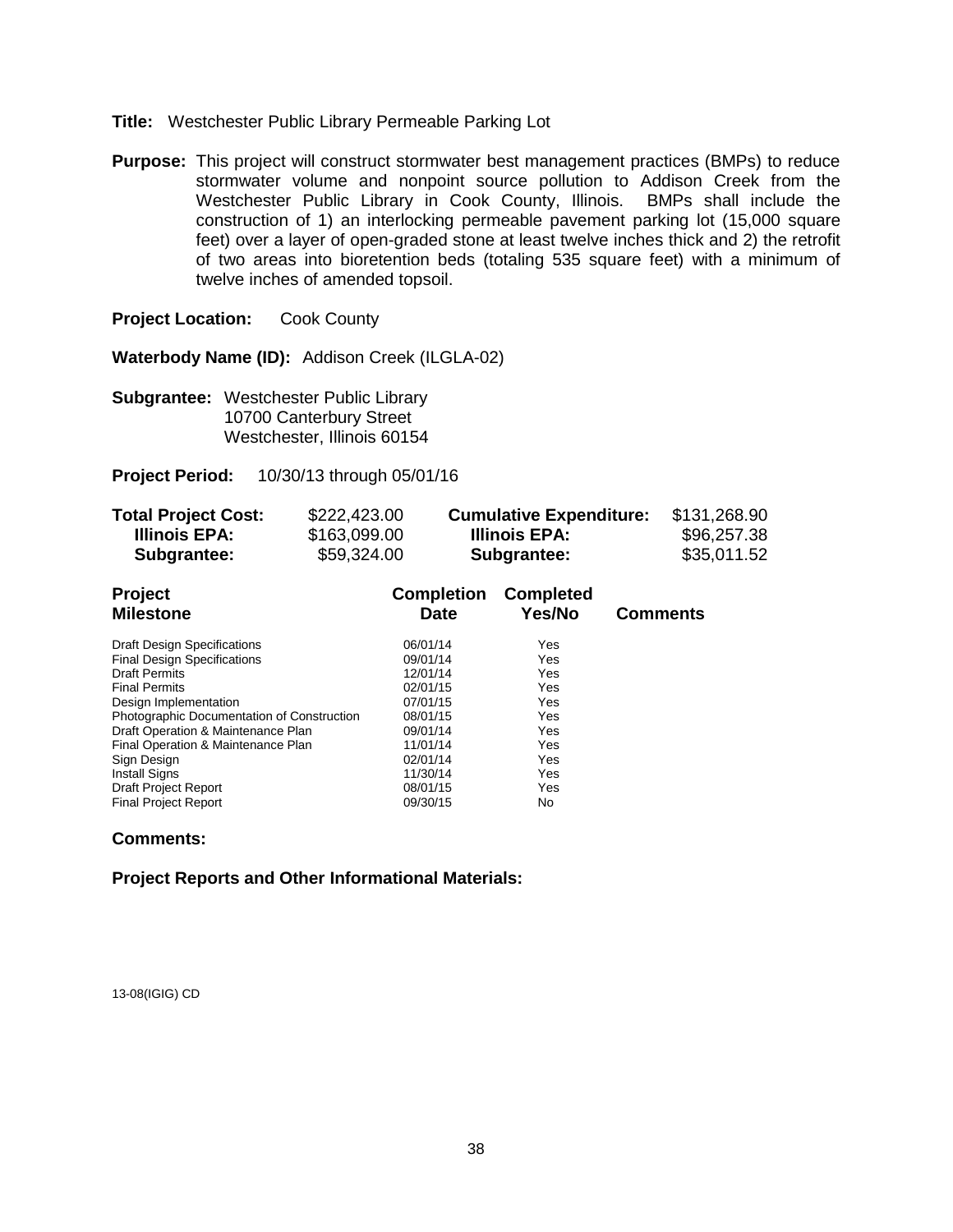- **Title:** Green Not Gray Schoolyard Project
- **Purpose:** This project will construct stormwater best management practices (BMPs) to reduce stormwater volume and nonpoint source pollution to North Branch Chicago River from the Ravenswood School property in Cook County, Illinois. BMPs shall include the construction of 1) 14,662 square feet of permeable pavement; 2) 4,104 square feet of permeable rubberized play area; 3) 4,108 square feet of permeable running track; 4) 8,943 square feet of permeable synthetic turf field; 5) planting areas and rain gardens covering 7,468 square feet; 6) a 300 gallon stormwater harvesting system; 7) 2,557 square foot decomposed granite path; and 8) six downspout disconnections.

**Waterbody Name (ID):** North Branch Chicago River (ILHCC-02)

**Subgrantee:** Chicago Public Schools 125 S. Clark Street, 17<sup>th</sup> Floor Chicago, Illinois 60603

**Project Period:** 04/14/14 through 05/01/16

| <b>Total Project Cost:</b> | \$1,222,191.00 | <b>Cumulative Expenditure:</b> | \$0.00 |
|----------------------------|----------------|--------------------------------|--------|
| Illinois EPA:              | \$750,000.00   | Illinois EPA:                  | \$0.00 |
| <b>Subgrantee:</b>         | \$472,191.00   | Subgrantee:                    | \$0.00 |

| <b>Project</b><br><b>Milestone</b>         | <b>Completion</b><br><b>Date</b> | <b>Completed</b><br>Yes/No | <b>Comments</b> |
|--------------------------------------------|----------------------------------|----------------------------|-----------------|
| <b>Draft Design Specifications</b>         | 04/01/14                         | Yes                        |                 |
| <b>Final Design Specifications</b>         | 05/01/14                         | Yes                        |                 |
| <b>Draft Permits</b>                       | 04/01/14                         | Yes                        |                 |
| <b>Final Permits</b>                       | 05/01/14                         | Yes                        |                 |
| Design Implementation                      | 09/30/15                         | Yes                        |                 |
| Photographic Documentation of Construction | 10/31/15                         | Yes                        |                 |
| Draft Operation & Maintenance Plan         | 04/01/14                         | Yes                        |                 |
| Final Operation & Maintenance Plan         | 05/01/14                         | Yes                        |                 |
| Sign Design                                | 04/01/14                         | Yes                        |                 |
| <b>Install Signs</b>                       | 09/30/15                         | Yes                        |                 |
| <b>Draft Project Report</b>                | 09/30/15                         | Yes                        |                 |
| <b>Final Project Report</b>                | 11/15/15                         | No                         |                 |

# **Comments:**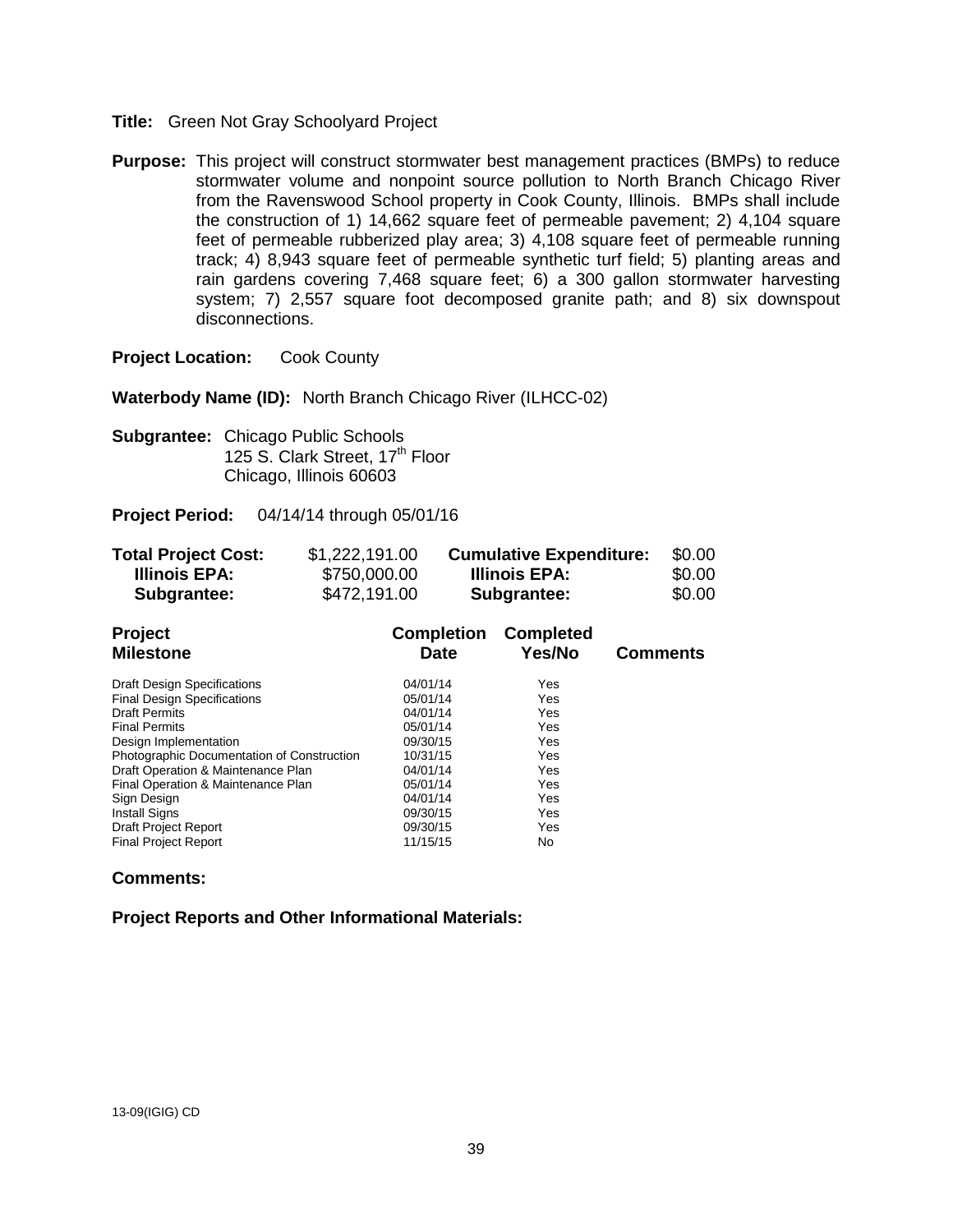#### Green Infrastructure Small Projects Category

- **Title:** Willow Stream Parking Lot Renovation
- **Purpose:** This project will construct stormwater best management practices (BMPs) to reduce stormwater volume and nonpoint source pollution to Buffalo Creek, a tributary of the DesPlaines River, from the Willow Stream Park in Buffalo Grove, Illinois. BMPs shall include the construction of interlocking permeable pavement (22,500 square feet) and rain gardens (totaling 850 square feet).

**Project Location:** Lake County

**Waterbody Name (ID):** Buffalo Creek (ILGST)

**Subgrantee:** Buffalo Grove Park District 530 Bernard Drive Buffalo Grove, Illinois 60089

**Project Period:** 11/25/13 through 07/31/15

| <b>Total Project Cost:</b> | \$342,100.00 | <b>Cumulative Expenditure:</b> | \$141,314.79 |
|----------------------------|--------------|--------------------------------|--------------|
| Illinois EPA:              | \$75,000.00  | Illinois EPA:                  | \$67,500.00  |
| Subgrantee:                | \$267,100.00 | Subgrantee:                    | \$66,314.79  |

| Project                                    | <b>Completion</b> | <b>Completed</b> |                 |
|--------------------------------------------|-------------------|------------------|-----------------|
| <b>Milestone</b>                           | <b>Date</b>       | Yes/No           | <b>Comments</b> |
| <b>Draft Design Specifications</b>         | 11/30/13          | Yes              |                 |
| <b>Final Design Specifications</b>         | 12/31/13          | Yes              |                 |
| Draft Permits and Landowner Agreements     | 11/30/13          | Yes              |                 |
| Final Permits and Landowner Agreements     | 12/31/13          | Yes              |                 |
| Design Implementation                      | 05/31/15          | Yes              |                 |
| Photographic Documentation of Construction | 07/31/15          | Yes              |                 |
| Draft Operation & Maintenance Plan         | 11/30/13          | Yes              |                 |
| Final Operation & Maintenance Plan         | 12/31/13          | Yes              |                 |
| Sign Design                                | 02/28/14          | Yes              |                 |
| <b>Install Signs</b>                       | 05/31/14          | Yes              |                 |
| <b>Draft Project Report</b>                | 05/31/15          | No.              |                 |
| <b>Final Project Report</b>                | 07/31/15          | No               |                 |

# **Comments:**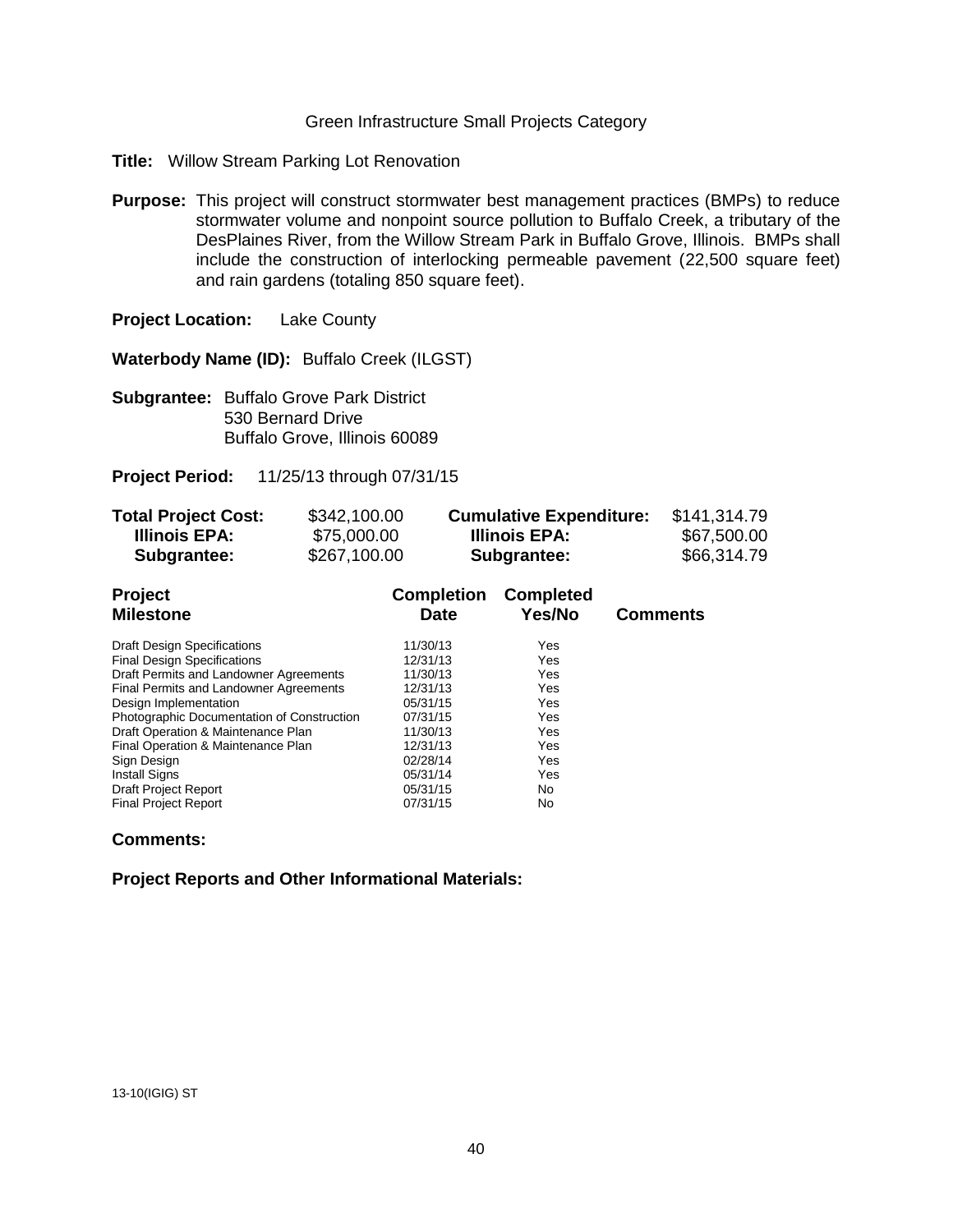#### **Title:** South Monterey Bio-retention Project

**Purpose:** This project will construct stormwater best management practices (BMPs) to reduce stormwater volume and nonpoint source pollution to Salt Creek from the 600 – 700 block of South Monterey Avenue, Villa Park in DuPage County, Illinois. BMPs shall include the construction of eighteen (18) bio-retention systems, each approximately 35 linear feet by 6 feet wide within the existing drainage ditch area. The existing turf and clay soil will be replaced with native plants and a permeable soil mixture.

**Project Location:** DuPage County

**Waterbody Name (ID):** Salt Creek (ILGL-03)

**Subgrantee:** Village of Villa Park 20 S. Ardmore Avenue Villa Park, Illinois 60181

**Project Period:** 12/09/13 through 05/01/16

| <b>Total Project Cost:</b> | \$74,600.00 | <b>Cumulative Expenditure:</b> | \$0.00 |
|----------------------------|-------------|--------------------------------|--------|
| Illinois EPA:              | \$55,950.00 | Illinois EPA:                  | \$0.00 |
| Subgrantee:                | \$18,650.00 | Subgrantee:                    | \$0.00 |

| <b>Project</b><br><b>Milestone</b>         | <b>Completion</b><br><b>Date</b> | <b>Completed</b><br>Yes/No | <b>Comments</b> |
|--------------------------------------------|----------------------------------|----------------------------|-----------------|
| <b>Draft Design Specifications</b>         | 09/01/14                         | Yes                        |                 |
| <b>Final Design Specifications</b>         | 10/01/14                         | Yes                        |                 |
| Draft Permits and Landowner Agreements     | 08/01/14                         | Yes                        |                 |
| Final Permits and Landowner Agreements     | 02/01/15                         | Yes                        |                 |
| Design Implementation                      | 06/15/15                         | No                         |                 |
| Photographic Documentation of Construction | 07/01/15                         | No                         |                 |
| Draft Operation & Maintenance Plan         | 09/01/14                         | Yes                        |                 |
| Final Operation & Maintenance Plan         | 10/01/14                         | Yes                        |                 |
| Sign Design                                | 09/01/14                         | Yes                        |                 |
| <b>Install Signs</b>                       | 09/15/15                         | No                         |                 |
| <b>Draft Project Report</b>                | 09/30/15                         | No                         |                 |
| <b>Final Project Report</b>                | 10/31/15                         | No                         |                 |

#### **Comments:**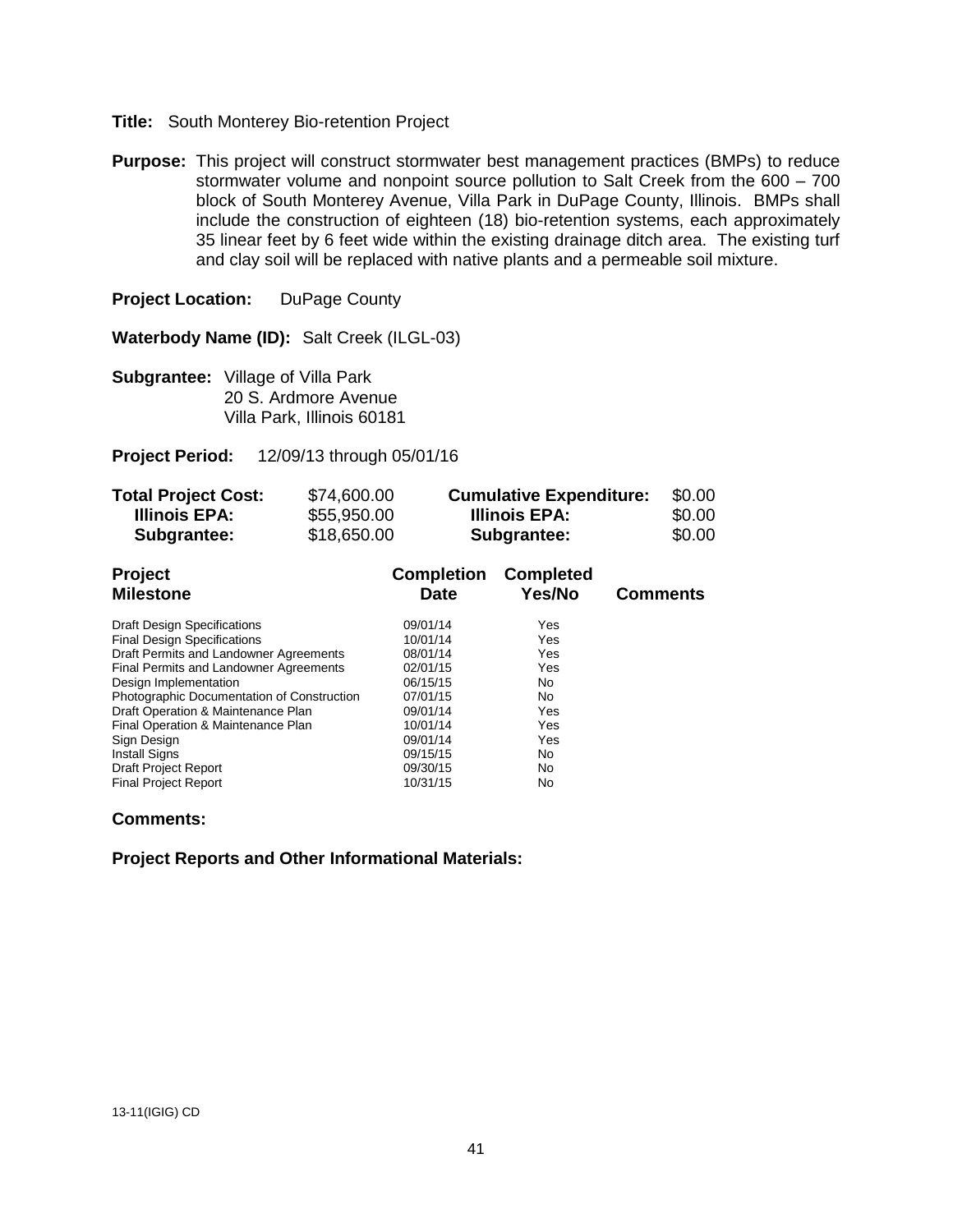## **Title:** Midlothian Village Greenway Project

**Purpose:** This project will construct stormwater best management practices (BMPs) to reduce stormwater volume and nonpoint source pollution to Midlothian Creek from the Village of Midlothian in Cook County, Illinois. The project will include the installation of a porous asphalt parking lot (6,700 square feet), rain gardens (3,600 square feet), and native plantings (14,400 square feet).

**Project Location:** Cook County

**Waterbody Name (ID):** Midlothian Creek (ILHBA-01)

**Subgrantee:** Village of Midlothian 14801 South Pulaski Road Midlothian, Illinois 60445

**Project Period:** 11/13/13 through 10/31/15

| <b>Total Project Cost:</b> | \$95,000.00 | <b>Cumulative Expenditure:</b> | \$7,531.25 |
|----------------------------|-------------|--------------------------------|------------|
| Illinois EPA:              | \$68,000.00 | Illinois EPA:                  | \$5,422.50 |
| Subgrantee:                | \$27,000.00 | Subgrantee:                    | \$2,108.75 |

| <b>Project</b>                             | <b>Completion</b> | <b>Completed</b> |                 |
|--------------------------------------------|-------------------|------------------|-----------------|
| <b>Milestone</b>                           | <b>Date</b>       | Yes/No           | <b>Comments</b> |
| <b>Draft Design Specifications</b>         | 01/31/14          | Yes              |                 |
| <b>Final Design Specifications</b>         | 02/28/14          | Yes              |                 |
| Draft Permits and Landowner Agreements     | 01/31/14          | Yes              |                 |
| Final Permits and Landowner Agreements     | 02/28/14          | Yes              |                 |
| Design Implementation                      | 07/31/15          | No               |                 |
| Photographic Documentation of Construction | 10/31/15          | No               |                 |
| Draft Operation & Maintenance Plan         | 01/31/14          | Yes              |                 |
| Final Operation & Maintenance Plan         | 02/28/14          | Yes              |                 |
| Sign Design                                | 02/28/14          | Yes              |                 |
| <b>Install Signs</b>                       | 03/31/14          | No               |                 |
| Draft Project Report                       | 07/31/15          | No               |                 |
| <b>Final Project Report</b>                | 10/31/15          | No               |                 |

# **Comments:**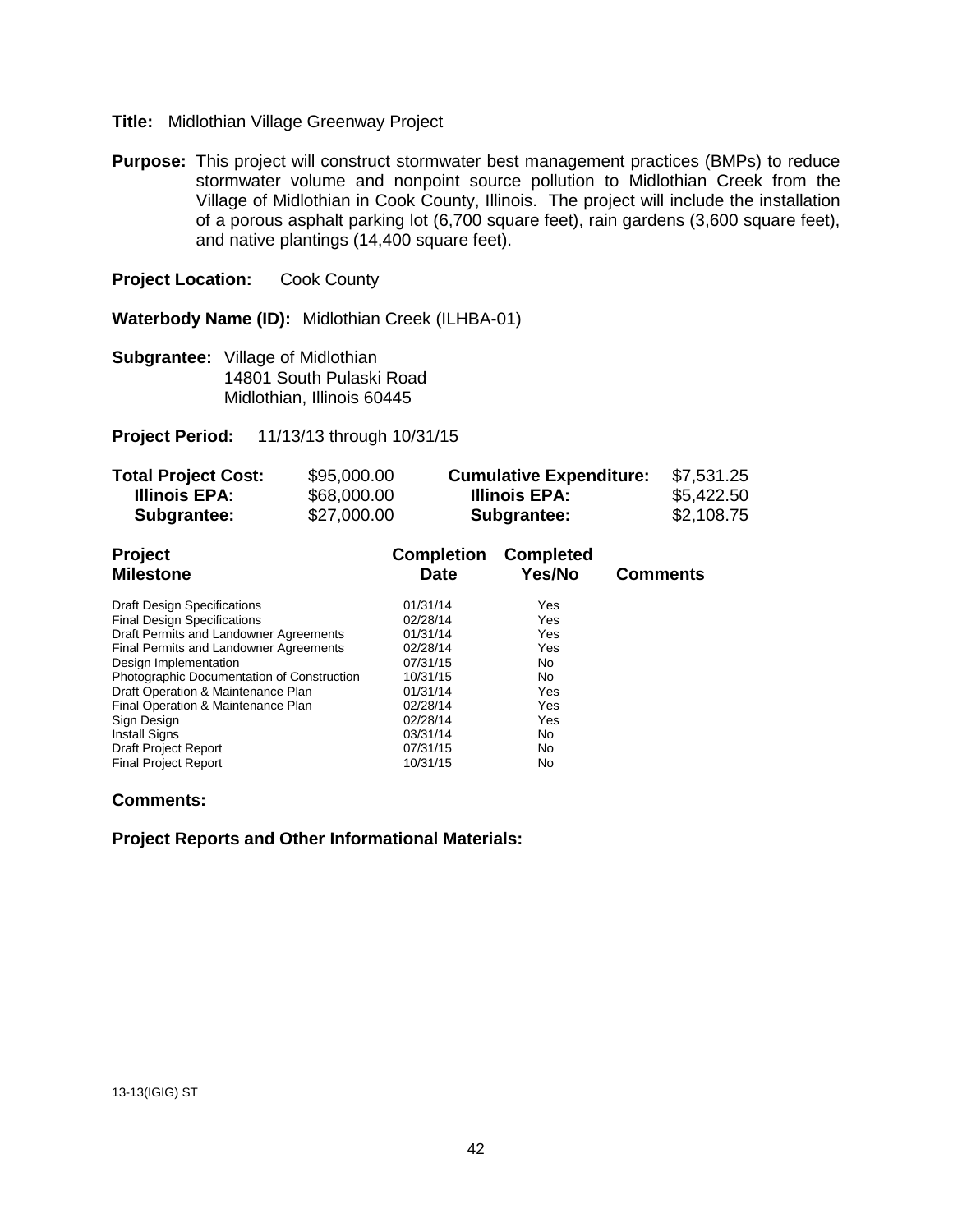- **Title:** Growing Minds, Shrinking Runoff: Rain Gardens at South Suburban College
- **Purpose:** This project will construct stormwater best management practices (BMPs) to reduce stormwater volume and nonpoint source pollution to the Calumet Union Drainage Ditch (ILHBB) from the existing South Suburban College campus located in South Holland, Illinois. BMPs will include 1) a 0.42 acre rain garden, 2) a 0.5 acres bioswale, and a 0.2 acre buffer of native vegetation around an existing stormwater detention basin.

**Waterbody Name (ID):** Calumet Union Drainage Ditch (ILHBB)

**Subgrantee:** South Suburban College 16333 South Kilbourn Oak Forest, Illinois 60452

**Project Period:** 12/18/13 through 07/31/15

| <b>Total Project Cost:</b> | \$81,569.00 | <b>Cumulative Expenditure:</b> | \$19,205.64 |
|----------------------------|-------------|--------------------------------|-------------|
| Illinois EPA:              | \$61,177.00 | Illinois EPA:                  | \$14,404.28 |
| Subgrantee:                | \$20,392.00 | Subgrantee:                    | \$4,801.41  |

| Project                                    | <b>Completion</b> | <b>Completed</b> |                 |
|--------------------------------------------|-------------------|------------------|-----------------|
| <b>Milestone</b>                           | <b>Date</b>       | Yes/No           | <b>Comments</b> |
| <b>Draft Design Specifications</b>         | 02/15/14          | Yes              |                 |
| <b>Final Design Specifications</b>         | 10/01/14          | Yes              |                 |
| Draft Permits and Landowner Agreements     | 03/15/14          | Yes              |                 |
| Final Permits and Landowner Agreements     | 04/15/14          | Yes              |                 |
| Design Implementation                      | 05/31/15          | No               |                 |
| Photographic Documentation of Construction | 06/15/15          | No               |                 |
| Draft Operation & Maintenance Plan         | 05/01/14          | Yes              |                 |
| Final Operation & Maintenance Plan         | 07/15/14          | Yes              |                 |
| Sign Design                                | 03/01/14          | Yes              |                 |
| <b>Install Signs</b>                       | 03/16/15          | Yes              |                 |
| <b>Draft Project Report</b>                | 06/15/15          | No               |                 |
| <b>Final Project Report</b>                | 07/15/15          | No               |                 |

# **Comments:**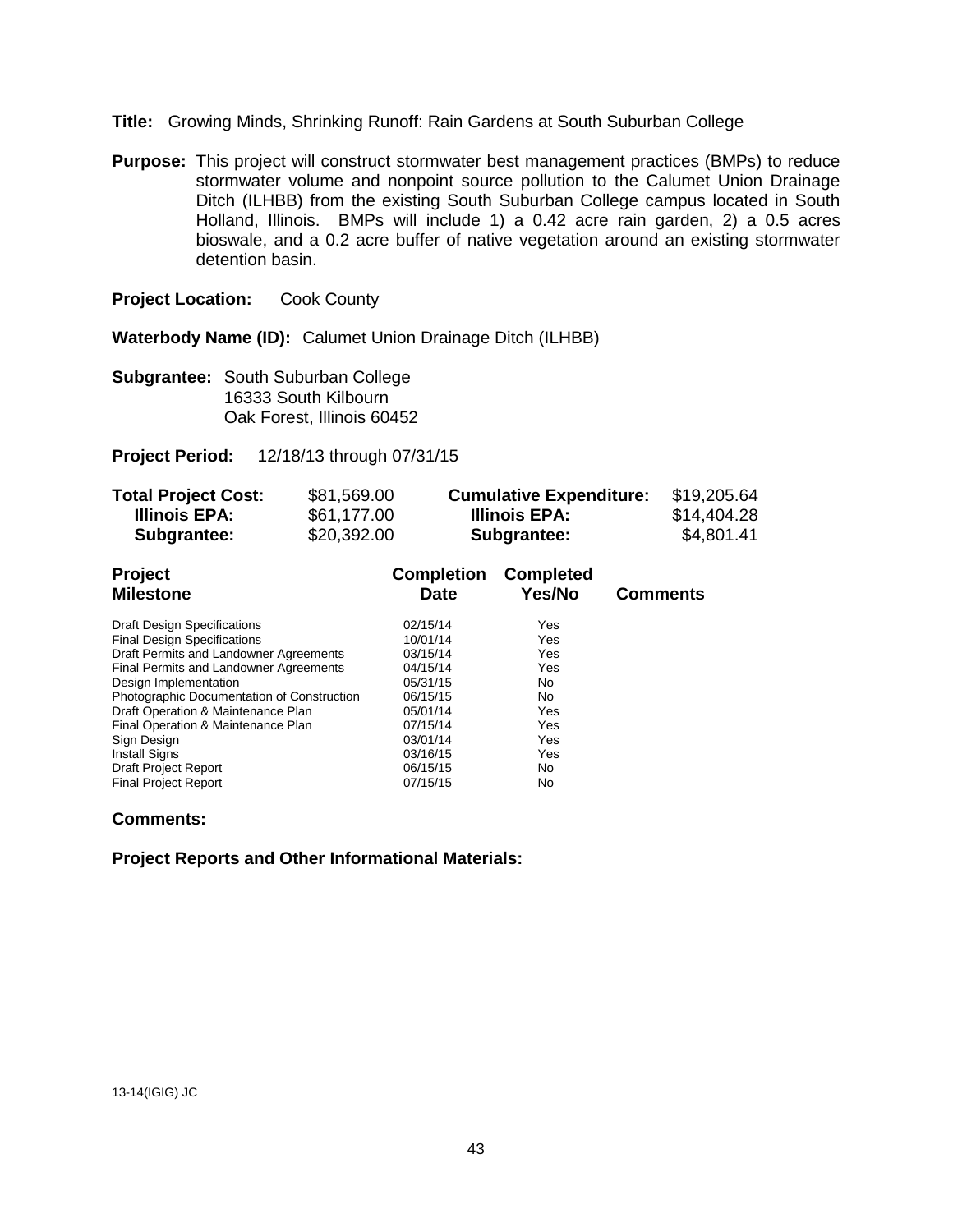# **SFY 2014 STATE FUNDED IGIG PROJECTS**

Combined Sewer Overflow Rehabilitation Category

**Title:** The Village Schoolyard Project

**Purpose:** This project will construct best management practices (BMPs) to reduce stormwater volume and nonpoint source pollution to the North Branch Chicago River (IL\_HCC-08) from the Audubon Elementary School in Chicago, Illinois. BMPs will include a 9,300 square foot permeable synthetic turf field; a 2,765 square foot permeable asphalt running track; a 2,965 square foot porous pavement parking lot; and a 1,500 square foot porous pavement sidewalk, all constructed over a twelve (12) inch thick layer of open-graded stone that will serve as the structural base as well as provides temporary storage of runoff. The project also includes the establishment of 2,000 square feet of deep-rooted native vegetation in front of the school on the south side.

**Project Location:** Cook County

**Waterbody Name (ID):** North Branch Chicago River (IL\_HCC-08)

**Subgrantee:** Chicago Public Schools 125 S. Clark Street, 17th Floor Chicago, Illinois 60603

**Project Period:** 04/22/15 through 12/31/15

| <b>Total Project Cost:</b> | \$882,353.00 | <b>Cumulative Expenditure:</b> | \$0.00 |
|----------------------------|--------------|--------------------------------|--------|
| Illinois EPA:              | \$750,000.00 | Illinois EPA:                  | \$0.00 |
| Subgrantee:                | \$132,353.00 | Subgrantee:                    | \$0.00 |

| <b>Project</b><br><b>Milestone</b>         | <b>Completion</b><br><b>Date</b> | <b>Completed</b><br>Yes/No | <b>Comments</b> |
|--------------------------------------------|----------------------------------|----------------------------|-----------------|
| <b>Draft Design Specifications</b>         | 02/01/15                         | Yes                        |                 |
| <b>Final Design Specifications</b>         | 04/01/15                         | Yes                        |                 |
| Draft Permits and Landowner Agreements     | 02/01/15                         | No                         |                 |
| Final Permits and Landowner Agreements     | 04/01/15                         | No                         |                 |
| Design Implementation                      | 09/01/15                         | No                         |                 |
| Photographic Documentation of Construction | 10/01/15                         | No                         |                 |
| Draft Operation & Maintenance Plan         | 10/01/15                         | No                         |                 |
| Final Operation & Maintenance Plan         | 12/31/15                         | No                         |                 |
| Sign Design                                | 03/01/15                         | No                         |                 |
| <b>Install Signs</b>                       | 06/01/15                         | No                         |                 |
| Draft Project Report                       | 10/01/15                         | No                         |                 |
| <b>Final Project Report</b>                | 12/31/15                         | No                         |                 |

#### **Comments:**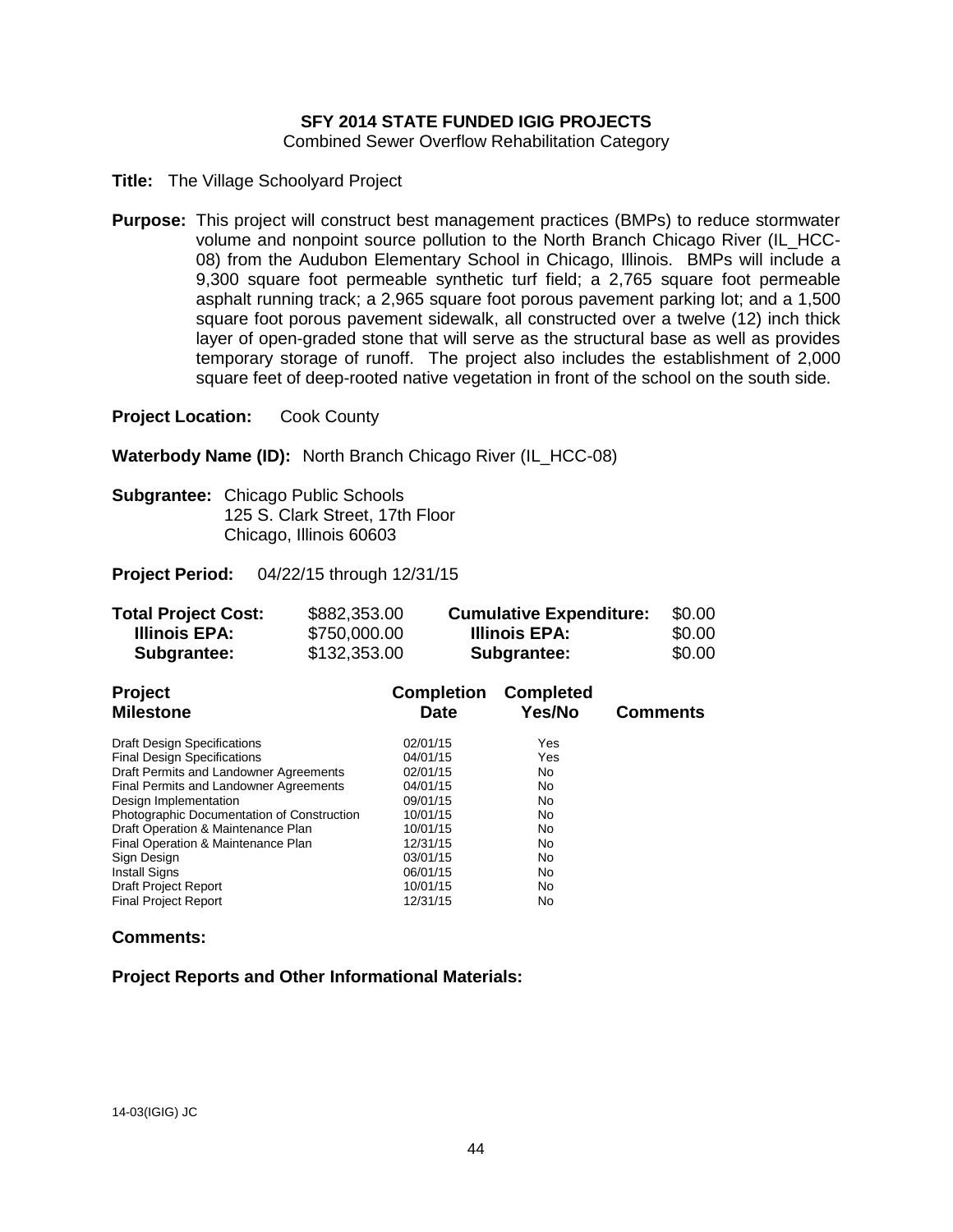#### **Title:** Blue Island, Blue Water

**Purpose:** This project will construct best management practices (BMPs) to reduce stormwater volume and nonpoint source pollution associated with urban runoff from Blue Island, Illinois prior to discharge to the Calumet Sag Channel (IL\_H-02). Approximately 22,300 square feet of existing impervious alleys will be replaced with permeable interlocking concrete pavement constructed over a twenty-four (24) inch thick layer of open-graded stone that will serve as the structural base as well as provide temporary storage of runoff before it infiltrates into the sub-grade or slowly drains to an existing stormwater wetland via a perforated pipe in the stone base. Twelve (12) stormwater bump-out bio-retention basins with a minimum combined total area of 13,000 square feet will be constructed at three street intersections. The bio-retention basins will include a spillway to receive stormwater from the streets and shall be constructed by excavating a hole in the bump-out and backfilling it with open-graded stone topped with a sandy engineered soil mix, mulch, and deep-rooted native vegetation. Approximately 19,835 square feet of permanent deep-rooted native vegetation will also be planted.

**Project Location:** Cook County

Waterbody Name (ID): Calumet Sag Channel (IL H-02)

**Subgrantee:** City of Blue Island 13051 Greenwood Avenue Blue Island, Illinois 60406

#### **Project Period:** 03/17/15 through 01/15/17

| <b>Total Project Cost:</b> | \$1,332,421.00 | <b>Cumulative Expenditure:</b> | \$0.00 |
|----------------------------|----------------|--------------------------------|--------|
| Illinois EPA:              | \$1,132,558.00 | Illinois EPA:                  | \$0.00 |
| Subgrantee:                | \$199,863.00   | Subgrantee:                    | \$0.00 |

| <b>Project</b><br><b>Milestone</b>         | <b>Completion</b><br>Date | <b>Completed</b><br>Yes/No | <b>Comments</b> |
|--------------------------------------------|---------------------------|----------------------------|-----------------|
| <b>Draft Design Specifications</b>         | 08/01/15                  | No                         |                 |
| <b>Final Design Specifications</b>         | 09/01/15                  | No                         |                 |
| Draft Permits and Landowner Agreements     | 08/01/15                  | No                         |                 |
| Final Permits and Landowner Agreements     | 09/01/15                  | No                         |                 |
| Design Implementation                      | 10/01/16                  | No                         |                 |
| Photographic Documentation of Construction | 11/01/16                  | No                         |                 |
| Draft Operation & Maintenance Plan         | 09/01/15                  | No                         |                 |
| Final Operation & Maintenance Plan         | 01/01/17                  | No                         |                 |
| Sign Design                                | 08/01/15                  | No                         |                 |
| <b>Install Signs</b>                       | 10/01/16                  | No                         |                 |
| <b>Draft Project Report</b>                | 11/01/16                  | No                         |                 |
| <b>Final Project Report</b>                | 01/01/17                  | No                         |                 |

#### **Comments:**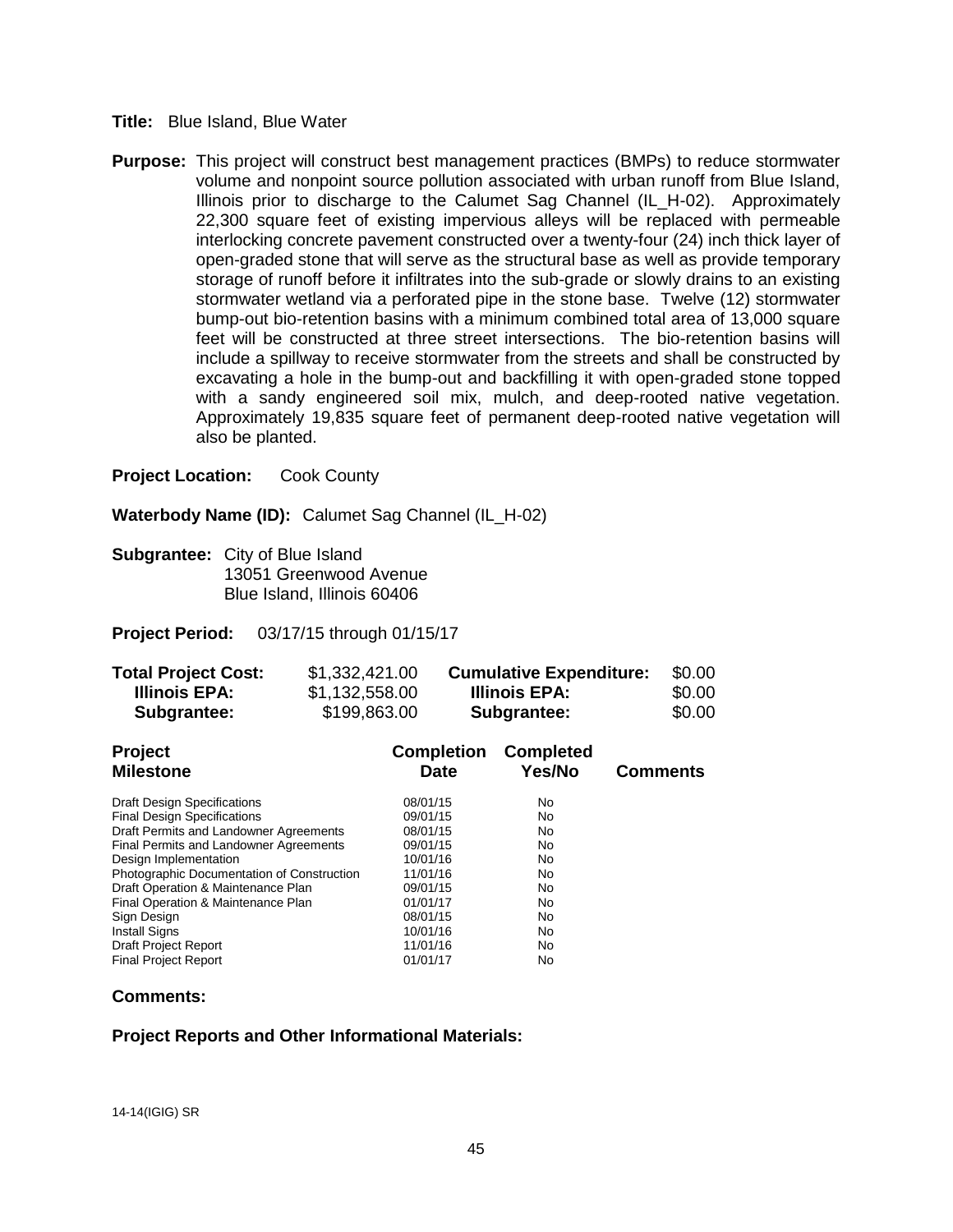#### Stormwater Retention & Infiltration Category

- **Title:** LCCC Stormwater Runoff Reduction Project
- **Purpose:** This project will construct best management practices (BMPs) to reduce nonpoint source pollution associated with urban runoff from the Lewis and Clark Community College in Godfrey, Illinois prior to discharge to China Creek, a tributary of Rocky Fork (IL\_JVB). BMPs will include 1) replacement of an existing asphalt parking lot with a 56,000 square foot parking lot composed of 45,990 square feet of permeable interlocking concrete pavement constructed above an 18" deep aggregate base layer of open-graded stone; 2) the planting of at least 37 native deciduous trees  $(3<sup>n</sup> - 4<sup>n</sup>)$ caliper) around the perimeter of the permeable pavement parking lot; and 4) construction of a 15,000 square foot "Radiating Waves" bioswale to receive stormwater discharged from the permeable pavement parking lot. The bioswale shall be planted with deep-rooted native vegetation and include at least three (3) grade control structures (stone wall weirs with scuppers) with gravel channels (800 square feet) at the base of the stone wall weirs.

**Project Location:** Madison County

**Waterbody Name (ID):** China Creek and Rocky Fork (IL\_JVB)

**Subgrantee:** Lewis and Clark Community College 5800 Godfrey Road Godfrey, Illinois 62035

**Project Period:** 10/30/14 through 11/30/15

| <b>Total Project Cost:</b> | \$849,029.00 | <b>Cumulative Expenditure:</b> | \$39,869.48 |
|----------------------------|--------------|--------------------------------|-------------|
| Illinois EPA:              | \$636,772.00 | Illinois EPA:                  | \$29,902.13 |
| Subgrantee:                | \$212,257.00 | Subgrantee:                    | \$9,967.35  |

| <b>Project</b><br><b>Milestone</b>                                           | <b>Completion</b><br><b>Date</b> | <b>Completed</b><br>Yes/No | <b>Comments</b> |
|------------------------------------------------------------------------------|----------------------------------|----------------------------|-----------------|
| <b>Draft Design Specifications</b>                                           | 02/20/15                         | Yes                        |                 |
| <b>Final Design Specifications</b><br>Draft Permits and Landowner Agreements | 04/03/15<br>04/03/15             | Yes<br>Yes                 |                 |
| Final Permits and Landowner Agreements                                       | 05/01/15                         | Yes                        |                 |
| Design Implementation<br>Photographic Documentation of Construction          | 09/15/15<br>10/15/15             | No.<br>No                  |                 |
| Draft Operation & Maintenance Plan                                           | 02/20/15                         | Yes                        |                 |
| Final Operation & Maintenance Plan<br>Sign Design                            | 11/15/15<br>02/20/15             | No<br>Yes                  |                 |
| <b>Install Signs</b>                                                         | 09/15/15                         | No.                        |                 |
| <b>Draft Project Report</b>                                                  | 10/15/15                         | No                         |                 |
| <b>Final Project Report</b>                                                  | 11/15/15                         | No                         |                 |

# **Comments:**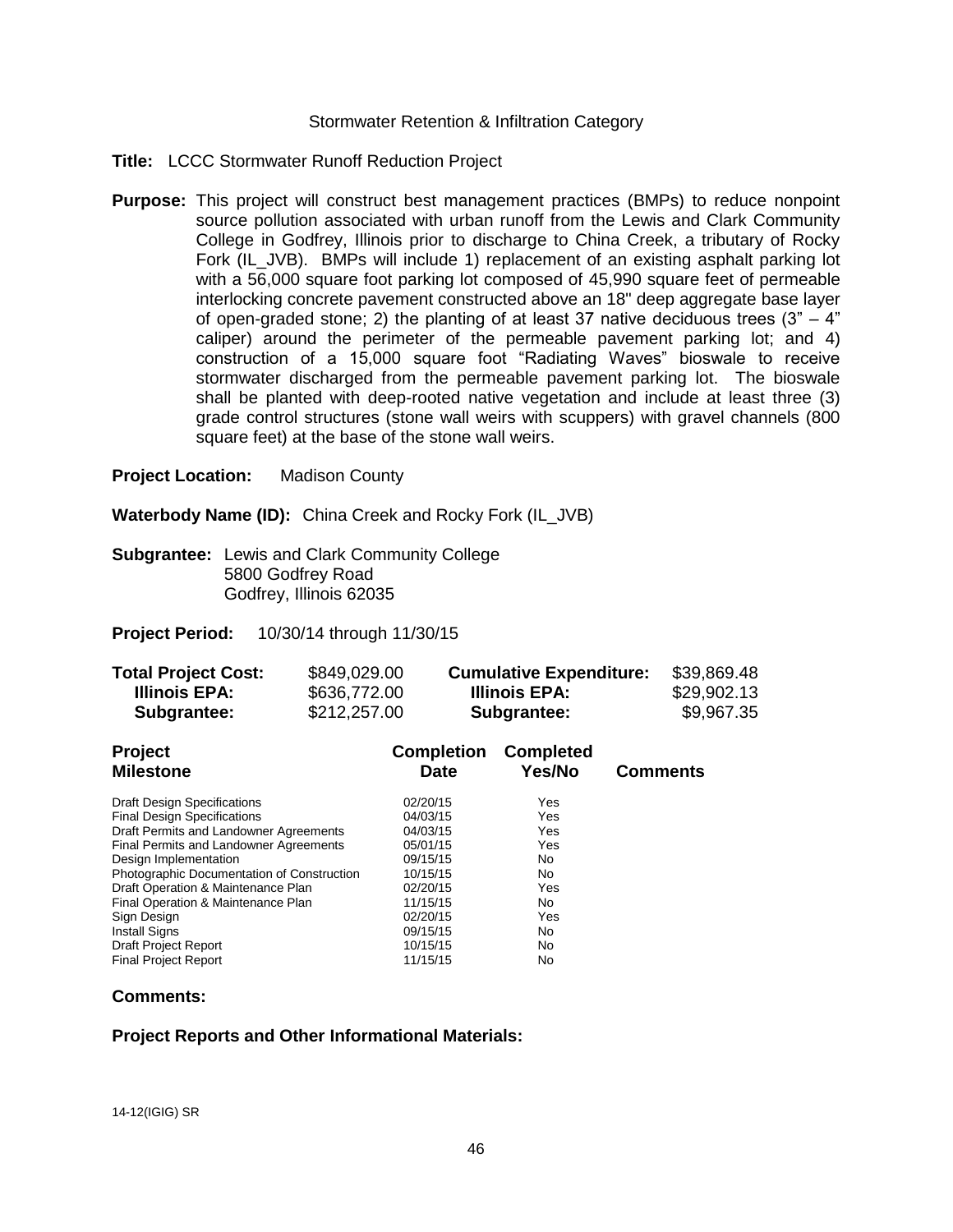#### **Title:** Berwyn Stormwater Project

**Purpose:** This project will construct best management practices (BMPs) to reduce stormwater volume and nonpoint source pollution associated with urban runoff from Berwyn, Illinois prior to discharge to the Chicago Sanitary & Ship Canal (IL\_GI-06) and the Des Plaines River (IL G-32). BMPs will include 1) the replacement of eight (8) existing concrete alleys (76,320 square feet) with eight (8) alleys that are sloped to a center section composed of 19,800 square feet of porous pavement (pervious concrete) constructed between a border of normal concrete (56,520 square feet) in an area bordered by Roosevelt Road on the north, Harlem Avenue on the west, Lombard Avenue on the east, and Pershing Road on the south; 2) the replacement of existing asphalt parking spaces with 70,277 square feet of permeable interlocking concrete pavement, construction of 13,333 cubic feet of Silva Cells (in-ground tree planters) in existing sidewalks to support trees and their root systems, construction of 10,185 square feet of bioswales, and the establishment of 10,408 square feet of native vegetation, all within the "Depot District"; and 3) the disconnection of roof drain downspouts of at least 500 homes from the combined sewer system.

**Project Location:** Cook County

**Waterbody Name (ID):** Chicago Sanitary & Ship Canal (IL\_GI-06) and the Des Plaines River (IL\_G-32)

**Subgrantee:** City of Berwyn 6700 West 30th Street Berwyn, Illinois 60402

**Project Period:** 03/13/15 through 01/15/17

| <b>Total Project Cost:</b> | \$3,020,790.00 | <b>Cumulative Expenditure:</b> | \$0.00 |
|----------------------------|----------------|--------------------------------|--------|
| Illinois EPA:              | \$2,237,765.00 | Illinois EPA:                  | \$0.00 |
| <b>Subgrantee:</b>         | \$783,025.00   | Subgrantee:                    | \$0.00 |

| <b>Project</b>                             | <b>Completion</b> | <b>Completed</b> |                 |
|--------------------------------------------|-------------------|------------------|-----------------|
| <b>Milestone</b>                           | Date              | Yes/No           | <b>Comments</b> |
| <b>Draft Design Specifications</b>         | 06/01/15          | No               |                 |
| <b>Final Design Specifications</b>         | 08/01/15          | No               |                 |
| Draft Permits and Landowner Agreements     | 06/01/15          | No               |                 |
| Final Permits and Landowner Agreements     | 08/01/15          | No               |                 |
| Design Implementation                      | 10/01/16          | No               |                 |
| Photographic Documentation of Construction | 11/01/16          | No               |                 |
| Draft Operation & Maintenance Plan         | 08/01/15          | No               |                 |
| Final Operation & Maintenance Plan         | 01/01/17          | No               |                 |
| Sign Design                                | 08/01/15          | No               |                 |
| <b>Install Signs</b>                       | 10/01/16          | No               |                 |
| Complete All Downspout Disconnections      | 10/01/16          | No               |                 |
| <b>Draft Project Report</b>                | 11/01/16          | No               |                 |
| <b>Final Project Report</b>                | 01/01/17          | No               |                 |

# **Comments:**

# **Project Reports and Other Informational Materials:**

14-19(IGIG) SR